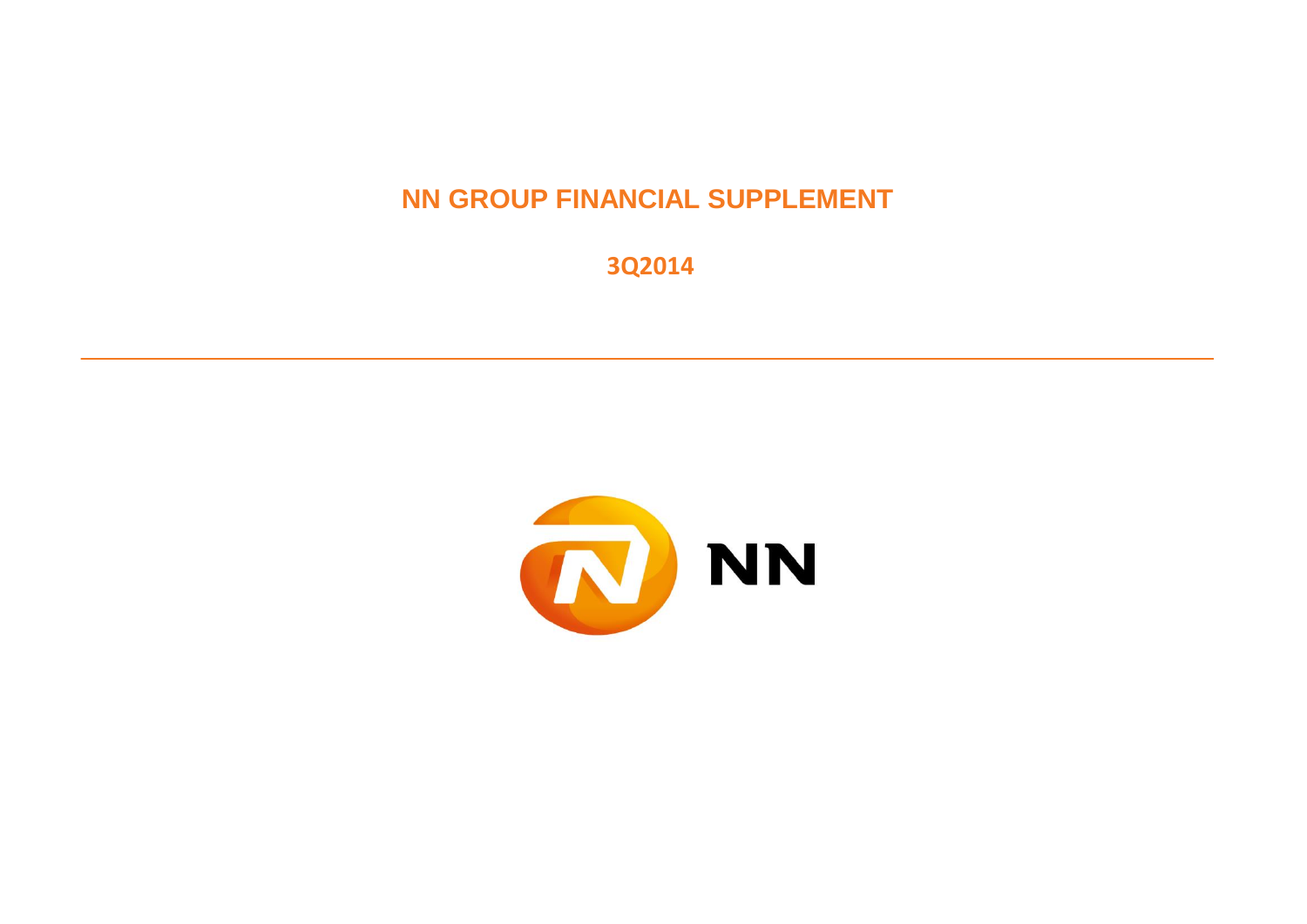# **NN GROUP FINANCIAL SUPPLEMENT 3Q2014 INTRODUCTION**

- The Financial Supplement includes quarterly financial trend data and is published on a quarterly basis.
- Rounding could cause some small differences.
- All figures are unaudited.
- The segment 'Other' comprises of the allocated equity of NN Bank, ING Re and the cash capital position, other assets and debt of the holding company.
- APE is calculated as the sum of annual premiums and 1/10th of regular premiums sold in the period.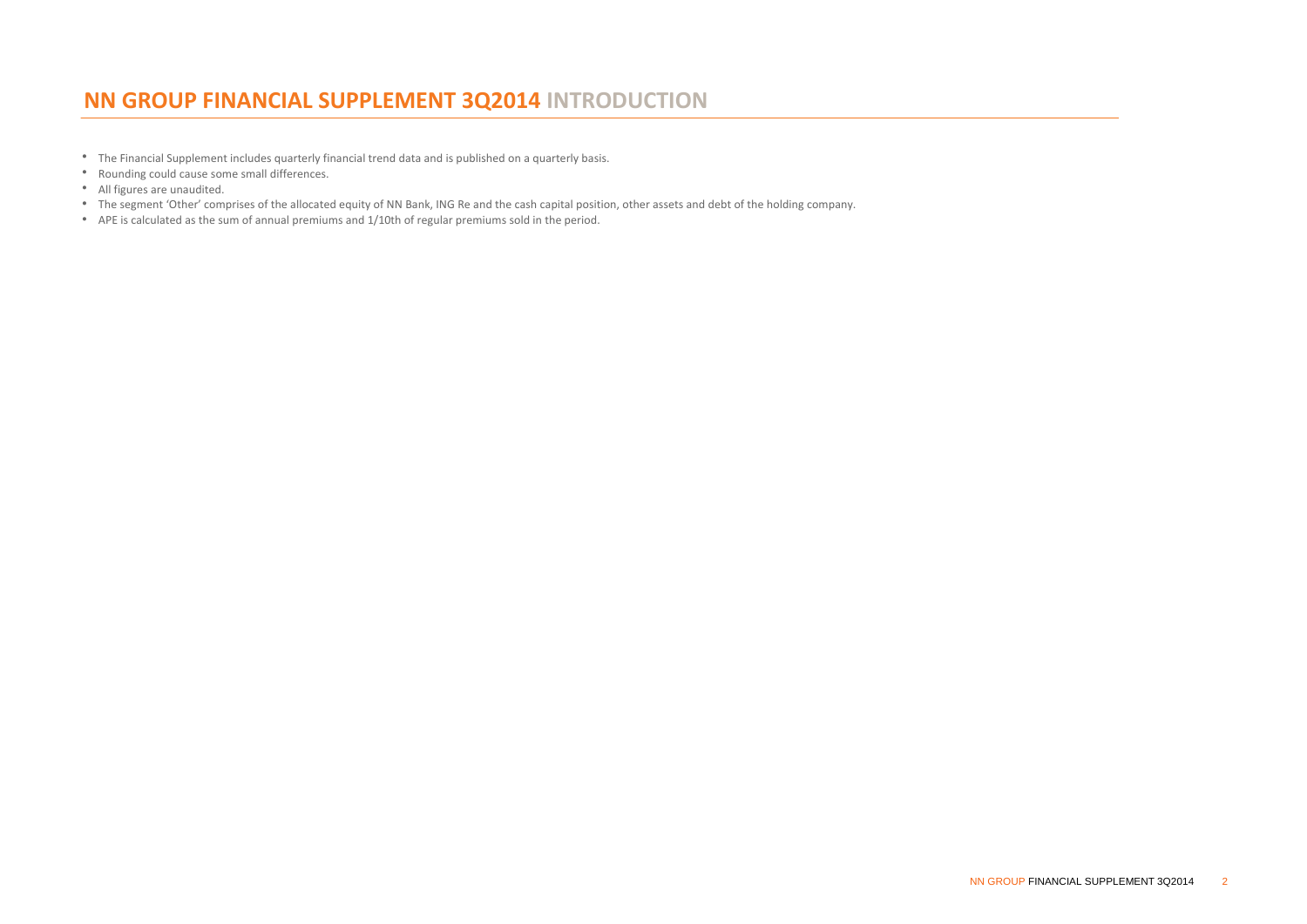# **TABLE OF CONTENTS**

| 1.1.1 | Consolidated balance sheet: Assets                                 | 4              |
|-------|--------------------------------------------------------------------|----------------|
| 1.1.2 | Consolidated balance sheet: Equity and Liabilities                 | 5              |
| 1.2   | Total equity                                                       | 6              |
| 1.3   | Equity reconciliation                                              | $\overline{7}$ |
| 1.4   | Capital base - IGD                                                 | 8              |
| 1.5   | Holding company cash capital                                       | 9              |
| 1.6   | Investments                                                        | 10             |
| 2.1   | Margin analysis: Total                                             | 11             |
| 2.2   | Margin analysis: Netherlands Life                                  | 13             |
| 2.3   | Margin analysis: Netherlands Non-Life                              | 14             |
| 2.4   | Margin analysis: Insurance Europe                                  | 15             |
| 2.5   | Margin analysis: Japan Life                                        | 16             |
| 2.6   | Margin analysis: Investment Management                             | 17             |
| 2.7   | Margin analysis: Other                                             | 18             |
| 2.8   | Margin analysis: Japan Closed Block VA                             | 19             |
| 3.1   | Client balances: Netherlands Life                                  | 20             |
| 3.2   | Client balances: Insurance Europe                                  | 21             |
| 3.3   | Client balances: Japan Life                                        | 22             |
| 3.4   | Client balances: Investment Management                             | 23             |
| 3.5   | Client balances: Other (NN Bank)                                   | 24             |
| 3.6   | Client balances: Japan Closed Block VA                             | 25             |
| 4.1   | Additional information: Administrative expenses in the Netherlands | 26             |
| 4.2   | Additional information: Netherlands Non-life                       | 27             |
| 4.3   | Additional information: Insurance Europe key figures by country    | 28             |

4.4 Additional information: Investment Management 29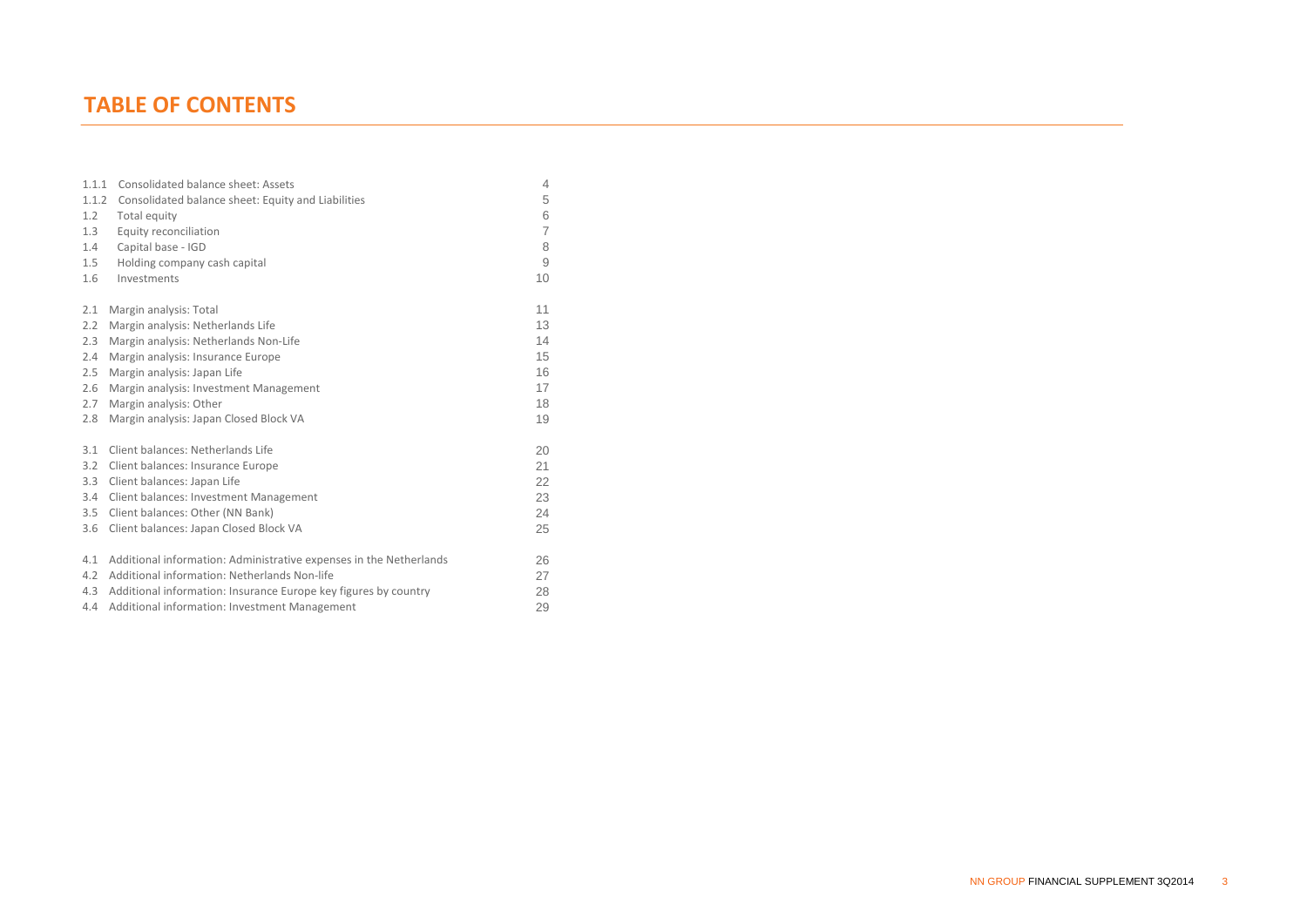# **NN GROUP 1.1.1 CONSOLIDATED BALANCE SHEET: ASSETS**

|                                                       | 31 Dec | 30 Sep  | 30 Jun  | 31 Mar  | 31 Dec               | 30 Sep                  | 30 Jun                  | 31 Mar                  |
|-------------------------------------------------------|--------|---------|---------|---------|----------------------|-------------------------|-------------------------|-------------------------|
| in EUR million                                        | 2014   | 2014    | 2014    | 2014    | $2013$ <sup>1)</sup> | $2013$ <sup>1) 2)</sup> | $2013$ <sup>1) 3)</sup> | $2013$ <sup>1) 3)</sup> |
|                                                       |        |         |         |         |                      |                         |                         |                         |
| Cash and cash equivalents                             |        | 5,529   | 6,739   | 8,114   | 7,155                | 6,858                   | 7,818                   | 7,243                   |
| Financial assets at fair value through profit or loss |        | 47,862  | 44,516  | 42,360  | 43,933               | 44,859                  | 45,540                  | 48,866                  |
| Trading assets                                        |        | 607     | 645     | 769     | 736                  | 570                     | 597                     | 596                     |
| Investments for risk of policyholders                 |        | 41,298  | 38,822  | 37,683  | 39,589               | 40,165                  | 40,693                  | 42,525                  |
| Non-trading derivatives                               |        | 5,450   | 4,436   | 3,423   | 3,126                | 3,342                   | 3,687                   | 4,338                   |
| Designated as at fair value through profit or loss    |        | 506     | 612     | 485     | 482                  | 782                     | 564                     | 1,408                   |
| Available-for-sale investments                        |        | 69,249  | 67,025  | 63,684  | 61,014               | 64,460                  | 64,798                  | 67,858                  |
| Debt securities                                       |        | 63,295  | 60,861  | 57,801  | 55,394               | 59,101                  | 59,180                  | 62,345                  |
| Equity securities                                     |        | 5,954   | 6,164   | 5,883   | 5,620                | 5,359                   | 5,618                   | 5,513                   |
| Loans                                                 |        | 28,965  | 27,111  | 25,905  | 25,319               | 22,076                  | 16,823                  | 16,813                  |
| Reinsurance contracts                                 |        | 267     | 270     | 275     | 252                  | 277                     | 285                     | 293                     |
| Investments in associates                             |        | 1,602   | 1,575   | 1,243   | 1,071                | 1,162                   | 1,189                   | 1,328                   |
| Real estate investments                               |        | 1,022   | 786     | 743     | 721                  | 749                     | 745                     | 748                     |
| Property and equipment                                |        | 145     | 149     | 162     | 164                  | 181                     | 185                     | 195                     |
| Intangible assets                                     |        | 360     | 383     | 382     | 392                  | 398                     | 408                     | 425                     |
| Deferred acquisition costs                            |        | 1,431   | 1,441   | 1,411   | 1,353                | 2,832                   | 2,878                   | 3,030                   |
| Other assets                                          |        | 3,626   | 3,945   | 3,274   | 3,754                | 5,835                   | 5,890                   | 6,195                   |
| Total assets excluding assets held for sale           |        | 160,059 | 153,939 | 147,553 | 145,128              | 149,688                 | 146,561                 | 152,995                 |
| Assets held for sale                                  |        | 128     | 123     | 180     | 187                  | 16,994                  | 174,589                 | 183,045                 |
| <b>Total assets</b>                                   |        | 160,186 | 154,062 | 147,734 | 145,315              | 166,682                 | 321,150                 | 336,040                 |

1) The figures of this period have been restated to reflect the change in accounting policy, i.e. the move towards fair value accounting for Guaranteed Minimum Death Benefits reserves of the Japan Closed Block VA

segment as of 1 January 2014. The comparative figures have also been restated to reflect the implementation of IFRS 11, which replaced proportional consolidation for joint ventures by equity accounting.

2) Reclassified, in the 30 September 2013 reclassified balance sheets, Assets and liabilities held for sale includes the insurance and investment management businesses in Asia excluding NN Group's business in Japan. The assets and liabilities of NN Group's business in Japan are included on a line by line basis.

3) Reclassified, in the 30 June 2013 and 31 March 2013 reclassified balance sheets Assets and liabilities held for sale includes ING US, the insurance and investment management businesses in Asia excluding NN Group's business in Japan. The assets and liablities of NN Group's business in Japan are included on a line by line basis.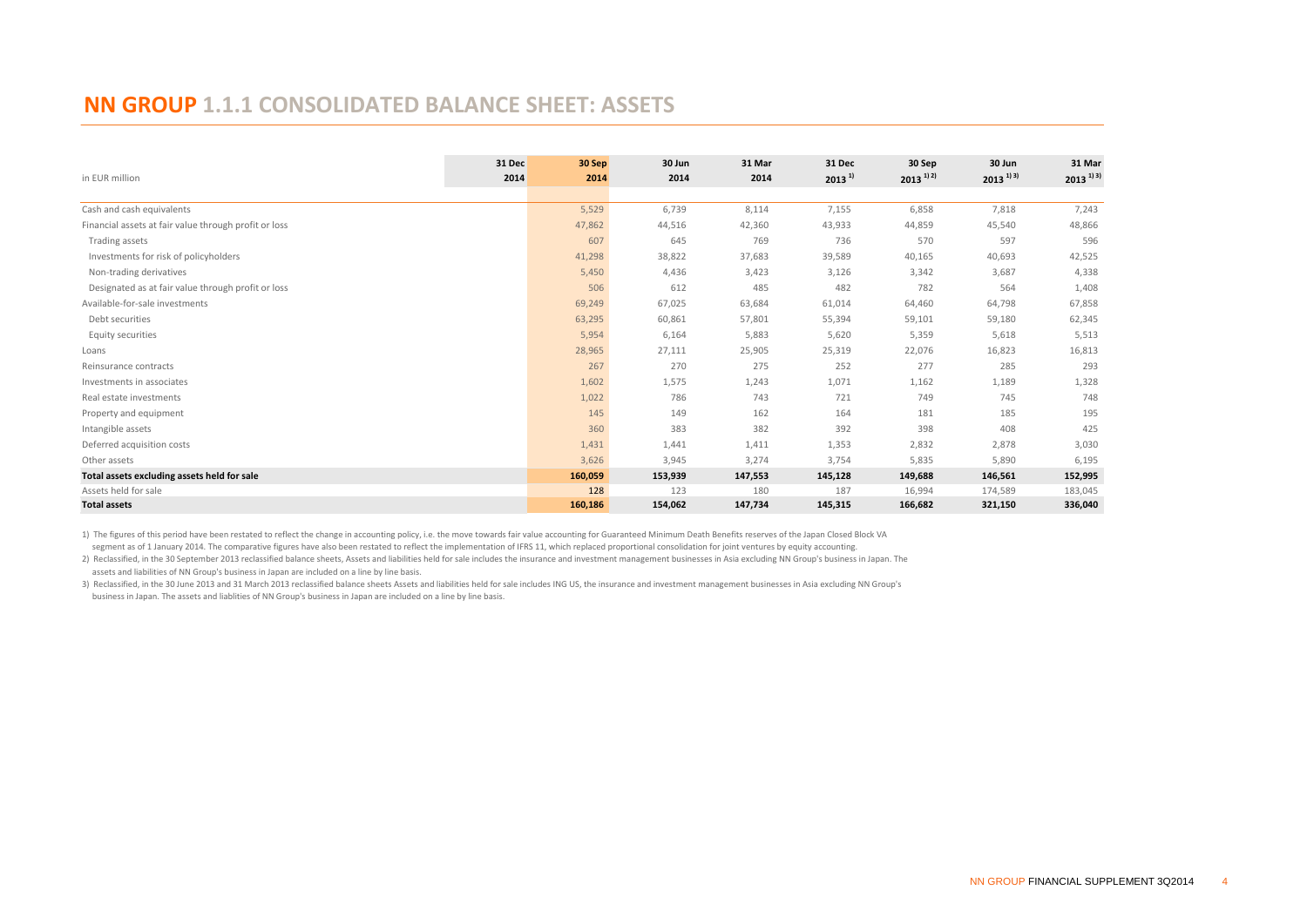# **NN GROUP 1.1.2 CONSOLIDATED BALANCE SHEET: EQUITY AND LIABILITIES**

|                                                             | 31 Dec | 30 Sep  | 30 Jun         | 31 Mar       | 31 Dec      | 30 Sep                  | 30 Jun                  | 31 Mar                  |
|-------------------------------------------------------------|--------|---------|----------------|--------------|-------------|-------------------------|-------------------------|-------------------------|
| in EUR million                                              | 2014   | 2014    | 2014           | 2014         | $2013^{11}$ | $2013$ <sup>1) 2)</sup> | $2013$ <sup>1) 3)</sup> | $2013$ <sup>1) 3)</sup> |
| Shareholders' equity                                        |        | 18,344  | 16,939         | 14,682       | 14,062      | 14,719                  | 22,089                  | 27,114                  |
| Minority interests                                          |        | 70      | 60             | 72           | 68          | 65                      | 3,025                   | 240                     |
| Undated Subordinated notes                                  |        | 986     |                |              |             |                         |                         |                         |
| <b>Total equity</b>                                         |        | 19,400  | 16,999         | 14,754       | 14,130      | 14,784                  | 25,114                  | 27,354                  |
| Subordinated loans                                          |        | 2,299   | 3,287          | 2,890        | 2,892       | 2,894                   | 2,958                   | 2,996                   |
| Debt securities in issue                                    |        |         | $\mathbf 0$    | $\mathbf{0}$ | $\mathbf 0$ | 270                     | 693                     | 694                     |
| Senior debt                                                 |        | 400     | 400            | 1,000        | 1,000       | 2,000                   | 1,308                   | 1,309                   |
| Other borrowed funds                                        |        | 4,419   | 3,968          | 3,243        | 3,817       | 2,955                   | 2,687                   | 3,062                   |
| Insurance and investment contracts:                         |        | 119,118 | 116,031        | 113,836      | 111,769     | 115,420                 | 116,979                 | 121,466                 |
| life insurance provisions                                   |        | 73,281  | 72,569         | 71,345       | 67,700      | 70,625                  | 71,485                  | 74,039                  |
| non-life insurance provisions                               |        | 3,670   | 3,787          | 3,912        | 3,584       | 3,726                   | 3,840                   | 3,955                   |
| provision for risk of policyholders                         |        | 41,393  | 38,869         | 37,772       | 39,675      | 40,259                  | 40,812                  | 42,626                  |
| other                                                       |        | 773     | 806            | 808          | 810         | 811                     | 841                     | 845                     |
| Customer deposits and other funds on deposit                |        | 6,597   | 6,519          | 6,190        | 5,769       | 4,962                   | 0                       | $\mathbf{0}$            |
| Financial liabilities at fair value through profit or loss: |        | 2,529   | 1,859          | 1,396        | 1,843       | 1,782                   | 1,920                   | 2,205                   |
| Non-trading derivatives                                     |        | 2,529   | 1,859          | 1,396        | 1,843       | 1,782                   | 1,920                   | 2,205                   |
| Other liabilities                                           |        | 5,421   | 4,995          | 4,408        | 4,071       | 5,887                   | 5,877                   | 6,044                   |
| Total liabilities excluding liabilities held for sale       |        | 140,783 | 137,059        | 132,962      | 131,161     | 136,170                 | 132,422                 | 137,777                 |
| Liabilities held for sale                                   |        |         | $\overline{4}$ | 18           | 24          | 15,728                  | 163,614                 | 170,909                 |
| <b>Total liabilities</b>                                    |        | 140,786 | 137,063        | 132,980      | 131,185     | 151,898                 | 296,036                 | 308,686                 |
| <b>Total equity and liabilities</b>                         |        | 160,186 | 154,062        | 147,734      | 145,315     | 166,682                 | 321,150                 | 336,040                 |

1) The figures of this period have been restated to reflect the change in accounting policy, i.e. the move towards fair value accounting for Guaranteed Minimum Death Benefits reserves of the Japan Closed Block VA

segment as of 1 January 2014 .The comparative figures have also been restated to reflect the implementation of IFRS 11, which replaced proportional consolidation for joint ventures by equity accounting.

 assets and liabilities of NN Group's business in Japan are included on a line by line basis. 2) Reclassified, in the 30 September 2013 reclassified balance sheets, Assets and liabilities held for sale includes the insurance and investment management businesses in Asia excluding NN Group's business in Japan. The

 business in Japan. The assets and liabilities of NN Group's business in Japan are included on a line by line basis. 3) Reclassified, in the 30 June 2013 and 31 March 2013 reclassified balance sheets Assets and liabilities held for sale includes ING US, the insurance and investment management businesses in Asia excluding NN Group's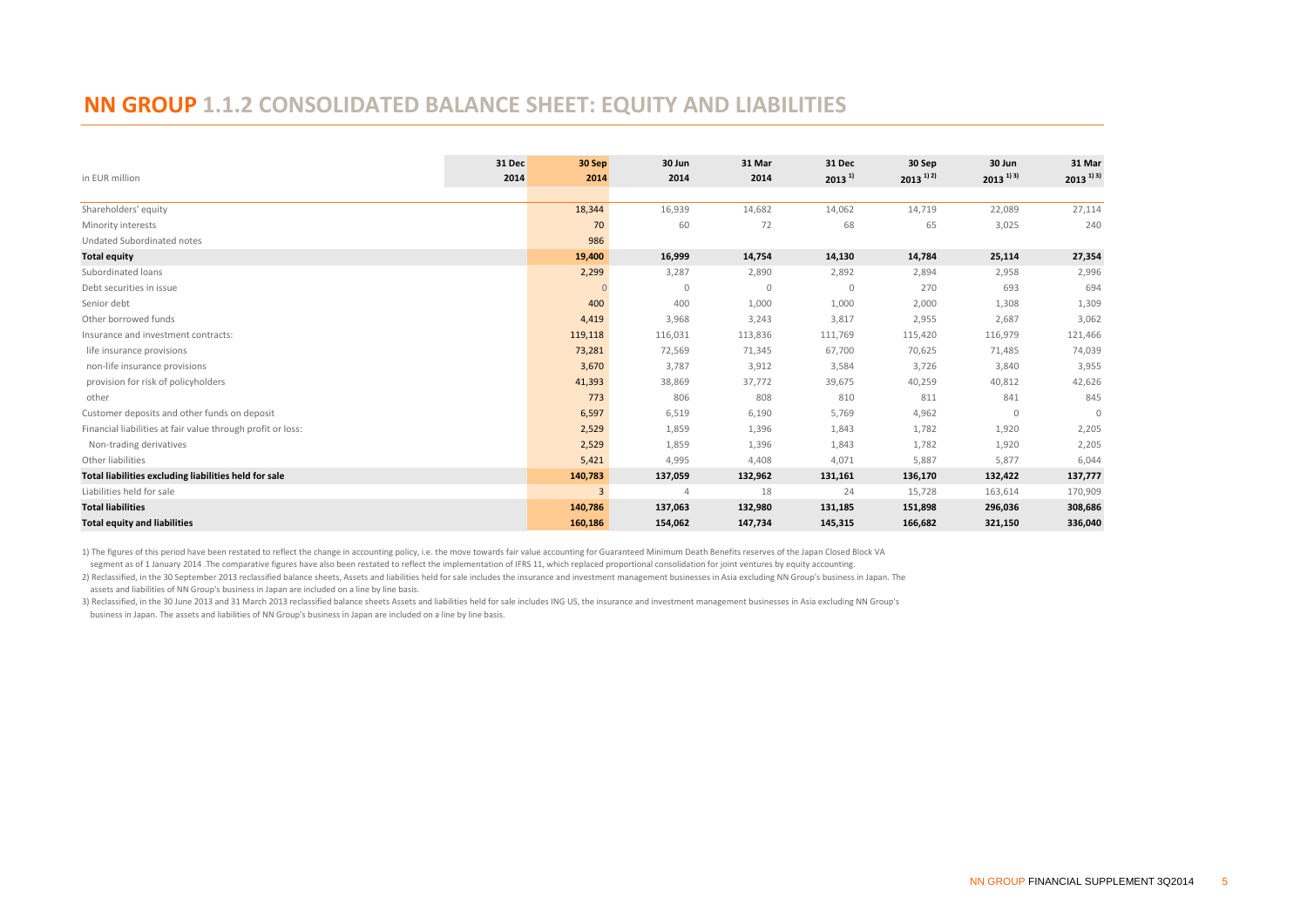# **NN GROUP 1.2 TOTAL EQUITY**

|                                                          | 31 Dec | 30 Sep   | 30 Jun   | 31 Mar   | 31 Dec   | 30 Sep       | 30 Jun       | 31 Mar   |
|----------------------------------------------------------|--------|----------|----------|----------|----------|--------------|--------------|----------|
| in EUR million                                           | 2014   | 2014     | 2014     | 2014     | 2013     | 2013         | 2013         | 2013     |
|                                                          |        |          |          |          |          |              |              |          |
| Share capital                                            |        | 42       | $\Omega$ | $\Omega$ | $\Omega$ | $\mathbf{0}$ | $\mathbf{0}$ | $\Omega$ |
| Share premium                                            |        | 12,098   | 12,140   | 11,290   | 11,605   | 10,711       | 17,750       | 17,750   |
| Revaluation reserve equity securities                    |        | 933      | 1,091    | 1,097    | 1,019    | 986          | 877          | 947      |
| Revaluation reserve debt securities                      |        | 7,006    | 5,489    | 4,110    | 2,807    | 3,674        | 4,831        | 8,504    |
| Revaluation reserve crediting to life policyholders      |        | $-4,542$ | $-3,858$ | $-3,199$ | $-2,579$ | $-2,812$     | $-3,507$     | $-5,214$ |
| Revaluation reserve cashflow hedge                       |        | 3,791    | 3,447    | 3,039    | 2,726    | 2,872        | 3,076        | 3,391    |
| Other revaluation reserve                                |        | 22       | 22       | 19       | $-24$    | 306          | 309          | 262      |
| Remeasurement of the net defined benefit asset/liability |        | $-95$    | $-83$    | $-64$    | $-1,042$ | $-389$       | $-549$       | $-705$   |
| Currency translation reserve                             |        | $-123$   | $-162$   | $-215$   | $-252$   | $-380$       | $-582$       | $-149$   |
| Retained earnings and other reserves                     |        | $-788$   | $-1,147$ | $-1,395$ | $-198$   | $-249$       | $-116$       | 2,328    |
| Shareholders' equity                                     |        | 18,344   | 16,939   | 14,682   | 14,062   | 14,719       | 22,089       | 27,114   |
| Minority interests                                       |        | 70       | 60       | 72       | 68       | 65           | 3,025        | 240      |
| Undated Subordinated notes                               |        | 986      |          |          |          |              |              |          |
| <b>Total equity</b>                                      |        | 19,400   | 16,999   | 14,754   | 14,130   | 14,784       | 25,114       | 27,354   |
| Shareholders' equity per share in EUR                    |        | 52.41    |          |          |          |              |              |          |
| Shares outstanding in the market (in million)            |        | 350.0    |          |          |          |              |              |          |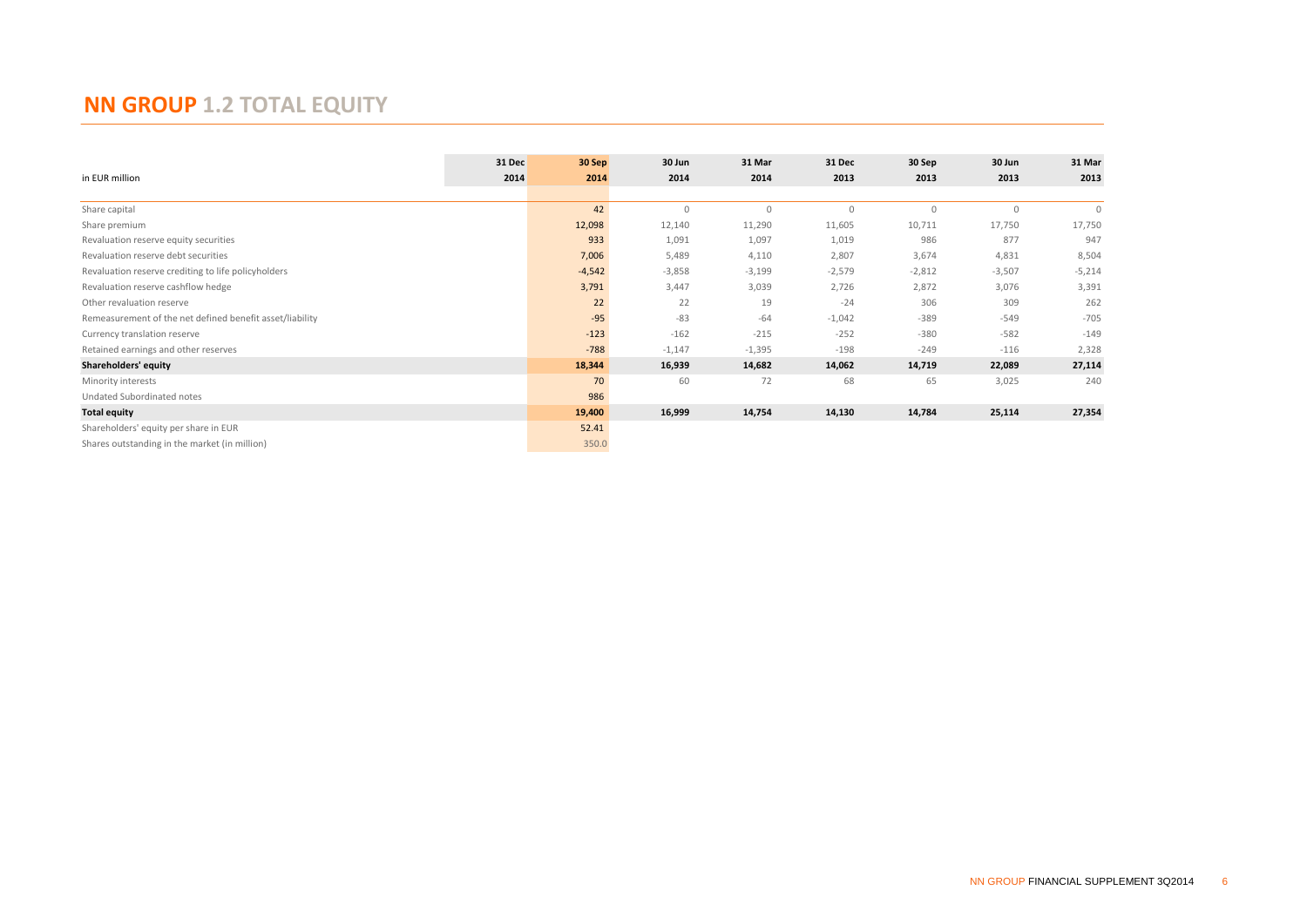# **NN GROUP 1.3 EQUITY RECONCILIATION**

| In EUR million               | (Allocated)<br>Shareholders'<br>equity | Less:<br><b>Revaluation</b><br>reserves <sup>1)</sup> | Plus:<br>Minority<br>interest | <b>Adjusted</b><br>(allocated)<br>equity |
|------------------------------|----------------------------------------|-------------------------------------------------------|-------------------------------|------------------------------------------|
|                              |                                        |                                                       |                               |                                          |
| Netherlands Life             | 12,386                                 | 5,935                                                 | 34                            | 6,485                                    |
| Netherlands Non-life         | 704                                    | 315                                                   | $\mathbf{0}$                  | 388                                      |
| Insurance Europe             | 2,091                                  | 531                                                   | 36                            | 1,597                                    |
| Japan Life                   | 1,496                                  | 302                                                   | $\mathbf{0}$                  | 1,194                                    |
| <b>Investment Management</b> | 386                                    | $\mathbf{0}$                                          | $\mathbf{0}$                  | 386                                      |
| Other $2)$                   | $\mathbf{0}$                           | 129                                                   | $\mathbf{0}$                  | $-130$                                   |
| <b>Ongoing business</b>      | 17,062                                 | 7,211                                                 | 70                            | 9,921                                    |
| Japan Closed Block VA        | 1,135                                  | $\mathbf{0}$                                          | $\mathbf{0}$                  | 1,135                                    |
| Discontinued operations      | 148                                    | $-1$                                                  | $\mathbf{0}$                  | 148                                      |
| <b>NN Group</b>              | 18,344                                 | 7,211                                                 | 70                            | 11,204                                   |

1) Revaluation reserves for debt securities, equity securities and property in own use, the cash flow hedge reserve and the related crediting to policyholders. 2) The segment 'Other' comprises of the allocated equity of NN Bank, ING Re and the cash capital position, other assets and debt of the holding company.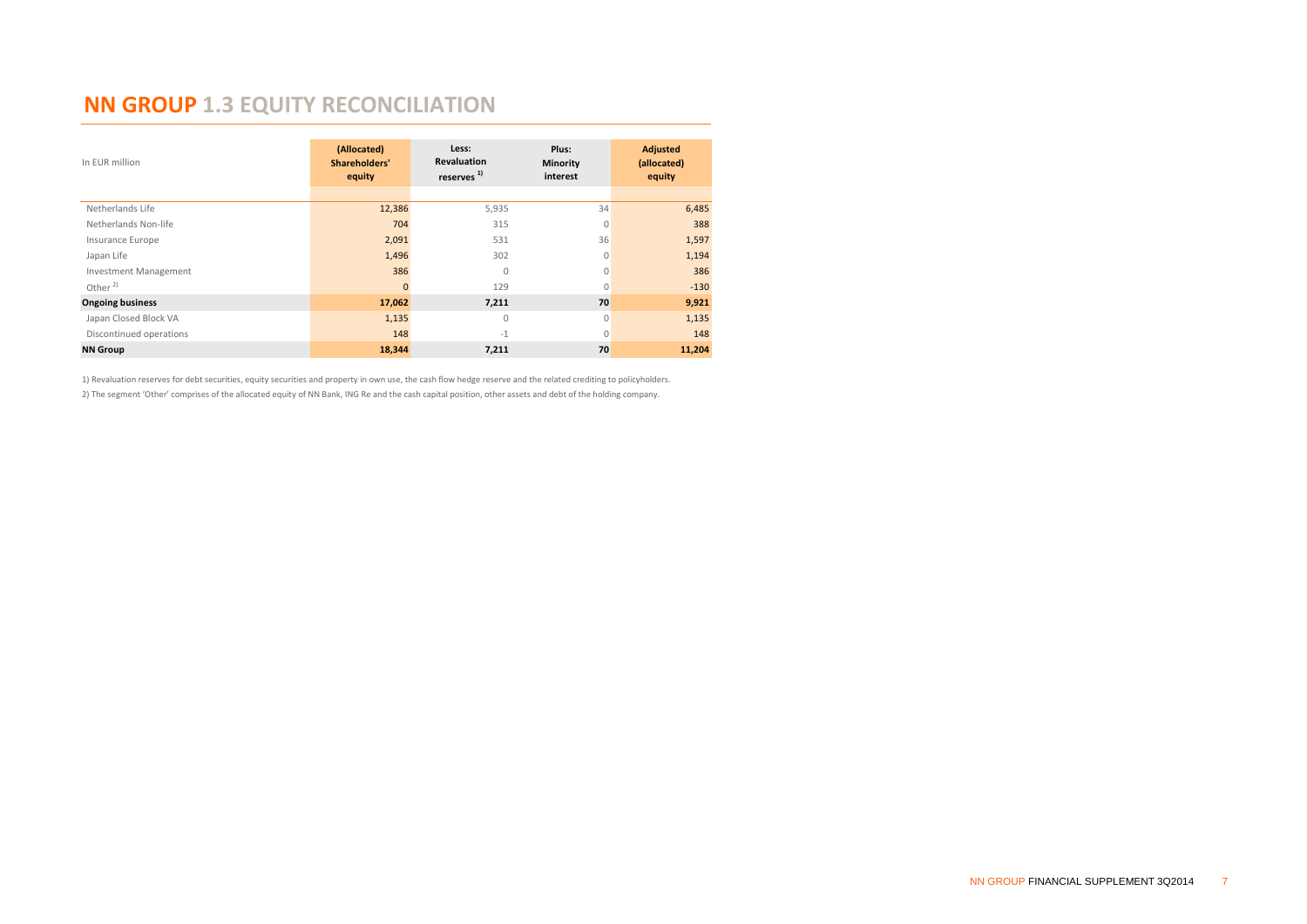# **NN GROUP 1.4 CAPITAL BASE - IGD**

| In EUR million                                               | 31 Dec<br>2014 | 30 Sep $^{1}$<br>2014 | 30 Jun<br>2014 | 31 Mar<br>2014 | 31 Dec<br>2013 | 30 Sep<br>2013 | 30 Jun<br>2013 | 31 Mar<br>2013 |
|--------------------------------------------------------------|----------------|-----------------------|----------------|----------------|----------------|----------------|----------------|----------------|
| Shareholders' equity                                         |                | 18,344                | 16,939         | 14,682         | 14,062         | 14,719         | 22,089         | 27,114         |
| Qualifying subordinated debt issued by NN Group to ING Group |                | 1,823                 | 1,809          | 2,394          | 2,394          | 2,394          | 2,455          | 2,490          |
| Qualifying subordinated debt issued by NN Group              |                | 1,000                 | 1,000          |                |                |                |                |                |
| Required regulatory adjustments                              |                | $-7,934$              | $-7,288$       | $-6,110$       | $-5,501$       | $-6,421$       | $-1,664$       | $-5,869$       |
| Total capital base - IGD <sup>2)</sup>                       |                | 13,233                | 12,460         | 10,966         | 10,955         | 10,691         | 22,881         | 23,736         |

1) The 30 September 2014 capital base is not final until filed with the regulators.

2) The 31 March 2014 IGD capital base has been updated as the eligible and dated hybrids are capped at 50% and 25% respectively of the EU required capital. The 31 December 2013 IGD capital base has been updated to reflect the move towards fair value accounting for the Guaranteed Minimum Death Benefits reserves of the Japan Closed Block VA segment and that the eligible and dated hybrids are capped at 50% and 25% respectively of the EU required capital.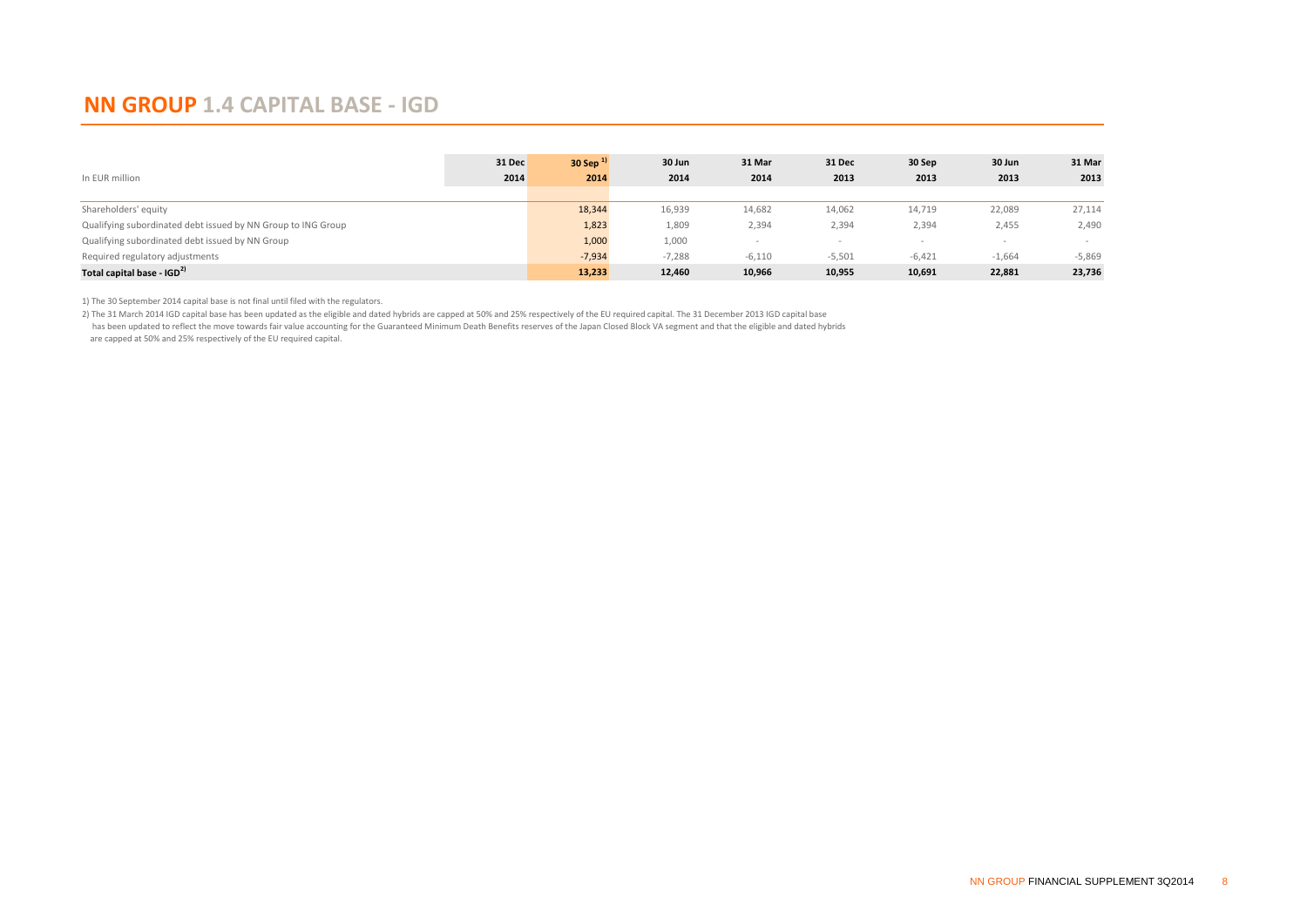# **NN GROUP 1.5 HOLDING COMPANY CASH CAPITAL**

| In EUR million                                     | 4Q2014 | 3Q2014                   | 202014 | 1Q2014 |
|----------------------------------------------------|--------|--------------------------|--------|--------|
|                                                    |        |                          |        |        |
| <b>Beginning of period</b>                         |        | 1,156                    | 634    | 1,363  |
| Cash divestment proceeds                           |        |                          | 4      | 177    |
| Capital flow from / (to) shareholders              |        | $\sim$                   | 850    | $-176$ |
| Increase / (decrease) in debt and loans            |        | $\overline{\phantom{a}}$ | $-200$ |        |
| Dividends from subsidiaries <sup>1)</sup>          |        | 58                       | 373    | 73     |
| Capital injections into subsidiaries <sup>2)</sup> |        | $-32$                    | $-485$ | $-725$ |
| Other $3)$                                         |        | $-1$                     | $-18$  | $-79$  |
| <b>End of period</b>                               |        | 1,184                    | 1,156  | 634    |

Note: cash capital is defined as net current assets available at the holding company.

1) Includes interest on subordinated loans paid by subsidiaries to the holding company.

2) Includes the change of subordinated loans issued by subsidiaries to the holding company.

3) Includes interest payments on subordinated loans and debt, holding company expenses and other cash flows.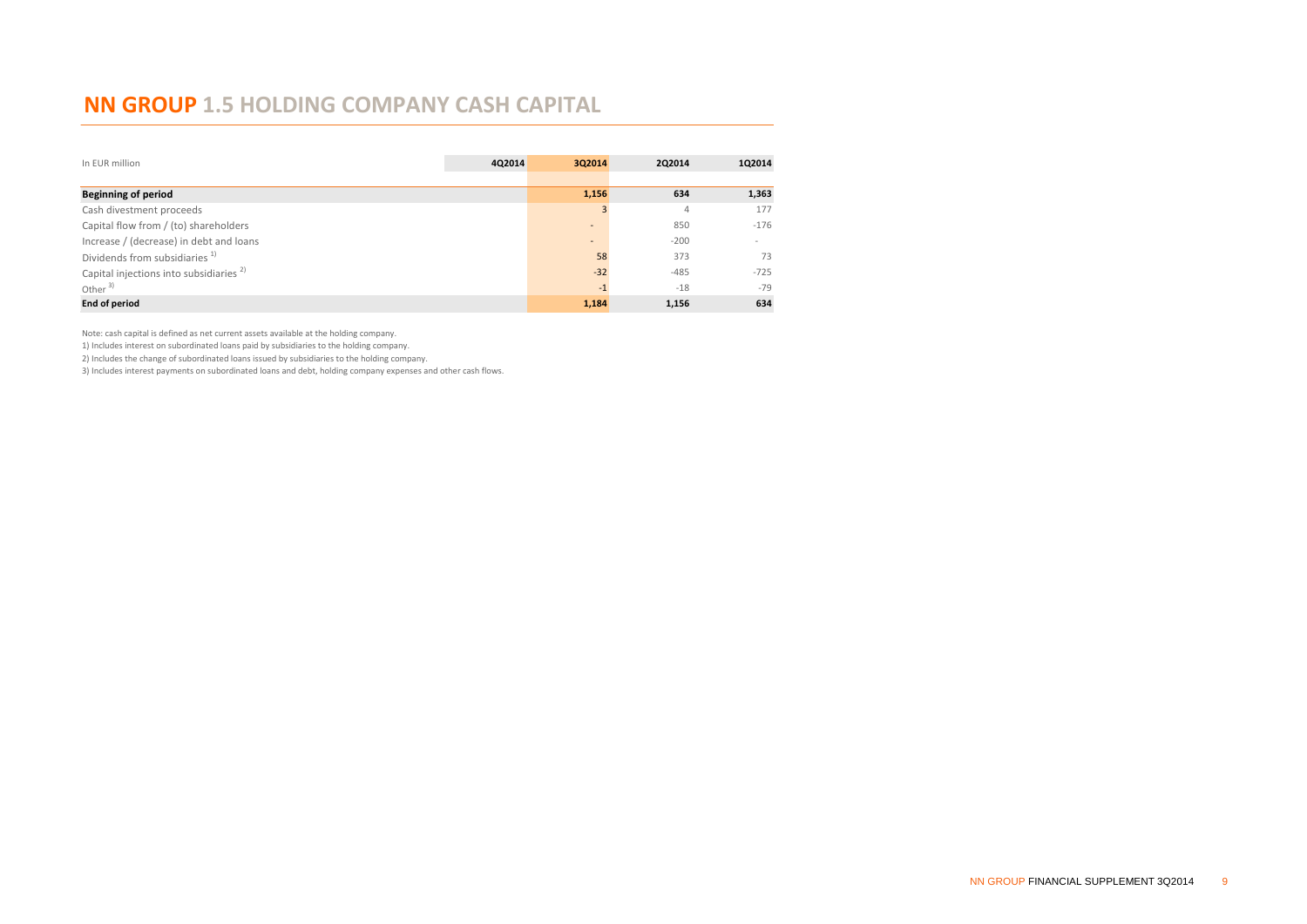# **NN GROUP 1.6 INVESTMENTS**

#### **30 September 2014**

|                                 | Loans and<br>advances | <b>Investments AFS</b> |                        | FV through P&L   | <b>Total</b> |                        |
|---------------------------------|-----------------------|------------------------|------------------------|------------------|--------------|------------------------|
| In EUR billion                  | B/S value             | B/S value              | <b>Reval after tax</b> | <b>B/S</b> value | B/S value    | <b>Reval after tax</b> |
| <b>Total Debt securities</b>    | 5.0                   | 63.3                   | 7.2                    | 1.6              | 70.0         | 7.0                    |
| of which Government bonds       |                       | 49.6                   | 6.4                    | 0.2              | 49.8         | 6.4                    |
| of which Covered bonds          |                       | 0.7                    | 0.0                    |                  | 0.7          | 0.0                    |
| of which Financial institutions |                       | 4.5                    | 0.2                    | 0.0              | 4.5          | 0.2                    |
| of which Corporate bonds        |                       | 7.8                    | 0.5                    | 1.4              | 9.1          | 0.5                    |
| of which ABS                    | 5.0                   | 0.8                    | 0.0                    |                  | 5.8          | $-0.2$                 |
| Public Equity securities        |                       | 2.5                    | 0.9                    | 0.0              | 2.5          | 0.9                    |
| Other Equity securities         |                       | 3.4                    |                        | 0.6              | 4.0          |                        |
| <b>Total Investments</b>        | 5.0                   | 69.2                   | 8.1                    | 2.2              | 76.5         | 7.9                    |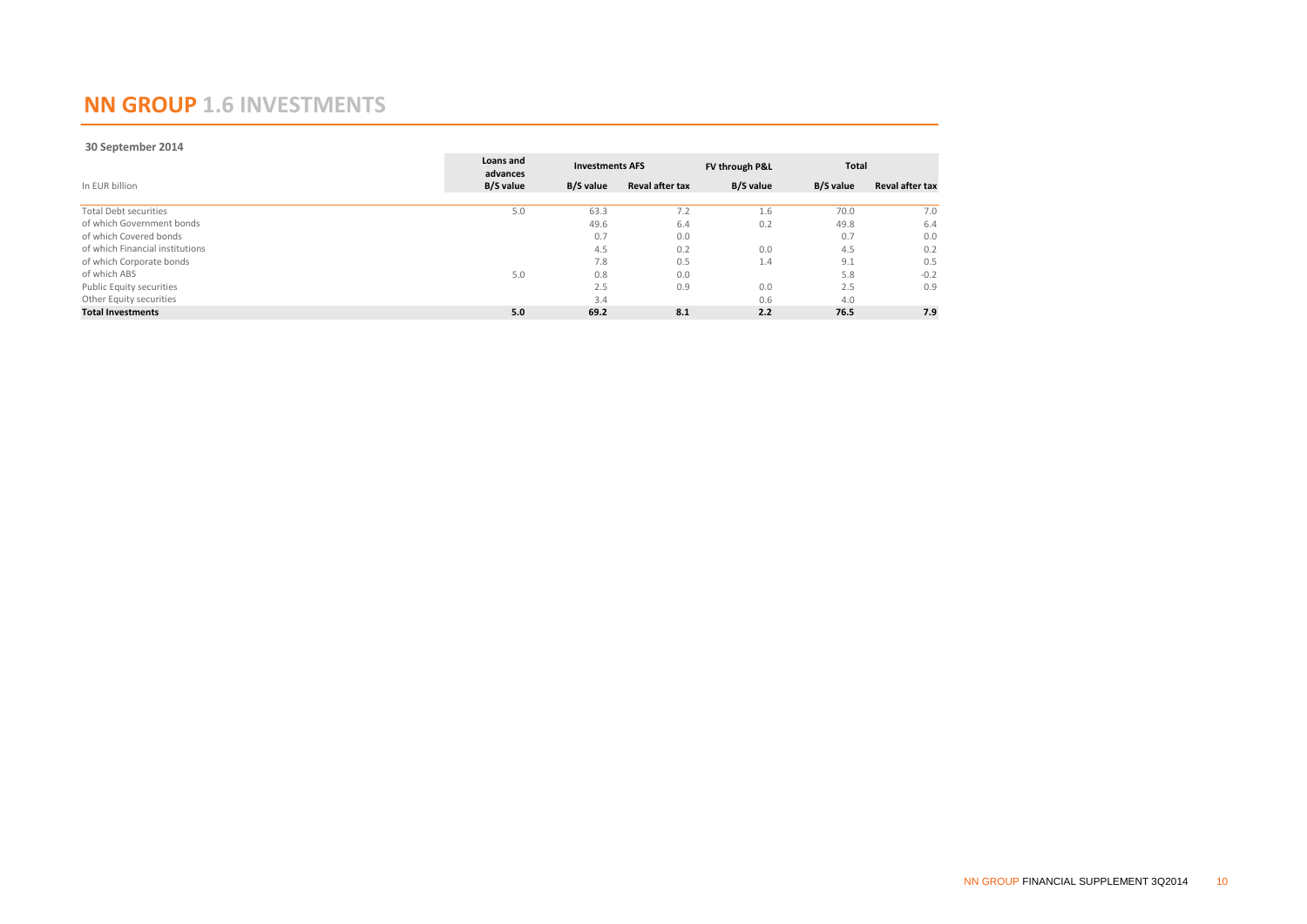# **NN GROUP 2.1 MARGIN ANALYSIS: TOTAL**

| In EUR million<br>4Q2014                      | 3Q2014            | 2Q2014 | 1Q2014                   | 4Q2013 <sup>1)</sup> | 3Q2013 <sup>1)</sup> | $2Q2013$ <sup>1)</sup> | 1Q2013 <sup>1)</sup> | 9M2014 | 9M2013 <sup>1)</sup> | FY2013 <sup>1)</sup> |
|-----------------------------------------------|-------------------|--------|--------------------------|----------------------|----------------------|------------------------|----------------------|--------|----------------------|----------------------|
| <b>Operating result</b>                       |                   |        |                          |                      |                      |                        |                      |        |                      |                      |
| Netherlands Life                              | 152               | 153    | 153                      | 192                  | 175                  | 204                    | 138                  | 458    | 517                  | 709                  |
| Netherlands Non-life                          | 32                | 39     | 22                       | 12                   | 28                   | 42                     | $-3$                 | 93     | 67                   | 79                   |
| Insurance Europe                              | 45                | 44     | 45                       | 48                   | 57                   | 53                     | 42                   | 135    | 152                  | 199                  |
| Japan Life                                    | 37                | 24     | 66                       | 15                   | 34                   | 30                     | 83                   | 128    | 147                  | 161                  |
| <b>Investment Management</b>                  | 41                | 38     | 39                       | 28                   | 31                   | 41                     | 31                   | 117    | 103                  | 130                  |
| Other                                         | $-33$             | $-42$  | $-31$                    | $-73$                | $-89$                | $-97$                  | $-115$               | $-106$ | $-300$               | $-373$               |
| <b>Operating result ongoing business</b>      | 274               | 257    | 295                      | 220                  | 235                  | 274                    | 175                  | 826    | 685                  | 905                  |
| Non-operating items ongoing business          | 123               | 10     | $-28$                    | $-117$               | $-56$                | $-71$                  | 15                   | 105    | $-112$               | $-229$               |
| of which gains/losses and impairments         | 9                 | $-51$  | 10                       | 29                   | 16                   | -9                     | 61                   | $-33$  | 68                   | 97                   |
| of which revaluations                         | 38                | 84     | $-0$                     | 15                   | $-1$                 | 1                      | $-12$                | 122    | $-12$                | 3                    |
| of which market & other impacts               | 76                | $-24$  | $-37$                    | $-161$               | $-71$                | $-63$                  | $-34$                | 16     | $-168$               | $-329$               |
| Japan Closed Block VA                         | 89                | 79     | $-36$                    | $-423$               | 106                  | $-97$                  | 162                  | 132    | 171                  | $-252$               |
| Insurance Other                               | $\qquad \qquad =$ |        | $\overline{\phantom{a}}$ | $-4$                 | $-4$                 | $-5$                   | $-5$                 | $\sim$ | $-14$                | $-18$                |
| Special items before tax                      | $-32$             | $-25$  | $-572$                   | $-29$                | $-56$                | $-12$                  | $-29$                | $-629$ | $-98$                | $-126$               |
| Result on divestments                         | $\overline{4}$    | $-0$   | 56                       | 48                   | $\overline{7}$       | -9                     | 37                   | 60     | 36                   | 84                   |
| Result before tax from continuing operations  | 458               | 320    | $-284$                   | $-304$               | 232                  | 80                     | 356                  | 493    | 669                  | 364                  |
| Taxation                                      | 86                | 68     | $-83$                    | $-138$               | 82                   | 32                     | 78                   | 71     | 192                  | 54                   |
| Net result from continuing operations         | 371               | 252    | $-201$                   | $-166$               | 150                  | 48                     | 278                  | 422    | 477                  | 310                  |
| Net result from discontinued operations       | $-3$              | $-1$   | $-12$                    | 17                   | $-752$               | $-55$                  | 811                  | $-16$  | $\overline{3}$       | 20                   |
| Minority interests                            | 14                | $-1$   | $\overline{2}$           | 8                    | 51                   | $-47$                  | $-3$                 | 15     | 1                    | 8                    |
| <b>Net result</b>                             | 354               | 252    | $-215$                   | $-157$               | $-652$               | 39                     | 1,092                | 391    | 479                  | 322                  |
| Shares outstanding in the market (in million) | 350.0             | 350.0  |                          |                      |                      |                        |                      |        |                      |                      |
| Net result per share in EUR <sup>2)</sup>     | 1.01              | 0.72   |                          |                      |                      |                        |                      |        |                      |                      |
| New business figures ongoing business         |                   |        |                          |                      |                      |                        |                      |        |                      |                      |
| Single premiums                               | 483               | 423    | 437                      | 505                  | 390                  | 409                    | 437                  | 1,343  | 1,236                | 1,741                |
| Regular premiums                              | 259               | 262    | 396                      | 241                  | 233                  | 225                    | 354                  | 917    | 812                  | 1,053                |
| New sales life insurance (APE)                | 307               | 305    | 439                      | 292                  | 272                  | 266                    | 398                  | 1,051  | 935                  | 1,227                |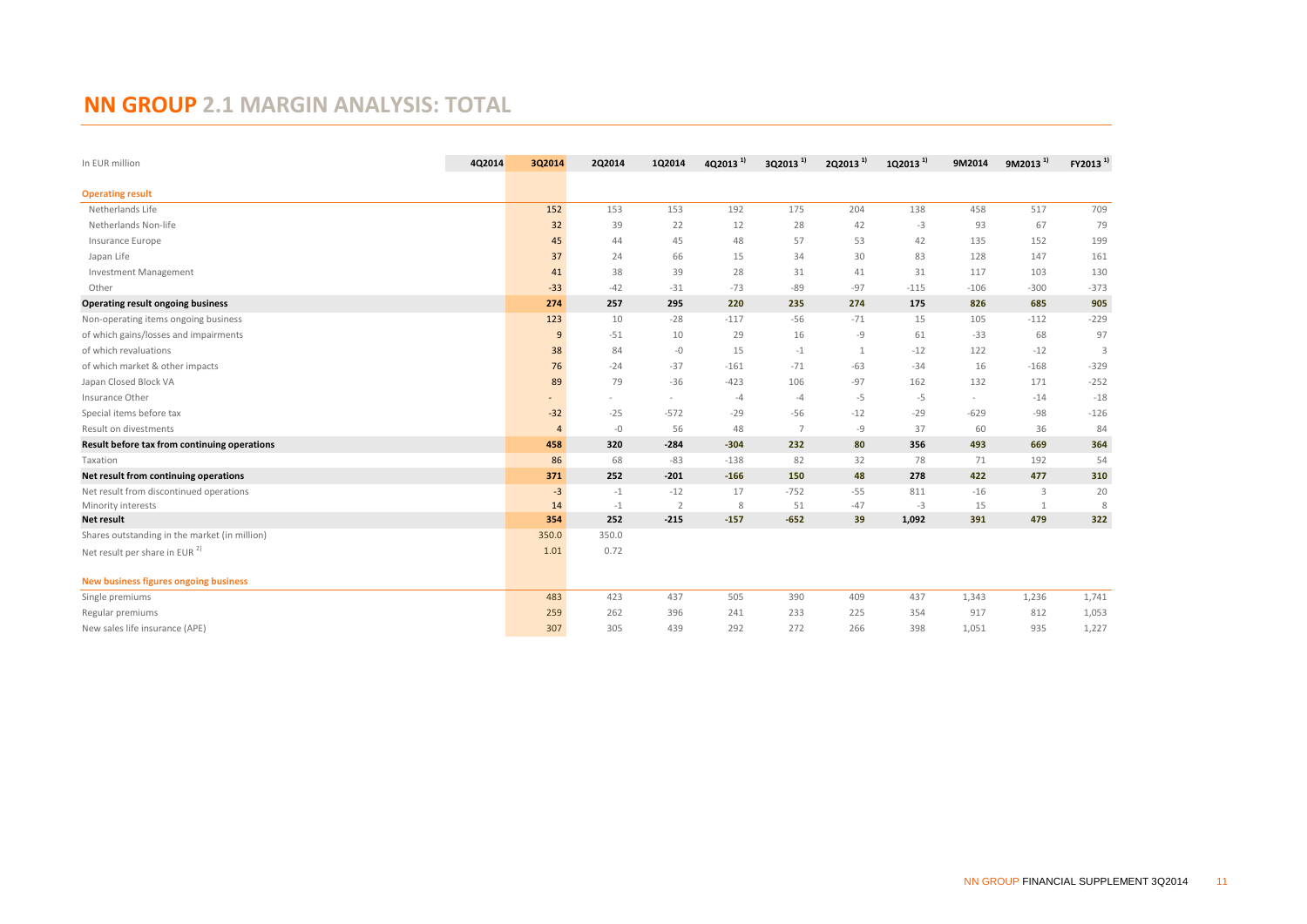| In EUR million                                                                  | 4Q2014 | 3Q2014  | 2Q2014  | 1Q2014  | 4Q2013 <sup>1)</sup> | $3Q2013$ <sup>1)</sup> | 2Q2013 <sup>1)</sup> | 1Q2013 <sup>1)</sup> | 9M2014  | 9M2013 <sup>1)</sup> | FY2013 <sup>1)</sup> |
|---------------------------------------------------------------------------------|--------|---------|---------|---------|----------------------|------------------------|----------------------|----------------------|---------|----------------------|----------------------|
| <b>Key figures ongoing business</b>                                             |        |         |         |         |                      |                        |                      |                      |         |                      |                      |
| Gross premium income                                                            |        | 2,047   | 1,977   | 3,489   | 1,917                | 1,959                  | 2,016                | 3,633                | 7,513   | 7,608                | 9,525                |
| Total administrative expenses                                                   |        | 427     | 439     | 437     | 462                  | 438                    | 447                  | 460                  | 1,303   | 1,345                | 1,807                |
| Cost/income ratio (Administrative expenses/Operating income)                    |        | 35.6%   | 37.0%   | 34.5%   | 38.1%                | 36.5%                  | 36.3%                | 37.3%                | 35.7%   | 36.7%                | 37.1%                |
| Combined ratio (Netherlands Non-life) <sup>3)</sup>                             |        | 99.6%   | 98.5%   | 100.2%  | 103.6%               | 97.4%                  | 98.2%                | 106.5%               | 99.4%   | 100.8%               | 101.5%               |
| Investment Management Assets under Management <sup>4)</sup>                     |        | 180     | 177     | 168     | 174                  | 176                    | 176                  | 184                  | 180     | 176                  | 174                  |
| Life general account invested assets <sup>4)</sup>                              |        | 78      | 78      | 77      | 75                   | 75                     | 75                   | 76                   | 78      | 75                   | 75                   |
| Investment margin/Life general account invested assets (in bps) <sup>4)5)</sup> |        | 90      | 89      | 92      | 89                   | 93                     | 89                   | 88                   |         |                      |                      |
| Total provisions for insurance and investment contracts <sup>4)</sup>           |        | 104     | 100     | 98      | 96                   | 97                     | 98                   | 100                  | 104     | 97                   | 96                   |
| of which for risk policyholder <sup>4)</sup>                                    |        | 27      | 24      | 24      | 25                   | 25                     | 25                   | 26                   | 27      | 25                   | 25                   |
| NN Life Solvency I ratio <sup>6)</sup>                                          |        | 252%    | 250%    | 235%    | 223%                 | 183%                   | 230%                 | 204%                 | 252%    | 183%                 | 223%                 |
| Net operating result $^{7}$                                                     |        | 203     | 196     | 216     | 149                  | 154                    | 203                  | 160                  | 615     | 516                  | 666                  |
| Adjusted allocated equity (end of period) <sup>7</sup>                          |        | 9,921   | 9,605   | 8,458   | 8,989                | 7,158                  | 7,577                | 7,542                | 9,921   | 7,158                | 8,989                |
| Net operating ROE <sup>7)</sup>                                                 |        | 8.3%    | 8.7%    | 9.9%    | 7.4%                 | 8.3%                   | 10.7%                | 9.0%                 | 8.9%    | 9.4%                 | 8.9%                 |
| <b>Key figures Japan Closed Block VA</b>                                        |        |         |         |         |                      |                        |                      |                      |         |                      |                      |
| Account value                                                                   |        | 14,313  | 14,425  | 14,175  | 14,687               | 15,792                 | 16,104               | 17,205               | 14,313  | 15,792               | 14,687               |
| Number of policies                                                              |        | 317,316 | 330,203 | 338,197 | 346,306              | 357,904                | 366,651              | 373,439              | 317,316 | 357,904              | 346,306              |
| <b>Key figures Total NN Group</b>                                               |        |         |         |         |                      |                        |                      |                      |         |                      |                      |
| IGD Solvency I ratio 6)8)                                                       |        | 283%    | 272%    | 245%    | 250%                 | 208%                   | 255%                 | 254%                 | 283%    | 208%                 | 250%                 |
| Total assets <sup>4)</sup>                                                      |        | 160     | 154     | 148     | 145                  | 150                    | 147                  | 153                  | 160     | 150                  | 145                  |
| Shareholders' equity                                                            |        | 18,344  | 16,939  | 14,682  | 14,062               | 14,719                 | 22,089               | 27,114               | 18,344  | 14,719               | 14,062               |
| Employees (FTEs, end of period)                                                 |        | 11,854  | 11,913  | 12,129  | 12,245               | 12,519                 | 12,291               | 12,509               | 11,854  | 12,519               | 12,245               |

1) The figures of this period have been restated to reflect the change in accounting policy, i.e., the move towards fair value accounting for Guaranteed Minimum Death Benefits reserves of the Japan Closed Block VA

segment as of 1 January 2014.

2) Net result per share in Q22014 is calculated based on the NN Group shares outstanding as of 7 July 2014.

3) Excluding Mandema and Zicht broker businesses.

4) End of period, in EUR billion.

5) Four-quarter rolling average.

6) The 30 September 2014 solvency ratios are not final until filed with the regulators.

7) Net operating ROE is calculated as the (annualised) net operating result of the ongoing business, adjusted for the accrued coupon on undated notes classified in equity, divided by the average allocated equity of the ong adjusted for revaluation reserves and excluding undated notes classified in equity.

 of the EU required capital. 8) The 31 March 2014 IGD Solvency I ratio has been updated as the eligible and dated hybrids are capped at 50% and 25% respectively of the EU required capital. The 31 December 2013 IGD Solvency I ratio has been updated to reflect the move towards fair value accounting for the Guaranteed Minimum Death Benefits reserves of the Japan Closed Block VA segment and that the eligible and dated hybrids are capped at 50% and 25% respectively

Note: Operating results are non-GAAP measures. These are derived from figures according to IFRS-EU by excluding impact from divestments, discontinued operations and special items, gains/losses and impairments, revaluations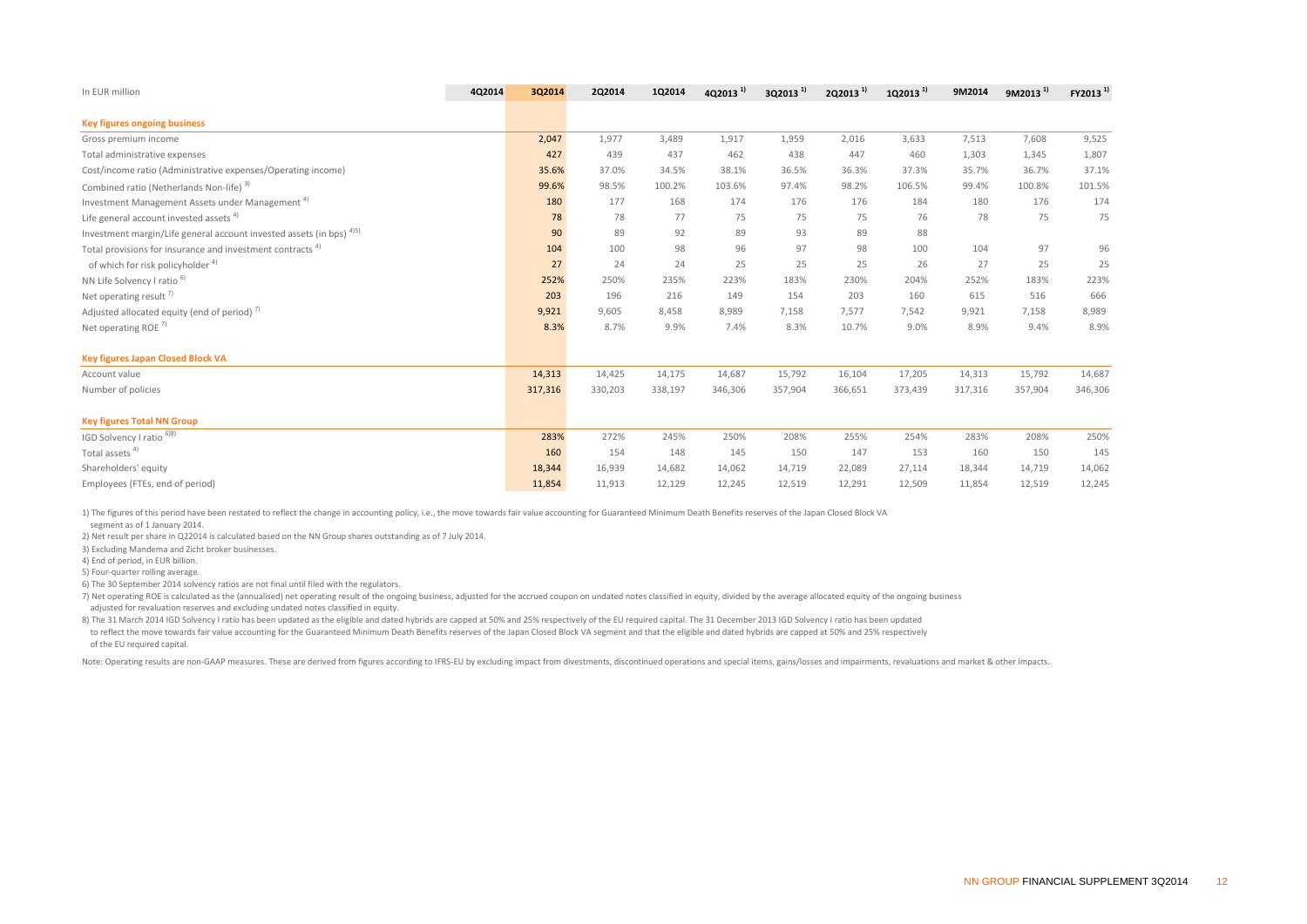#### **NN GROUP 2.2 MARGIN ANALYSIS: NETHERLANDS LIFE**

| In EUR million                                                        | 4Q2014 | 3Q2014 | 2Q2014      | 1Q2014      | 4Q2013         | 3Q2013       | 2Q2013         | 1Q2013      | 9M2014         | 9M2013         | FY2013 |
|-----------------------------------------------------------------------|--------|--------|-------------|-------------|----------------|--------------|----------------|-------------|----------------|----------------|--------|
| <b>Margin analysis</b>                                                |        |        |             |             |                |              |                |             |                |                |        |
| Investment margin                                                     |        | 154    | 162         | 140         | 145            | 133          | 173            | 106         | 455            | 412            | 557    |
| Fees and premium based revenues                                       |        | 92     | 89          | 127         | 94             | 111          | 106            | 149         | 309            | 367            | 461    |
| Technical margin                                                      |        | 17     | 36          | 34          | 84             | 56           | 60             | 38          | 87             | 154            | 237    |
| Income non-modelled life business                                     |        | $-0$   | $\mathbb O$ | $\circ$     | $-0$           | $\mathbb O$  | $-0$           | $\mathbb O$ | $-0$           | $\mathbf 0$    | $-0$   |
| <b>Operating income</b>                                               |        | 263    | 287         | 301         | 322            | 301          | 339            | 293         | 851            | 933            | 1,255  |
| Administrative expenses                                               |        | 98     | 120         | 126         | 114            | 110          | 118            | 129         | 343            | 358            | 472    |
| DAC amortisation and trail commissions                                |        | 14     | 13          | 23          | 16             | 16           | 17             | 26          | 50             | 58             | 75     |
| <b>Expenses</b>                                                       |        | 111    | 133         | 148         | 131            | 126          | 134            | 156         | 393            | 416            | 547    |
| <b>Operating result</b>                                               |        | 152    | 153         | 153         | 192            | 175          | 204            | 138         | 458            | 517            | 709    |
| Non-operating items                                                   |        | 63     | 10          | $-46$       | $-158$         | $-102$       | $-83$          | $-3$        | 27             | $-187$         | $-345$ |
| of which gains/losses and impairments                                 |        | 4      | $-57$       | -9          | $-18$          | $-37$        | $-29$          | 41          | $-62$          | $-25$          | $-43$  |
| of which revaluations                                                 |        | 34     | 82          | $\mathbb O$ | 21             | 6            | $\mathcal{G}$  | $-9$        | 116            | 6              | 27     |
| of which market & other impacts                                       |        | 25     | $-15$       | $-37$       | $-161$         | $-71$        | $-63$          | $-34$       | $-27$          | $-168$         | $-329$ |
| Special items before tax                                              |        | 4      | $-7$        | $-340$      | 14             | $-16$        | $-10$          | $-10$       | $-343$         | $-36$          | $-22$  |
| Result on divestments                                                 |        |        | ٠           | $\sim$      | 6              | $\sim$       | $\sim$         | $\sim$      | $\sim$         | $\sim$         | 6      |
| <b>Result before tax</b>                                              |        | 218    | 157         | $-233$      | 53             | 57           | 111            | 126         | 142            | 294            | 347    |
| Taxation                                                              |        | 36     | 22          | $-68$       | $\overline{9}$ | 15           | 18             | 22          | $-10$          | 56             | 65     |
| Minority interests                                                    |        | 4      | $-1$        | $-1$        | $\overline{4}$ | $\mathbf{1}$ | $\overline{2}$ | $\mathbb O$ | $\overline{2}$ | $\overline{2}$ | 6      |
| Net result                                                            |        | 179    | 136         | $-164$      | 40             | 41           | 92             | 103         | 151            | 236            | 276    |
|                                                                       |        |        |             |             |                |              |                |             |                |                |        |
| <b>New business figures</b>                                           |        |        |             |             |                |              |                |             |                |                |        |
| Single premiums                                                       |        | 224    | 137         | 189         | 178            | 120          | 123            | 189         | 550            | 431            | 610    |
| Regular premiums                                                      |        | 23     | 32          | 112         | 44             | 22           | 14             | 84          | 168            | 120            | 163    |
| New sales life insurance (APE)                                        |        | 46     | 46          | 131         | 61             | 34           | 27             | 102         | 223            | 163            | 224    |
| <b>Key figures</b>                                                    |        |        |             |             |                |              |                |             |                |                |        |
| Gross premium income                                                  |        | 574    | 614         | 1,405       | 573            | 527          | 615            | 1,524       | 2,593          | 2,666          | 3,240  |
| Total administrative expenses                                         |        | 98     | 120         | 126         | 114            | 110          | 118            | 129         | 343            | 358            | 472    |
| Cost/income ratio (Administrative expenses/Operating income)          |        | 37.3%  | 41.8%       | 41.9%       | 35.4%          | 36.5%        | 34.8%          | 44.0%       | 40.3%          | 38.4%          | 37.6%  |
| Life general account invested assets <sup>1)</sup>                    |        | 57     | 57          | 57          | 55             | 53           | 54             | 54          | 57             | 53             | 55     |
| Investment margin/Life general account invested assets (in bps) 12)   |        | 108    | 105         | 109         | 104            | 109          | 104            | 103         |                |                |        |
| Total provisions for insurance and investment contracts <sup>1)</sup> |        | 71     | 68          | 67          | 65             | 65           | 66             | 68          | 71             | 65             | 65     |
| of which for risk policyholder <sup>1)</sup>                          |        | 20     | 17          | 16          | 18             | 17           | 18             | 19          | 20             | 17             | 18     |
| Allocated equity (end of period)                                      |        | 12,386 | 11,265      | 10,243      | 9,491          | 9,764        | 9,865          | 10,615      | 12,386         | 9,764          | 9,491  |
| NN Life Solvency I ratio <sup>3)</sup>                                |        | 252%   | 250%        | 235%        | 223%           | 183%         | 230%           | 204%        | 252%           | 183%           | 223%   |
| Net operating result                                                  |        | 121    | 126         | 122         | 129            | 129          | 165            | 102         | 370            | 397            | 525    |
| Adjusted allocated equity (end of period)                             |        | 6,485  | 6,291       | 6,197       | 6,325          | 6,418        | 6,381          | 6,322       | 6,485          | 6,418          | 6,325  |
| Net operating ROE                                                     |        | 7.6%   | 8.1%        | 7.8%        | 8.1%           | 8.1%         | 10.4%          | 6.7%        | 7.8%           | 8.4%           | 8.3%   |
| Employees (FTEs, end of period)                                       |        | 2,314  | 2,366       | 2,433       | 2,571          | 2,602        | 2,646          | 2,693       | 2,314          | 2,602          | 2,571  |

1) End of period, in EUR billion.

2) Four-quarter rolling average.

3) The 30 September 2014 NN Life Solvency I ratio is not final until filed with the regulators.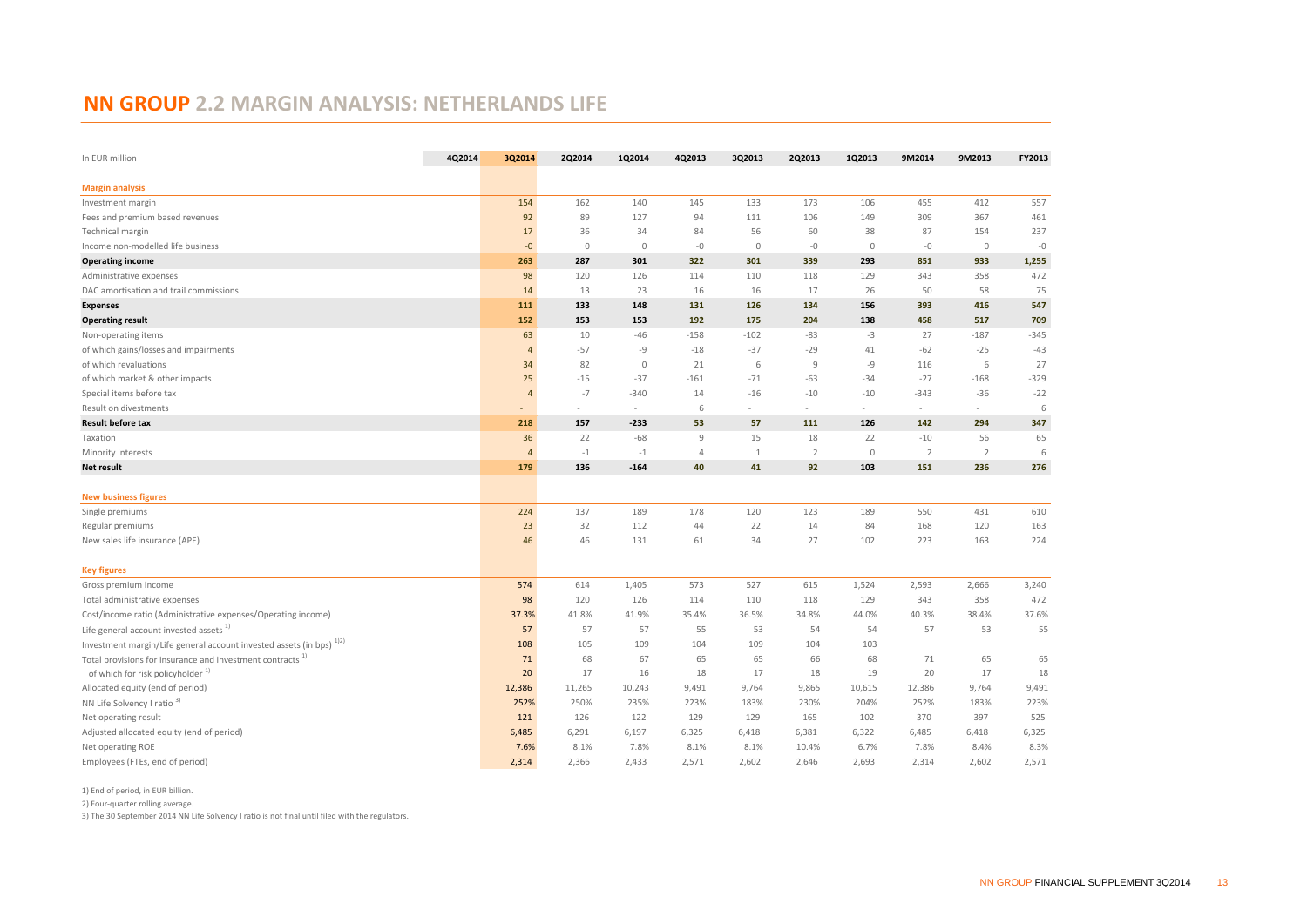# **NN GROUP 2.3 MARGIN ANALYSIS: NETHERLANDS NON-LIFE**

| In EUR million                                       | 4Q2014 | 3Q2014            | 2Q2014         | 1Q2014       | 4Q2013         | 3Q2013  | 2Q2013       | 1Q2013       | 9M2014         | 9M2013       | FY2013         |
|------------------------------------------------------|--------|-------------------|----------------|--------------|----------------|---------|--------------|--------------|----------------|--------------|----------------|
|                                                      |        |                   |                |              |                |         |              |              |                |              |                |
| <b>Margin analysis</b>                               |        |                   |                |              |                |         |              |              |                |              |                |
| Earned premiums                                      |        | 380               | 379            | 389          | 384            | 385     | 382          | 396          | 1,148          | 1,163        | 1,546          |
| Investment income                                    |        | 27                | 32             | 24           | 29             | 26      | 36           | 24           | 83             | 86           | 115            |
| Other income                                         |        | $\overline{2}$    | $-1$           | $-1$         | $-2$           | $-12$   | $-1$         | $-2$         | $-0$           | $-14$        | $-17$          |
| <b>Operating income</b>                              |        | 409               | 410            | 411          | 410            | 399     | 416          | 418          | 1,231          | 1,234        | 1,644          |
| Claims incurred, net of reinsurance                  |        | 264               | 254            | 273          | 279            | 255     | 250          | 293          | 790            | 798          | 1,077          |
| Acquisition costs                                    |        | 61                | 64             | 62           | 57             | 60      | 62           | 63           | 187            | 184          | 241            |
| Administrative expenses                              |        | 54                | 56             | 56           | 61             | 60      | 63           | 66           | 165            | 189          | 251            |
| <b>Acquisition costs and administrative expenses</b> |        | 114               | 120            | 117          | 119            | 120     | 125          | 129          | 351            | 373          | 492            |
| Expenditure                                          |        | 379               | 373            | 390          | 398            | 375     | 375          | 422          | 1,141          | 1,172        | 1,569          |
| <b>Operating result insurance businesses</b>         |        | 30                | 37             | 21           | 13             | 24      | 41           | -3           | 89             | 62           | 75             |
| Operating result broker businesses                   |        | $\mathbf{1}$      | $\overline{2}$ | $\mathbf{1}$ | $-1$           | 3       | $\mathbf{1}$ | $\circ$      | $\overline{4}$ | 5            | $\overline{4}$ |
| <b>Total operating result</b>                        |        | 32                | 39             | 22           | 12             | 28      | 42           | -3           | 93             | 67           | 79             |
| Non-operating items                                  |        | $\overline{3}$    | 8              | $-1$         | $\overline{7}$ | $-2$    | $-2$         | $-0$         | 10             | $-4$         | $\overline{4}$ |
| of which gains/losses and impairments                |        | $1\,$             | $-3$           | $-1$         | $\overline{2}$ | $-2$    | $-1$         | $-0$         | $-3$           | $-4$         | $-1$           |
| of which revaluations                                |        | $\overline{2}$    | 11             | 1            | 5              | $\circ$ | $-0$         | $\mathbf{0}$ | 14             | $\mathbf{0}$ | 5              |
| of which market & other impacts                      |        |                   |                |              |                | $\sim$  |              |              |                |              |                |
| Special items before tax                             |        | $-3$              | $-4$           | $-85$        | 6              | $-5$    | $-6$         | $-11$        | $-91$          | $-22$        | $-16$          |
| Result on divestments                                |        | $\qquad \qquad =$ |                |              |                |         |              |              |                |              |                |
| <b>Result before tax</b>                             |        | 32                | 44             | $-63$        | 25             | 21      | 35           | $-14$        | 13             | 42           | 66             |
| Taxation                                             |        | $\boldsymbol{6}$  | 8              | $-17$        | 5              | 5       | $\,$ 8 $\,$  | $-4$         | $-3$           | 9            | 14             |
| Minority interests                                   |        |                   |                |              |                |         |              |              |                |              |                |
| Net result                                           |        | 26                | 36             | $-47$        | 20             | 16      | 27           | $-10$        | 15             | 33           | 53             |
| <b>Key figures</b>                                   |        |                   |                |              |                |         |              |              |                |              |                |
| Gross premium income                                 |        | 280               | 286            | 760          | 240            | 285     | 291          | 766          | 1,327          | 1,341        | 1,582          |
| Total administrative expenses                        |        | 71                | 73             | 75           | 82             | 80      | 83           | 87           | 218            | 250          | 332            |
| Combined ratio <sup>1)</sup>                         |        | 99.6%             | 98.5%          | 100.2%       | 103.6%         | 97.4%   | 98.2%        | 106.5%       | 99.4%          | 100.8%       | 101.5%         |
| of which Claims ratio <sup>1)</sup>                  |        | 69.5%             | 66.9%          | 70.1%        | 72.7%          | 66.3%   | 65.5%        | 73.9%        | 68.8%          | 68.7%        | 69.7%          |
| of which Expense ratio <sup>1)</sup>                 |        | 30.1%             | 31.6%          | 30.1%        | 30.9%          | 31.1%   | 32.7%        | 32.6%        | 30.6%          | 32.1%        | 31.8%          |
| Total insurance provisions <sup>2)</sup>             |        | $\overline{3}$    | 4              | 4            | 3              | 3       | 4            | 4            | 3              | 3            | $\overline{3}$ |
| Allocated equity (end of period)                     |        | 704               | 651            | 695          | 734            | 700     | 716          | 535          | 704            | 700          | 734            |
| Net operating result                                 |        | 24                | 30             | 17           | 8              | 21      | 33           | $-2$         | 72             | 51           | 59             |
| Adjusted allocated equity (end of period)            |        | 388               | 373            | 458          | 551            | 511     | 531          | 295          | 388            | 511          | 551            |
| Net operating ROE                                    |        | 25.8%             | 28.9%          | 13.7%        | 5.8%           | 16.1%   | 31.7%        | $-3.3%$      | 22.1%          | 16.5%        | 13.3%          |
| Employees (FTEs, end of period)                      |        | 1,752             | 1,748          | 1,911        | 1,999          | 2,029   | 2,049        | 2,073        | 1,752          | 2,029        | 1,999          |

2) End of period, in EUR billion. 1) Excluding Mandema and Zicht broker businesses.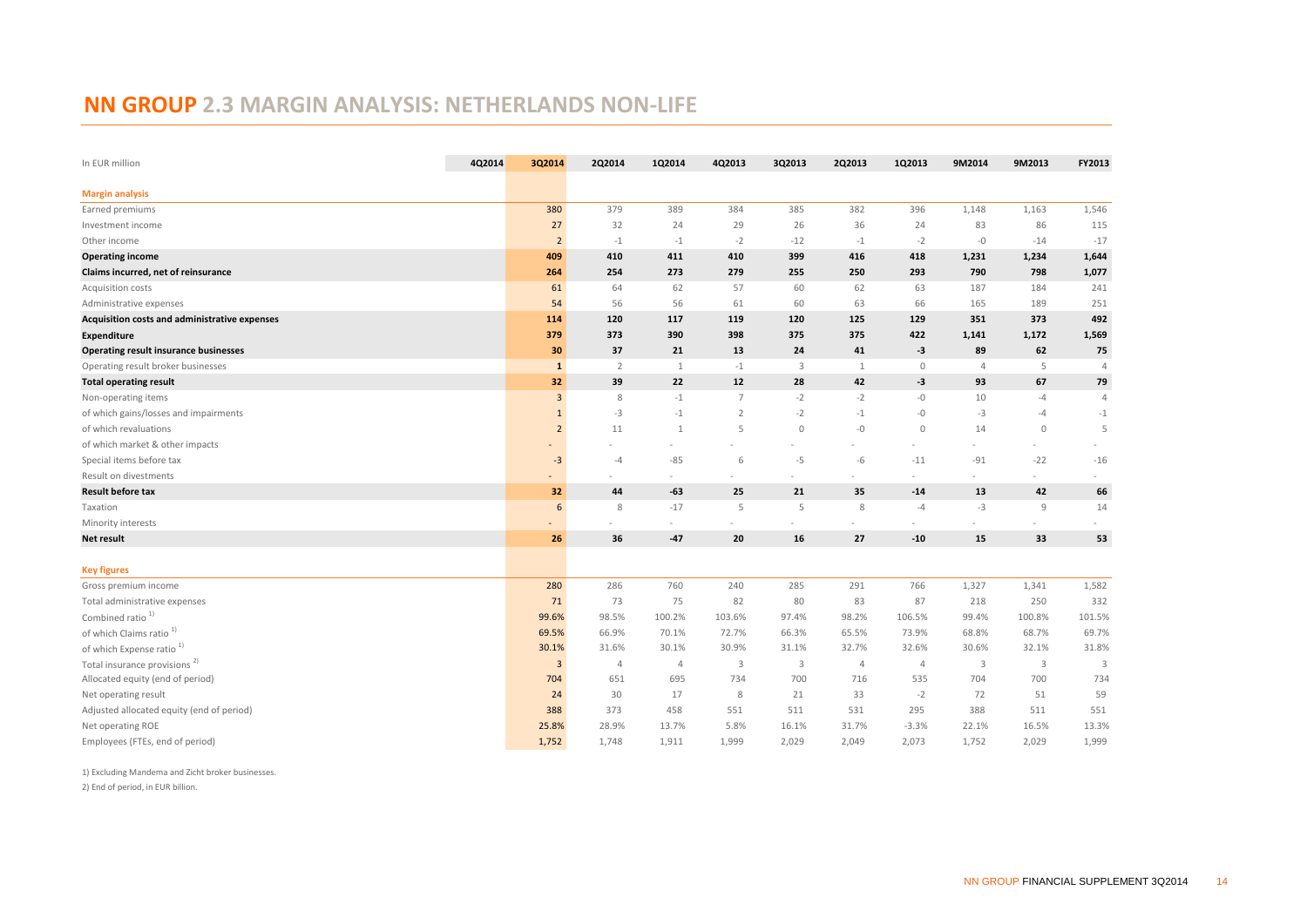#### **NN GROUP 2.4 MARGIN ANALYSIS: INSURANCE EUROPE**

| <b>Margin analysis</b><br>21<br>21<br>27<br>25<br>27<br>28<br>25<br>69<br>80<br>105<br>Investment margin<br>131<br>127<br>128<br>133<br>126<br>128<br>120<br>386<br>374<br>507<br>Fees and premium based revenues<br>53<br>44<br>48<br>49<br>49<br>46<br>48<br>145<br>143<br>191<br>Technical margin<br>5<br>Income non-modelled life business<br>5<br>3<br>15<br>$\mathbf{1}$<br>1<br>1<br>5<br>6<br>20<br>824<br>Life Insurance operating income<br>206<br>193<br>204<br>211<br>206<br>207<br>198<br>603<br>612<br>77<br>74<br>77<br>79<br>81<br>74<br>74<br>226<br>233<br>310<br>Administrative expenses<br>77<br>DAC amortisation and trail commissions<br>82<br>86<br>89<br>77<br>79<br>76<br>245<br>231<br>319<br>152<br>150<br>471<br>464<br>630<br>Life Insurance expenses<br>159<br>160<br>166<br>157<br>157<br>42<br>42<br>194<br>47<br>44<br>46<br>56<br>50<br>132<br>148<br>Life Insurance operating result<br>Non-life operating result<br>3<br>$\overline{2}$<br>$\overline{2}$<br>$\overline{2}$<br>$\circ$<br>3<br>$\overline{3}$<br>5<br>$-1$<br>1<br>44<br>48<br>53<br>42<br>135<br>152<br>199<br><b>Operating result</b><br>45<br>45<br>57<br>Non-operating items<br>56<br>$\circ$<br>10<br>47<br>$\overline{4}$<br>3<br>$-1$<br>66<br>6<br>53<br>$-0$<br>55<br>of which gains/losses and impairments<br>5<br>8<br>10<br>48<br>5<br>3<br>23<br>8<br>of which revaluations<br>$-0$<br>$-0$<br>$-0$<br>$\mathbb O$<br>$-3$<br>$-1$<br>$-1$<br>$-1$<br>$-2$<br>1<br>$-9$<br>$-0$<br>$-0$<br>$-0$<br>of which market & other impacts<br>52<br>$-0$<br>43<br>$-0$<br>$-2$<br>$-2$<br>$-2$<br>Special items before tax<br>$-17$<br>$-3$<br>$-3$<br>$-1$<br>$-20$<br>$-6$<br>-9<br>Result on divestments<br>$\sim$<br>$\sim$<br>91<br>60<br>39<br>181<br>151<br>243<br><b>Result before tax</b><br>84<br>43<br>54<br>52<br>16<br>12<br>34<br>21<br>15<br>$\overline{7}$<br>45<br>43<br>77<br>Taxation<br>16<br>$\overline{2}$<br>10<br>$\circ$<br>3<br>$\overline{2}$<br>$\overline{2}$<br>$\overline{2}$<br>9<br>Minority interests<br>13<br>6<br>58<br>54<br>35<br>30<br>102<br>156<br><b>Net result</b><br>26<br>39<br>37<br>123<br><b>New business figures</b><br>250<br>274<br>229<br>303<br>240<br>254<br>207<br>752<br>702<br>1,005<br>Single premiums<br>88<br>108<br>105<br>313<br>117<br>110<br>84<br>110<br>300<br>410<br>Regular premiums<br>New sales life insurance (APE)<br>113<br>135<br>140<br>140<br>108<br>131<br>131<br>388<br>370<br>510 | In EUR million | 4Q2014 | 3Q2014 | 2Q2014 | 1Q2014 | 4Q2013 | 3Q2013 | 2Q2013 | 1Q2013 | 9M2014 | 9M2013 | FY2013 |
|---------------------------------------------------------------------------------------------------------------------------------------------------------------------------------------------------------------------------------------------------------------------------------------------------------------------------------------------------------------------------------------------------------------------------------------------------------------------------------------------------------------------------------------------------------------------------------------------------------------------------------------------------------------------------------------------------------------------------------------------------------------------------------------------------------------------------------------------------------------------------------------------------------------------------------------------------------------------------------------------------------------------------------------------------------------------------------------------------------------------------------------------------------------------------------------------------------------------------------------------------------------------------------------------------------------------------------------------------------------------------------------------------------------------------------------------------------------------------------------------------------------------------------------------------------------------------------------------------------------------------------------------------------------------------------------------------------------------------------------------------------------------------------------------------------------------------------------------------------------------------------------------------------------------------------------------------------------------------------------------------------------------------------------------------------------------------------------------------------------------------------------------------------------------------------------------------------------------------------------------------------------------------------------------------------------------------------------------------------------------------------------------------------------------------------------------------------------------------|----------------|--------|--------|--------|--------|--------|--------|--------|--------|--------|--------|--------|
|                                                                                                                                                                                                                                                                                                                                                                                                                                                                                                                                                                                                                                                                                                                                                                                                                                                                                                                                                                                                                                                                                                                                                                                                                                                                                                                                                                                                                                                                                                                                                                                                                                                                                                                                                                                                                                                                                                                                                                                                                                                                                                                                                                                                                                                                                                                                                                                                                                                                           |                |        |        |        |        |        |        |        |        |        |        |        |
|                                                                                                                                                                                                                                                                                                                                                                                                                                                                                                                                                                                                                                                                                                                                                                                                                                                                                                                                                                                                                                                                                                                                                                                                                                                                                                                                                                                                                                                                                                                                                                                                                                                                                                                                                                                                                                                                                                                                                                                                                                                                                                                                                                                                                                                                                                                                                                                                                                                                           |                |        |        |        |        |        |        |        |        |        |        |        |
|                                                                                                                                                                                                                                                                                                                                                                                                                                                                                                                                                                                                                                                                                                                                                                                                                                                                                                                                                                                                                                                                                                                                                                                                                                                                                                                                                                                                                                                                                                                                                                                                                                                                                                                                                                                                                                                                                                                                                                                                                                                                                                                                                                                                                                                                                                                                                                                                                                                                           |                |        |        |        |        |        |        |        |        |        |        |        |
|                                                                                                                                                                                                                                                                                                                                                                                                                                                                                                                                                                                                                                                                                                                                                                                                                                                                                                                                                                                                                                                                                                                                                                                                                                                                                                                                                                                                                                                                                                                                                                                                                                                                                                                                                                                                                                                                                                                                                                                                                                                                                                                                                                                                                                                                                                                                                                                                                                                                           |                |        |        |        |        |        |        |        |        |        |        |        |
|                                                                                                                                                                                                                                                                                                                                                                                                                                                                                                                                                                                                                                                                                                                                                                                                                                                                                                                                                                                                                                                                                                                                                                                                                                                                                                                                                                                                                                                                                                                                                                                                                                                                                                                                                                                                                                                                                                                                                                                                                                                                                                                                                                                                                                                                                                                                                                                                                                                                           |                |        |        |        |        |        |        |        |        |        |        |        |
|                                                                                                                                                                                                                                                                                                                                                                                                                                                                                                                                                                                                                                                                                                                                                                                                                                                                                                                                                                                                                                                                                                                                                                                                                                                                                                                                                                                                                                                                                                                                                                                                                                                                                                                                                                                                                                                                                                                                                                                                                                                                                                                                                                                                                                                                                                                                                                                                                                                                           |                |        |        |        |        |        |        |        |        |        |        |        |
|                                                                                                                                                                                                                                                                                                                                                                                                                                                                                                                                                                                                                                                                                                                                                                                                                                                                                                                                                                                                                                                                                                                                                                                                                                                                                                                                                                                                                                                                                                                                                                                                                                                                                                                                                                                                                                                                                                                                                                                                                                                                                                                                                                                                                                                                                                                                                                                                                                                                           |                |        |        |        |        |        |        |        |        |        |        |        |
|                                                                                                                                                                                                                                                                                                                                                                                                                                                                                                                                                                                                                                                                                                                                                                                                                                                                                                                                                                                                                                                                                                                                                                                                                                                                                                                                                                                                                                                                                                                                                                                                                                                                                                                                                                                                                                                                                                                                                                                                                                                                                                                                                                                                                                                                                                                                                                                                                                                                           |                |        |        |        |        |        |        |        |        |        |        |        |
|                                                                                                                                                                                                                                                                                                                                                                                                                                                                                                                                                                                                                                                                                                                                                                                                                                                                                                                                                                                                                                                                                                                                                                                                                                                                                                                                                                                                                                                                                                                                                                                                                                                                                                                                                                                                                                                                                                                                                                                                                                                                                                                                                                                                                                                                                                                                                                                                                                                                           |                |        |        |        |        |        |        |        |        |        |        |        |
|                                                                                                                                                                                                                                                                                                                                                                                                                                                                                                                                                                                                                                                                                                                                                                                                                                                                                                                                                                                                                                                                                                                                                                                                                                                                                                                                                                                                                                                                                                                                                                                                                                                                                                                                                                                                                                                                                                                                                                                                                                                                                                                                                                                                                                                                                                                                                                                                                                                                           |                |        |        |        |        |        |        |        |        |        |        |        |
|                                                                                                                                                                                                                                                                                                                                                                                                                                                                                                                                                                                                                                                                                                                                                                                                                                                                                                                                                                                                                                                                                                                                                                                                                                                                                                                                                                                                                                                                                                                                                                                                                                                                                                                                                                                                                                                                                                                                                                                                                                                                                                                                                                                                                                                                                                                                                                                                                                                                           |                |        |        |        |        |        |        |        |        |        |        |        |
|                                                                                                                                                                                                                                                                                                                                                                                                                                                                                                                                                                                                                                                                                                                                                                                                                                                                                                                                                                                                                                                                                                                                                                                                                                                                                                                                                                                                                                                                                                                                                                                                                                                                                                                                                                                                                                                                                                                                                                                                                                                                                                                                                                                                                                                                                                                                                                                                                                                                           |                |        |        |        |        |        |        |        |        |        |        |        |
|                                                                                                                                                                                                                                                                                                                                                                                                                                                                                                                                                                                                                                                                                                                                                                                                                                                                                                                                                                                                                                                                                                                                                                                                                                                                                                                                                                                                                                                                                                                                                                                                                                                                                                                                                                                                                                                                                                                                                                                                                                                                                                                                                                                                                                                                                                                                                                                                                                                                           |                |        |        |        |        |        |        |        |        |        |        |        |
|                                                                                                                                                                                                                                                                                                                                                                                                                                                                                                                                                                                                                                                                                                                                                                                                                                                                                                                                                                                                                                                                                                                                                                                                                                                                                                                                                                                                                                                                                                                                                                                                                                                                                                                                                                                                                                                                                                                                                                                                                                                                                                                                                                                                                                                                                                                                                                                                                                                                           |                |        |        |        |        |        |        |        |        |        |        |        |
|                                                                                                                                                                                                                                                                                                                                                                                                                                                                                                                                                                                                                                                                                                                                                                                                                                                                                                                                                                                                                                                                                                                                                                                                                                                                                                                                                                                                                                                                                                                                                                                                                                                                                                                                                                                                                                                                                                                                                                                                                                                                                                                                                                                                                                                                                                                                                                                                                                                                           |                |        |        |        |        |        |        |        |        |        |        |        |
|                                                                                                                                                                                                                                                                                                                                                                                                                                                                                                                                                                                                                                                                                                                                                                                                                                                                                                                                                                                                                                                                                                                                                                                                                                                                                                                                                                                                                                                                                                                                                                                                                                                                                                                                                                                                                                                                                                                                                                                                                                                                                                                                                                                                                                                                                                                                                                                                                                                                           |                |        |        |        |        |        |        |        |        |        |        |        |
|                                                                                                                                                                                                                                                                                                                                                                                                                                                                                                                                                                                                                                                                                                                                                                                                                                                                                                                                                                                                                                                                                                                                                                                                                                                                                                                                                                                                                                                                                                                                                                                                                                                                                                                                                                                                                                                                                                                                                                                                                                                                                                                                                                                                                                                                                                                                                                                                                                                                           |                |        |        |        |        |        |        |        |        |        |        |        |
|                                                                                                                                                                                                                                                                                                                                                                                                                                                                                                                                                                                                                                                                                                                                                                                                                                                                                                                                                                                                                                                                                                                                                                                                                                                                                                                                                                                                                                                                                                                                                                                                                                                                                                                                                                                                                                                                                                                                                                                                                                                                                                                                                                                                                                                                                                                                                                                                                                                                           |                |        |        |        |        |        |        |        |        |        |        |        |
|                                                                                                                                                                                                                                                                                                                                                                                                                                                                                                                                                                                                                                                                                                                                                                                                                                                                                                                                                                                                                                                                                                                                                                                                                                                                                                                                                                                                                                                                                                                                                                                                                                                                                                                                                                                                                                                                                                                                                                                                                                                                                                                                                                                                                                                                                                                                                                                                                                                                           |                |        |        |        |        |        |        |        |        |        |        |        |
|                                                                                                                                                                                                                                                                                                                                                                                                                                                                                                                                                                                                                                                                                                                                                                                                                                                                                                                                                                                                                                                                                                                                                                                                                                                                                                                                                                                                                                                                                                                                                                                                                                                                                                                                                                                                                                                                                                                                                                                                                                                                                                                                                                                                                                                                                                                                                                                                                                                                           |                |        |        |        |        |        |        |        |        |        |        |        |
|                                                                                                                                                                                                                                                                                                                                                                                                                                                                                                                                                                                                                                                                                                                                                                                                                                                                                                                                                                                                                                                                                                                                                                                                                                                                                                                                                                                                                                                                                                                                                                                                                                                                                                                                                                                                                                                                                                                                                                                                                                                                                                                                                                                                                                                                                                                                                                                                                                                                           |                |        |        |        |        |        |        |        |        |        |        |        |
|                                                                                                                                                                                                                                                                                                                                                                                                                                                                                                                                                                                                                                                                                                                                                                                                                                                                                                                                                                                                                                                                                                                                                                                                                                                                                                                                                                                                                                                                                                                                                                                                                                                                                                                                                                                                                                                                                                                                                                                                                                                                                                                                                                                                                                                                                                                                                                                                                                                                           |                |        |        |        |        |        |        |        |        |        |        |        |
|                                                                                                                                                                                                                                                                                                                                                                                                                                                                                                                                                                                                                                                                                                                                                                                                                                                                                                                                                                                                                                                                                                                                                                                                                                                                                                                                                                                                                                                                                                                                                                                                                                                                                                                                                                                                                                                                                                                                                                                                                                                                                                                                                                                                                                                                                                                                                                                                                                                                           |                |        |        |        |        |        |        |        |        |        |        |        |
|                                                                                                                                                                                                                                                                                                                                                                                                                                                                                                                                                                                                                                                                                                                                                                                                                                                                                                                                                                                                                                                                                                                                                                                                                                                                                                                                                                                                                                                                                                                                                                                                                                                                                                                                                                                                                                                                                                                                                                                                                                                                                                                                                                                                                                                                                                                                                                                                                                                                           |                |        |        |        |        |        |        |        |        |        |        |        |
|                                                                                                                                                                                                                                                                                                                                                                                                                                                                                                                                                                                                                                                                                                                                                                                                                                                                                                                                                                                                                                                                                                                                                                                                                                                                                                                                                                                                                                                                                                                                                                                                                                                                                                                                                                                                                                                                                                                                                                                                                                                                                                                                                                                                                                                                                                                                                                                                                                                                           |                |        |        |        |        |        |        |        |        |        |        |        |
|                                                                                                                                                                                                                                                                                                                                                                                                                                                                                                                                                                                                                                                                                                                                                                                                                                                                                                                                                                                                                                                                                                                                                                                                                                                                                                                                                                                                                                                                                                                                                                                                                                                                                                                                                                                                                                                                                                                                                                                                                                                                                                                                                                                                                                                                                                                                                                                                                                                                           |                |        |        |        |        |        |        |        |        |        |        |        |
|                                                                                                                                                                                                                                                                                                                                                                                                                                                                                                                                                                                                                                                                                                                                                                                                                                                                                                                                                                                                                                                                                                                                                                                                                                                                                                                                                                                                                                                                                                                                                                                                                                                                                                                                                                                                                                                                                                                                                                                                                                                                                                                                                                                                                                                                                                                                                                                                                                                                           |                |        |        |        |        |        |        |        |        |        |        |        |
| <b>Key figures</b>                                                                                                                                                                                                                                                                                                                                                                                                                                                                                                                                                                                                                                                                                                                                                                                                                                                                                                                                                                                                                                                                                                                                                                                                                                                                                                                                                                                                                                                                                                                                                                                                                                                                                                                                                                                                                                                                                                                                                                                                                                                                                                                                                                                                                                                                                                                                                                                                                                                        |                |        |        |        |        |        |        |        |        |        |        |        |
| 2,344<br>577<br>546<br>587<br>646<br>564<br>585<br>549<br>1,710<br>1,698<br>Gross premium income                                                                                                                                                                                                                                                                                                                                                                                                                                                                                                                                                                                                                                                                                                                                                                                                                                                                                                                                                                                                                                                                                                                                                                                                                                                                                                                                                                                                                                                                                                                                                                                                                                                                                                                                                                                                                                                                                                                                                                                                                                                                                                                                                                                                                                                                                                                                                                          |                |        |        |        |        |        |        |        |        |        |        |        |
| Total administrative expenses (Life & Non-life)<br>85<br>78<br>77<br>80<br>77<br>82<br>84<br>240<br>323<br>243                                                                                                                                                                                                                                                                                                                                                                                                                                                                                                                                                                                                                                                                                                                                                                                                                                                                                                                                                                                                                                                                                                                                                                                                                                                                                                                                                                                                                                                                                                                                                                                                                                                                                                                                                                                                                                                                                                                                                                                                                                                                                                                                                                                                                                                                                                                                                            |                |        |        |        |        |        |        |        |        |        |        |        |
| Cost/income ratio (Administrative expenses/Operating income)<br>37.9%<br>36.8%<br>34.8%<br>34.8%<br>34.5%<br>36.6%<br>39.1%<br>36.5%<br>36.7%<br>36.3%                                                                                                                                                                                                                                                                                                                                                                                                                                                                                                                                                                                                                                                                                                                                                                                                                                                                                                                                                                                                                                                                                                                                                                                                                                                                                                                                                                                                                                                                                                                                                                                                                                                                                                                                                                                                                                                                                                                                                                                                                                                                                                                                                                                                                                                                                                                    |                |        |        |        |        |        |        |        |        |        |        |        |
| Life general account invested assets <sup>1)</sup><br>12<br>12<br>13<br>13<br>12<br>13<br>12<br>12<br>12<br>13                                                                                                                                                                                                                                                                                                                                                                                                                                                                                                                                                                                                                                                                                                                                                                                                                                                                                                                                                                                                                                                                                                                                                                                                                                                                                                                                                                                                                                                                                                                                                                                                                                                                                                                                                                                                                                                                                                                                                                                                                                                                                                                                                                                                                                                                                                                                                            |                |        |        |        |        |        |        |        |        |        |        |        |
| Investment margin/Life general account invested assets (in bps) 1/2)<br>77<br>80<br>84<br>80<br>85<br>86<br>86                                                                                                                                                                                                                                                                                                                                                                                                                                                                                                                                                                                                                                                                                                                                                                                                                                                                                                                                                                                                                                                                                                                                                                                                                                                                                                                                                                                                                                                                                                                                                                                                                                                                                                                                                                                                                                                                                                                                                                                                                                                                                                                                                                                                                                                                                                                                                            |                |        |        |        |        |        |        |        |        |        |        |        |
| 20<br>19<br>20<br>19<br>19<br>20<br>20<br>19<br>20<br>19<br>Total provisions for insurance and investment contracts <sup>1)</sup>                                                                                                                                                                                                                                                                                                                                                                                                                                                                                                                                                                                                                                                                                                                                                                                                                                                                                                                                                                                                                                                                                                                                                                                                                                                                                                                                                                                                                                                                                                                                                                                                                                                                                                                                                                                                                                                                                                                                                                                                                                                                                                                                                                                                                                                                                                                                         |                |        |        |        |        |        |        |        |        |        |        |        |
| of which for risk policyholder <sup>1)</sup><br>$\overline{7}$<br>$\overline{7}$<br>8<br>$\overline{7}$<br>$\overline{7}$<br>$\overline{7}$<br>$\overline{7}$<br>$\overline{7}$<br>8<br>$\overline{7}$                                                                                                                                                                                                                                                                                                                                                                                                                                                                                                                                                                                                                                                                                                                                                                                                                                                                                                                                                                                                                                                                                                                                                                                                                                                                                                                                                                                                                                                                                                                                                                                                                                                                                                                                                                                                                                                                                                                                                                                                                                                                                                                                                                                                                                                                    |                |        |        |        |        |        |        |        |        |        |        |        |
| Assets under management pensions <sup>133</sup><br>23<br>22<br>20<br>20<br>15<br>15<br>14<br>15<br>22<br>23                                                                                                                                                                                                                                                                                                                                                                                                                                                                                                                                                                                                                                                                                                                                                                                                                                                                                                                                                                                                                                                                                                                                                                                                                                                                                                                                                                                                                                                                                                                                                                                                                                                                                                                                                                                                                                                                                                                                                                                                                                                                                                                                                                                                                                                                                                                                                               |                |        |        |        |        |        |        |        |        |        |        |        |
| 1,997<br>2,031<br>1,898<br>2,024<br>1,972<br>2,077<br>2,091<br>2,024<br>1,898<br>Allocated equity (end of period)<br>2,091                                                                                                                                                                                                                                                                                                                                                                                                                                                                                                                                                                                                                                                                                                                                                                                                                                                                                                                                                                                                                                                                                                                                                                                                                                                                                                                                                                                                                                                                                                                                                                                                                                                                                                                                                                                                                                                                                                                                                                                                                                                                                                                                                                                                                                                                                                                                                |                |        |        |        |        |        |        |        |        |        |        |        |
| 35<br>31<br>36<br>30<br>38<br>40<br>35<br>102<br>112<br>143<br>Net operating result                                                                                                                                                                                                                                                                                                                                                                                                                                                                                                                                                                                                                                                                                                                                                                                                                                                                                                                                                                                                                                                                                                                                                                                                                                                                                                                                                                                                                                                                                                                                                                                                                                                                                                                                                                                                                                                                                                                                                                                                                                                                                                                                                                                                                                                                                                                                                                                       |                |        |        |        |        |        |        |        |        |        |        |        |
| Adjusted allocated equity (end of period)<br>1,597<br>1,526<br>1,654<br>1,601<br>1,742<br>1,711<br>1,796<br>1,597<br>1,742<br>1,601                                                                                                                                                                                                                                                                                                                                                                                                                                                                                                                                                                                                                                                                                                                                                                                                                                                                                                                                                                                                                                                                                                                                                                                                                                                                                                                                                                                                                                                                                                                                                                                                                                                                                                                                                                                                                                                                                                                                                                                                                                                                                                                                                                                                                                                                                                                                       |                |        |        |        |        |        |        |        |        |        |        |        |
| 8.2%<br>Net operating ROE<br>8.9%<br>7.9%<br>8.9%<br>8.7%<br>9.1%<br>7.8%<br>8.5%<br>8.5%<br>7.2%                                                                                                                                                                                                                                                                                                                                                                                                                                                                                                                                                                                                                                                                                                                                                                                                                                                                                                                                                                                                                                                                                                                                                                                                                                                                                                                                                                                                                                                                                                                                                                                                                                                                                                                                                                                                                                                                                                                                                                                                                                                                                                                                                                                                                                                                                                                                                                         |                |        |        |        |        |        |        |        |        |        |        |        |
| Employees (FTEs, end of period)<br>4,069<br>4,046<br>4,039<br>4,043<br>4,084<br>4,069<br>4,016<br>4,016<br>4,056<br>4,043                                                                                                                                                                                                                                                                                                                                                                                                                                                                                                                                                                                                                                                                                                                                                                                                                                                                                                                                                                                                                                                                                                                                                                                                                                                                                                                                                                                                                                                                                                                                                                                                                                                                                                                                                                                                                                                                                                                                                                                                                                                                                                                                                                                                                                                                                                                                                 |                |        |        |        |        |        |        |        |        |        |        |        |

1) End of period, in EUR billion.

2) Four-quarter rolling average.

3) The numbers shown under AuM are client balances which exclude IFRS shareholder's equity related to the respective pension businesses and include the assets under administration.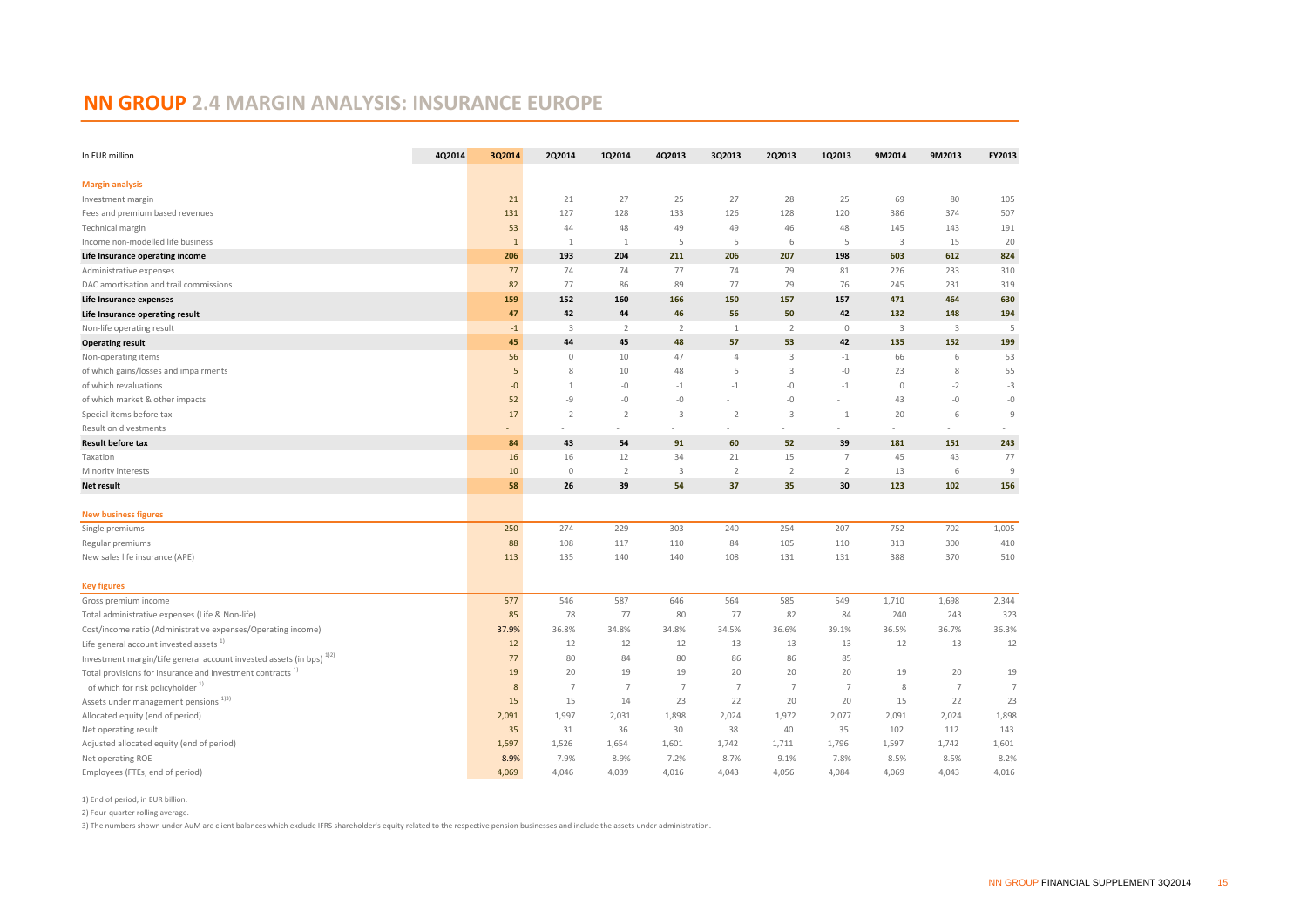# **NN GROUP 2.5 MARGIN ANALYSIS: JAPAN LIFE**

| In EUR million                                                        | 4Q2014 | $3Q2014^{1}$             | 2Q2014 <sup>1)</sup> | 1Q2014 <sup>1)</sup> | 4Q2013 <sup>1)</sup> | $3Q2013$ <sup>1)</sup> | 2Q2013 <sup>1)</sup> | 1Q2013 <sup>1)</sup> | 9M2014       | 9M2013         | FY2013          |
|-----------------------------------------------------------------------|--------|--------------------------|----------------------|----------------------|----------------------|------------------------|----------------------|----------------------|--------------|----------------|-----------------|
|                                                                       |        |                          |                      |                      |                      |                        |                      |                      |              |                |                 |
| <b>Margin analysis</b>                                                |        |                          |                      |                      |                      |                        |                      |                      |              |                |                 |
| Investment margin                                                     |        | $\mathbf 0$              | $-1$                 | $-1$                 | $\mathbf{1}$         | $-0$                   | $\overline{2}$       | $\overline{4}$       | $-2$         | 6              | $7\overline{ }$ |
| Fees and premium based revenues                                       |        | 112                      | 102                  | 134                  | 81                   | 107                    | 98                   | 150                  | 348          | 355            | 436             |
| Technical margin                                                      |        | $-4$                     | $-4$                 | 9                    | $-3$                 | $\mathbf{1}$           | $-2$                 | 6                    | $\mathbb O$  | $\overline{4}$ | $\overline{2}$  |
| Income non-modelled life business                                     |        | $-0$                     | $\mathbf{0}$         | $-0$                 | $-0$                 | $\mathbb O$            | $\mathbb O$          | $-0$                 | $-0$         | $\circ$        | $-0$            |
| <b>Operating income</b>                                               |        | 108                      | 96                   | 142                  | 79                   | 108                    | 98                   | 160                  | 346          | 366            | 445             |
| Administrative expenses                                               |        | 23                       | 25                   | 24                   | 28                   | 27                     | 25                   | 26                   | 71           | 78             | 106             |
| DAC amortisation and trail commissions                                |        | 48                       | 47                   | 52                   | 36                   | 47                     | 43                   | 52                   | 147          | 141            | 177             |
| <b>Expenses</b>                                                       |        | 70                       | 72                   | 76                   | 64                   | 74                     | 68                   | 77                   | 218          | 219            | 283             |
| <b>Operating result</b>                                               |        | 37                       | 24                   | 66                   | 15                   | 34                     | 30                   | 83                   | 128          | 147            | 161             |
| Non-operating items                                                   |        | $-0$                     | $-0$                 | $-3$                 | $-2$                 | 23                     | $\mathbf{1}$         | $\mathcal{G}$        | $-3$         | 32             | 30              |
| of which gains/losses and impairments                                 |        | $-3$                     | $\mathbf{1}$         | $-{\mathbb O}$       | $-1$                 | 25                     | 6                    | 11                   | $-2$         | 43             | 42              |
| of which revaluations                                                 |        | $\overline{2}$           | $-1$                 | $-3$                 | $-1$                 | $-2$                   | -5                   | $-3$                 | $-1$         | $-10$          | $-11$           |
| of which market & other impacts                                       |        | $\overline{\phantom{a}}$ |                      |                      | $\mathbf{0}$         | $-0$                   | $\mathbb O$          | $-0$                 |              | $-{\mathbb O}$ | $-0$            |
| Special items before tax                                              |        | $-0$                     |                      |                      |                      |                        |                      |                      | $-0$         | $\sim$         |                 |
| Result on divestments                                                 |        |                          |                      |                      |                      |                        |                      |                      |              |                |                 |
| <b>Result before tax</b>                                              |        | 37                       | 24                   | 64                   | 13                   | 56                     | 31                   | 91                   | 125          | 179            | 192             |
| Taxation                                                              |        | 13                       | $\overline{7}$       | 23                   | $\overline{7}$       | 21                     | 13                   | 31                   | 43           | 64             | 71              |
| Minority interests                                                    |        | $\overline{\phantom{a}}$ |                      |                      |                      |                        |                      |                      |              | $\sim$         |                 |
| Net result                                                            |        | 25                       | 17                   | 40                   | $6\phantom{1}6$      | 36                     | 19                   | 61                   | 82           | 115            | 121             |
|                                                                       |        |                          |                      |                      |                      |                        |                      |                      |              |                |                 |
| <b>New business figures</b>                                           |        |                          |                      |                      |                      |                        |                      |                      |              |                |                 |
| Single premiums                                                       |        | 9                        | 13                   | 19                   | 23                   | 31                     | 31                   | 41                   | 40           | 103            | 126             |
| Regular premiums                                                      |        | 147                      | 123                  | 167                  | 88                   | 127                    | 106                  | 160                  | 436          | 392            | 480             |
| New sales life insurance (APE)                                        |        | 148                      | 124                  | 169                  | 90                   | 130                    | 109                  | 164                  | 440          | 403            | 493             |
|                                                                       |        |                          |                      |                      |                      |                        |                      |                      |              |                |                 |
| <b>Key figures</b>                                                    |        |                          |                      |                      |                      |                        |                      |                      |              |                |                 |
| Gross premium income                                                  |        | 607                      | 524                  | 731                  | 444                  | 574                    | 519                  | 785                  | 1,861        | 1,877          | 2,322           |
| Total administrative expenses                                         |        | 23                       | 25                   | 24                   | 28                   | 27                     | 25                   | 26                   | 71           | 78             | 106             |
| Cost/income ratio (Administrative expenses/Operating income)          |        | 21.3%                    | 26.0%                | 16.9%                | 35.4%                | 25.0%                  | 25.5%                | 16.3%                | 20.5%        | 21.3%          | 23.8%           |
| Life general account invested assets <sup>2)</sup>                    |        | 9                        | $\overline{9}$       | 9                    | 8                    | $\overline{9}$         | 9                    | $\overline{9}$       | 9            | 9              | 8               |
| Total provisions for insurance and investment contracts <sup>2)</sup> |        | 8                        | 8                    | 8                    | $\overline{7}$       | 8                      | 8                    | 8                    | 8            | 8              | $\overline{7}$  |
| of which for risk policyholder <sup>2)</sup>                          |        | $\mathbf{0}$             | $\mathbf 0$          | $\mathbf{0}$         | $\mathbf{0}$         | $\mathbf{0}$           | $\overline{0}$       | $\mathbf{0}$         | $\mathbf{0}$ | $\mathbf 0$    | $\circ$         |
| Allocated equity (end of period)                                      |        | 1,496                    | 1,438                | 1,354                | 1,259                | 1,315                  | 1,247                | 1,660                | 1,496        | 1,315          | 1,259           |
| Net operating result                                                  |        | 25                       | 17                   | 42                   | $\overline{7}$       | 21                     | 18                   | 55                   | 84           | 94             | 100             |
| Adjusted allocated equity (end of period)                             |        | 1,194                    | 1,161                | 1,129                | 1,074                | 1,113                  | 1,099                | 1,353                | 1,194        | 1,113          | 1,074           |
| Net operating ROE                                                     |        | 8.4%                     | 5.9%                 | 15.3%                | 2.4%                 | 7.7%                   | 5.8%                 | 16.1%                | 9.8%         | 10.2%          | 8.4%            |
| Employees (FTEs, end of period)                                       |        | 628                      | 649                  | 656                  | 637                  | 657                    | 674                  | 668                  | 628          | 657            | 637             |

1) JPY/EUR average quarterly fx rates: 137.82 (3Q2014), 140.31 (2Q2014), 141.57 (1Q2014), 137.46 (4Q2013), 130.24 (3Q2013), 127.03 (2Q2013) and 119.65 (1Q2013) and JPY/EUR end of period fx rates: 138.12 (3Q2014), 138.41 (2Q2014), 142.44 (1Q2014), 144.66 (4Q2013), 131.83 (3Q2013), 129.45 (2Q2013) and 120.64 (1Q2013).

2) End of period, in EUR billion.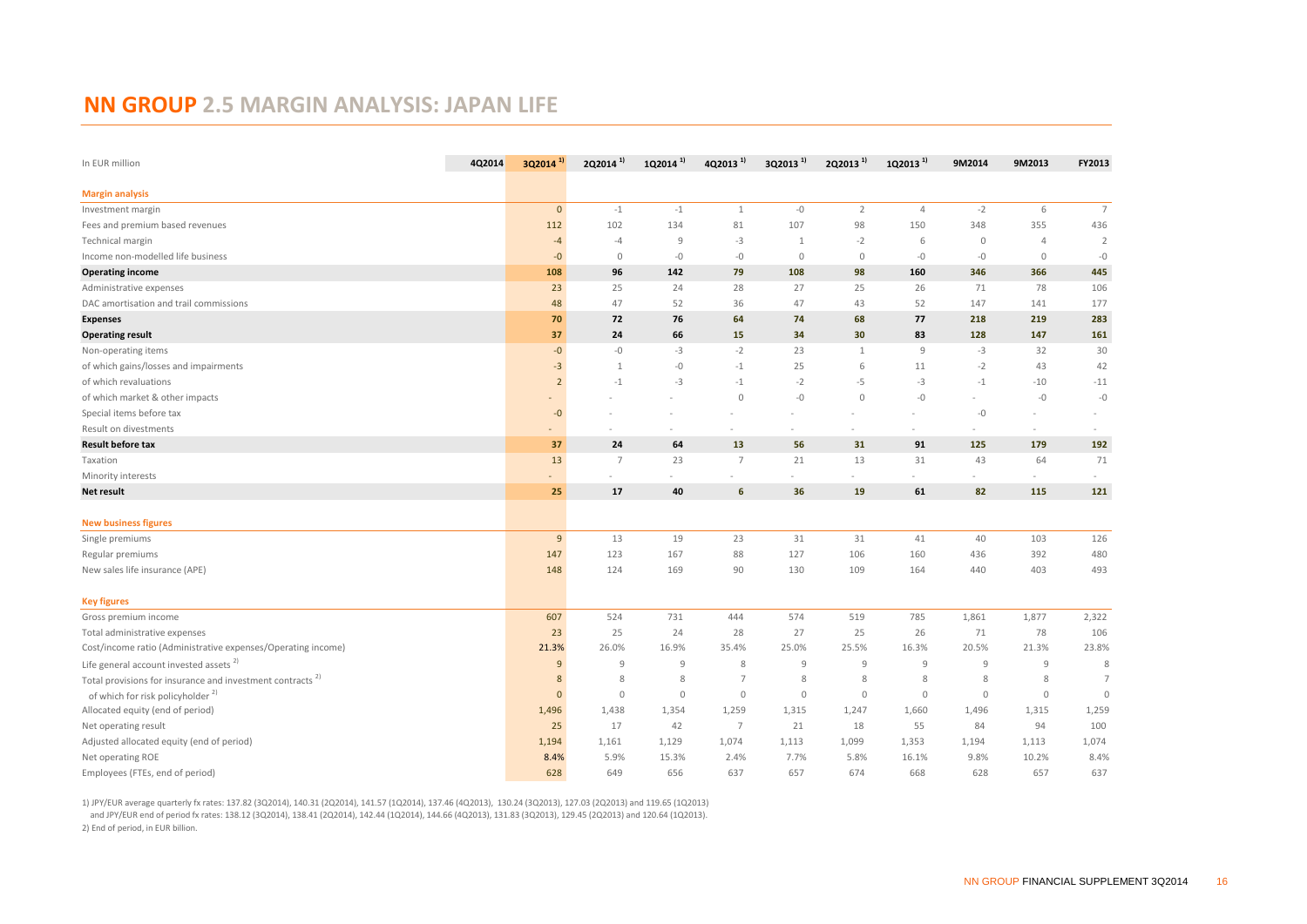# **NN GROUP 2.6 MARGIN ANALYSIS: INVESTMENT MANAGEMENT**

| In EUR million                                               | 4Q2014 | 3Q2014       | 2Q2014         | 1Q2014       | 4Q2013       | 3Q2013      | 2Q2013      | 1Q2013       | 9M2014       | 9M2013       | FY2013       |
|--------------------------------------------------------------|--------|--------------|----------------|--------------|--------------|-------------|-------------|--------------|--------------|--------------|--------------|
| <b>Margin analysis</b>                                       |        |              |                |              |              |             |             |              |              |              |              |
| Investment income                                            |        | $\mathbf{0}$ | $-0$           | $-0$         | $-0$         | $\mathbb O$ | $\mathbb O$ | 1            | $-0$         | 1            | $\mathbf{1}$ |
| Fees                                                         |        | 123          | 116            | 118          | 111          | 107         | 117         | 109          | 357          | 333          | 444          |
| <b>Operating income</b>                                      |        | 123          | 116            | 118          | 111          | 108         | 117         | 110          | 357          | 334          | 445          |
| <b>Administrative expenses</b>                               |        | 82           | 79             | 79           | 83           | 76          | 76          | 79           | 240          | 231          | 314          |
| <b>Operating result</b>                                      |        | 41           | 38             | 39           | 28           | 31          | 41          | 31           | 117          | 103          | 130          |
| Non-operating items                                          |        | $\mathbf{0}$ | $\mathbf{0}$   | $\mathbf{0}$ | $\mathbb O$  | $-0$        | $\mathbb O$ | $\mathbf{0}$ | $\mathbf{0}$ | $\mathbf{0}$ | $\mathbb O$  |
| Special items before tax                                     |        | $-0$         |                | $-122$       |              |             |             |              | $-122$       |              |              |
| Result on divestments                                        |        | $-2$         |                | ۰            |              |             |             |              | $-2$         | $\sim$       |              |
| <b>Result before tax</b>                                     |        | 38           | 38             | $-83$        | 28           | 31          | 41          | 31           | $-7$         | 103          | 131          |
| Taxation                                                     |        | 9            | 9              | $-22$        | 8            | 8           | 10          | 8            | $-4$         | 26           | 34           |
| Minority interests                                           |        | ٠            |                | $\mathbf{0}$ | $\mathbf{0}$ | $\mathbb O$ | $-0$        | $\mathbf{0}$ | $\mathbf{0}$ | $\mathbf{0}$ | $\mathbf 0$  |
| Net result <sup>1)</sup>                                     |        | 29           | 29             | $-61$        | 20           | 23          | 31          | 22           | $-3$         | 77           | 97           |
| <b>Key figures</b>                                           |        |              |                |              |              |             |             |              |              |              |              |
| Total administrative expenses                                |        | 82           | 79             | 79           | 83           | 76          | 76          | 79           | 240          | 231          | 314          |
| Cost/income ratio (Administrative expenses/Operating income) |        | 66.7%        | 68.1%          | 66.9%        | 74.8%        | 70.4%       | 65.0%       | 71.8%        | 67.2%        | 69.2%        | 70.6%        |
| Net inflow Asets under Management (in EUR billion)           |        | $-2$         | $\overline{4}$ | $-12$        | $-3$         | $\mathbf 0$ | $-4$        | $-3$         | $-11$        | $-7$         | $-10$        |
| Assets under Management <sup>2)</sup>                        |        | 180          | 177            | 168          | 174          | 176         | 176         | 184          | 180          | 176          | 174          |
| Fees/average Assets under Management (in bps)                |        | 27           | 27             | 28           | 25           | 24          | 26          | 24           | 27           | 25           | 25           |
| Allocated equity (end of period)                             |        | 386          | 380            | 351          | 359          | 358         | 335         | 388          | 386          | 358          | 359          |
| Net operating result                                         |        | 31           | 29             | 31           | 20           | 23          | 31          | 22           | 91           | 77           | 97           |
| Adjusted allocated equity (end of period)                    |        | 386          | 380            | 352          | 360          | 362         | 337         | 390          | 386          | 362          | 360          |
| Net operating ROE                                            |        | 32.9%        | 31.4%          | 34.6%        | 22.2%        | 26.3%       | 34.3%       | 23.7%        | 32.9%        | 28.0%        | 26.7%        |
| Employees (FTEs, end of period)                              |        | 1,135        | 1,139          | 1,145        | 1,134        | 1,144       | 1,154       | 1,187        | 1,135        | 1,144        | 1,134        |

1) Excluding the Net result from discontinued operations.

2) End of period, in EUR billion.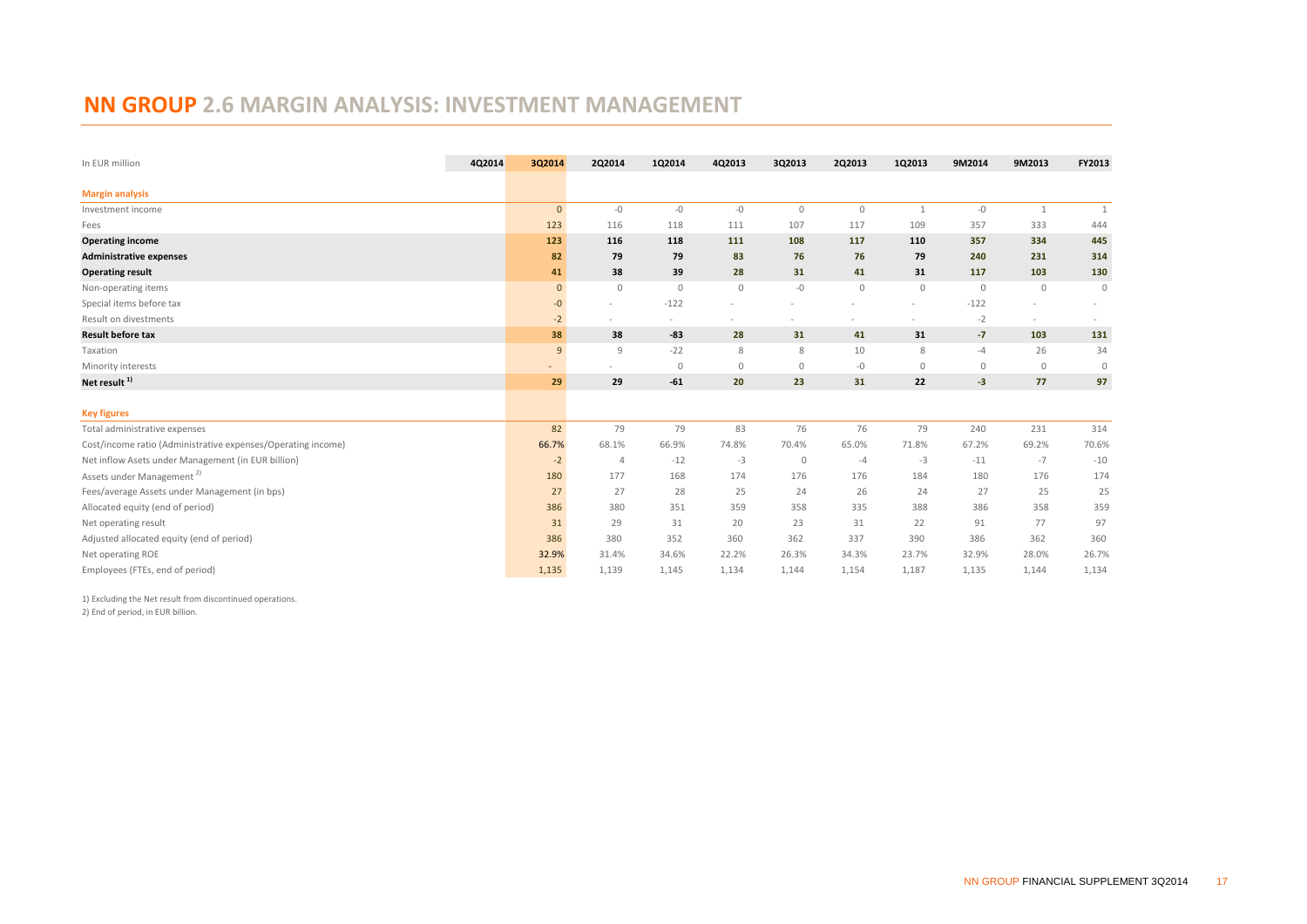# **NN GROUP 2.7 MARGIN ANALYSIS: OTHER**

| In EUR million                                                        | 4Q2014 | 3Q2014         | 2Q2014         | 1Q2014         | 4Q2013         | 3Q2013         | 2Q2013      | 1Q2013         | 9M2014         | 9M2013         | FY2013         |
|-----------------------------------------------------------------------|--------|----------------|----------------|----------------|----------------|----------------|-------------|----------------|----------------|----------------|----------------|
| <b>Margin analysis</b>                                                |        |                |                |                |                |                |             |                |                |                |                |
| Interest on hybrids and debt                                          |        | $-28$          | $-35$          | $-33$          | $-33$          | $-46$          | $-47$       | $-41$          | $-96$          | $-134$         | $-167$         |
| Investment income and fees                                            |        | 16             | 12             | $\overline{7}$ | $\overline{0}$ | 2              | 7           | $-0$           | 35             | 8              | 8              |
| Holding expenses                                                      |        | $-40$          | $-33$          | $-26$          | $-46$          | $-44$          | $-50$       | $-43$          | -99            | $-137$         | $-183$         |
| Amortisation of intangible assets                                     |        | $-2$           | $-2$           | $-2$           | $-2$           | $-2$           | $-2$        | $-2$           | $-5$           | $-5$           | $-7$           |
| <b>Holding result</b>                                                 |        | $-53$          | $-58$          | $-54$          | $-81$          | $-90$          | $-91$       | -86            | $-165$         | $-267$         | $-348$         |
| Operating result Reinsurance business                                 |        | $\overline{2}$ | 15             | 11             | 5              | -0             | 5           | $-25$          | 27             | $-20$          | $-15$          |
| Operating result NN Bank                                              |        | 13             | $\overline{2}$ | 5              | $-1$           | 3              | $-7$        | $-6$           | 20             | $-10$          | $-11$          |
| Other results                                                         |        | 6              | $-0$           | $\overline{7}$ | $\overline{3}$ | $-1$           | $-3$        | 2              | 13             | $-2$           | $\overline{1}$ |
| <b>Operating result</b>                                               |        | $-33$          | $-42$          | $-31$          | $-73$          | $-89$          | $-97$       | $-115$         | $-106$         | $-300$         | $-373$         |
| Non-operating items                                                   |        | $\mathbf{1}$   | -9             | 11             | $-11$          | 20             | 10          | 10             | $\overline{4}$ | 41             | 29             |
| of which gains/losses and impairments                                 |        | $\mathbf{1}$   | -0             | 10             | $-2$           | 25             | 12          | 9              | 11             | 46             | 44             |
| of which revaluations                                                 |        | $\mathbf{0}$   | -9             | $\mathbf{1}$   | -9             | $-5$           | $-1$        |                | $-7$           | $-5$           | $-14$          |
| of which market & other impacts                                       |        | -0             | $\mathbf{0}$   | $-0$           | $-0$           | $\mathbb O$    | -0          | $\mathbb O$    | $-0$           | $-{\mathbb O}$ | $-0$           |
| Special items before tax                                              |        | $-17$          | $-13$          | $-23$          | $-45$          | $-33$          | 8           | $-8$           | $-53$          | $-34$          | $-79$          |
| Result on divestments                                                 |        | 6              | $-0$           | $\mathbf 0$    | $\overline{7}$ | $\mathbf{1}$   | $-58$       | $-1$           | 6              | $-58$          | $-50$          |
| <b>Result before tax</b>                                              |        | $-42$          | $-64$          | $-43$          | $-123$         | $-100$         | $-136$      | $-114$         | $-149$         | $-351$         | $-473$         |
| Taxation                                                              |        | $-10$          | $-11$          | $-0$           | $-43$          | $-15$          | $-7$        | $-28$          | $-21$          | $-50$          | $-93$          |
| Minority interests                                                    |        | $\mathbf{0}$   | $\mathbf{0}$   | $\mathbf{0}$   | $\mathbb O$    | $-0$           | $\mathbb O$ | $-0$           | $\mathbb O$    | $-0$           | $\mathbb O$    |
| Net result                                                            |        | $-32$          | $-53$          | $-43$          | $-80$          | $-85$          | $-129$      | $-86$          | $-128$         | $-300$         | $-380$         |
| <b>Key figures</b>                                                    |        |                |                |                |                |                |             |                |                |                |                |
| Gross premium income                                                  |        | 9              | $\overline{7}$ | $\overline{7}$ | 12             | 9              | 6           | $\overline{9}$ | 23             | 24             | 36             |
| Total administrative expenses                                         |        | 70             | 64             | 56             | 74             | 67             | 63          | 55             | 190            | 185            | 259            |
| of which Reinsurance business                                         |        | $\overline{3}$ | 3              | 3              | $\overline{2}$ | 3              | 3           | 3              | $\overline{9}$ | $\overline{9}$ | 11             |
| of which NN Bank                                                      |        | 26             | 27             | 27             | 24             | 16             | 6           | 6              | 81             | 28             | 52             |
| NN Bank common equity Tier 1 ratio phased in                          |        | 14.6%          | 15.7%          | 16.7%          | 16.4%          | 21.4%          | 37.1%       | 32.6%          | 14.6%          | 21.4%          | 16.4%          |
| Total assets NN Bank <sup>1)</sup>                                    |        | 8              | 9              | 8              | $\overline{7}$ | $\overline{7}$ | 1           | 1              | 8              | $\overline{7}$ | $\overline{7}$ |
| Total provisions for insurance and investment contracts <sup>1)</sup> |        | $\mathbf{1}$   | 1              | $\mathbf{1}$   | $\mathbf{1}$   | $\mathbf{1}$   | 1           | 1              | $\mathbf{1}$   | $\mathbf{1}$   | $\overline{1}$ |
| Allocated equity (end of period) <sup>2)</sup>                        |        | $\mathbf{0}$   | 5              | $-1,220$       | $-1,104$       | $-4,001$       | $-3,331$    | $-3,646$       | $\mathbf 0$    | $-4,001$       | $-1,104$       |
| Net operating result <sup>3)</sup>                                    |        | $-34$          | $-38$          | $-32$          | $-44$          | $-78$          | $-84$       | $-52$          | $-103$         | $-214$         | $-258$         |
| Adjusted allocated equity (end of period) <sup>2)</sup>               |        | $-130$         | $-127$         | $-1,332$       | $-921$         | $-2,988$       | $-2,483$    | $-2,615$       | $-130$         | $-2,988$       | $-921$         |
| Employees (FTEs, end of period)                                       |        | 1,875          | 1,884          | 1,868          | 1,777          | 1,929          | 1,594       | 1,688          | 1,875          | 1,929          | 1,777          |

1) End of period, in EUR billion.

2) (Adjusted) allocated equity excluding undated notes classified in equity.

3) Net operating result is adjusted for the accrued coupon on undated notes classified in equity.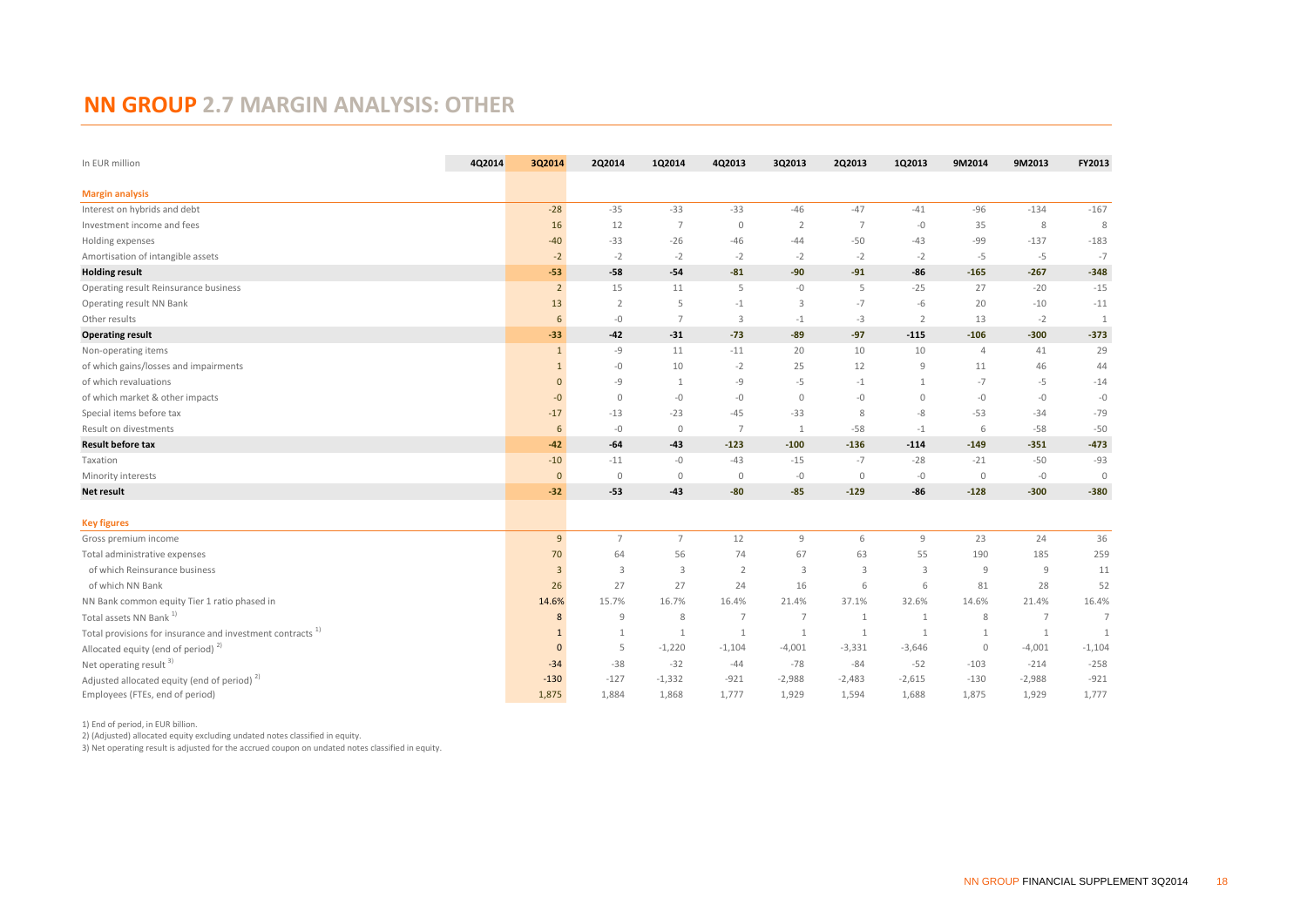#### **NN GROUP 2.8 MARGIN ANALYSIS: JAPAN CLOSED BLOCK VA**

| In EUR million                         | 4Q2014 | 3Q2014 <sup>1)</sup> | 2Q2014 <sup>1)</sup> | 1Q2014 <sup>1)</sup> | 4Q2013 <sup>1)2)</sup> | 3Q2013 <sup>1)2)</sup> | 2Q2013 <sup>1)2)</sup>   | 1Q2013 <sup>1)2)</sup> | 9M2014         | 9M2013 <sup>2)</sup> | FY2013 <sup>2)</sup>     |
|----------------------------------------|--------|----------------------|----------------------|----------------------|------------------------|------------------------|--------------------------|------------------------|----------------|----------------------|--------------------------|
| <b>Margin analysis</b>                 |        |                      |                      |                      |                        |                        |                          |                        |                |                      |                          |
| Investment margin                      |        | $\sim$               | $\sim$               | ٠                    | $\sim$                 | $-0$                   | $\overline{\phantom{a}}$ | $-0$                   | $\sim$         | $-0$                 | $-0$                     |
| Fees and premium based revenues        |        | 30                   | 28                   | 30                   | 33                     | 34                     | 35                       | 35                     | 87             | 103                  | 136                      |
| Technical margin                       |        |                      |                      |                      |                        |                        |                          |                        |                | $\sim$               |                          |
| Income non-modelled life business      |        | $\mathbf{0}$         | $-0$                 | $-0$                 | $-0$                   | $\mathbb O$            | $-0$                     | $\mathbf{0}$           | $-0$           | $\mathbb O$          | $\mathbb O$              |
| <b>Operating income</b>                |        | 30                   | 28                   | 30                   | 33                     | 34                     | 35                       | 35                     | 87             | 103                  | 136                      |
| Administrative expenses                |        | $\overline{4}$       | $\varDelta$          | $\overline{4}$       | $\overline{2}$         | 3                      | 3                        | 8                      | 13             | 15                   | 18                       |
| DAC amortisation and trail commissions |        | $\overline{3}$       | 3                    | 3                    | 3                      | 11                     | 12                       | 12                     | $\overline{9}$ | 35                   | 38                       |
| <b>Expenses</b>                        |        | $\overline{7}$       | 8                    | $\overline{7}$       | 6                      | 14                     | 15                       | 20                     | 22             | 49                   | 56                       |
| <b>Operating result</b>                |        | 22                   | 20                   | 23                   | 27                     | 20                     | 19                       | 14                     | 65             | 54                   | 80                       |
| Non-operating items                    |        | 67                   | 59                   | $-59$                | $-450$                 | 86                     | $-117$                   | 148                    | 67             | 117                  | $-333$                   |
| of which gains/losses and impairments  |        | ٠                    |                      |                      |                        | 1                      |                          | $\mathbf{0}$           |                | 1                    | 1                        |
| of which revaluations                  |        | $\equiv$             |                      |                      |                        |                        |                          |                        |                | $\sim$               | $\overline{\phantom{a}}$ |
| of which market & other impacts        |        | 67                   | 59                   | $-59$                | $-450$                 | 86                     | $-117$                   | 148                    | 67             | 117                  | $-334$                   |
| Special items before tax               |        |                      |                      |                      |                        |                        |                          |                        |                |                      |                          |
| Result on divestments                  |        | $\equiv$             |                      |                      | $\sim$                 |                        |                          | $\sim$                 |                | $\sim$               |                          |
| <b>Result before tax</b>               |        | 89                   | 79                   | $-36$                | $-423$                 | 106                    | $-97$                    | 162                    | 132            | 171                  | $-252$                   |
| Taxation                               |        | 16                   | 17                   | $-11$                | $-157$                 | 28                     | $-23$                    | 42                     | 21             | 47                   | $-110$                   |
| Minority interests                     |        | $\equiv$             |                      |                      |                        |                        | $\overline{\phantom{a}}$ |                        |                | $\sim$               |                          |
| Net result                             |        | 73                   | 62                   | $-24$                | $-266$                 | 78                     | $-75$                    | 120                    | 111            | 124                  | $-142$                   |
| Key figures <sup>3)</sup>              |        |                      |                      |                      |                        |                        |                          |                        |                |                      |                          |
| Gross premium income                   |        | $\mathbf{1}$         | $\mathbf{1}$         | $\mathbf{1}$         | 1                      | $\overline{3}$         | $\overline{2}$           | $\mathbf{1}$           | 3              | 6                    | $\overline{7}$           |
| Allocated equity                       |        | 1,135                | 1,061                | 1,058                | 1,071                  | 1,466                  | 1,387                    | 1,619                  | 1,135          | 1,466                | 1,071                    |
| Account value                          |        | 14,313               | 14,425               | 14,175               | 14,687                 | 15,792                 | 16,104                   | 17,205                 | 14,313         | 15,792               | 14,687                   |
| Net Amount at Risk                     |        | 393                  | 694                  | 870                  | 663                    | 1,448                  | 1,908                    | 2,497                  | 393            | 1,448                | 663                      |
| <b>IFRS Reserves</b>                   |        | 792                  | 1,068                | 1,267                | 1,086                  | 1,808                  | 2,161                    | 2,667                  | 792            | 1,808                | 1,086                    |
| Number of policies                     |        | 317,316              | 330,203              | 338,197              | 346,306                | 357,904                | 366,651                  | 373,439                | 317,316        | 357,904              | 346,306                  |
| Employees (FTEs)                       |        | 80                   | 81                   | 76                   | 111                    | 115                    | 117                      | 116                    | 80             | 115                  | 111                      |

1) JPY/EUR average quarterly fx rates: 137.82 (3Q2014), 140.31 (2Q2014), 141.57 (1Q2014), 137.46 (4Q2013), 130.24 (3Q2013), 127.03 (2Q2013) and 119.65 (1Q2013)

and JPY/EUR end of period fx rates: 138.12 (3Q2014), 138.41 (2Q2014), 142.44 (1Q2014), 144.66 (4Q2013), 131.83 (3Q2013), 129.45 (2Q2013) and 120.64 (1Q2013).

2) The figures of this period have been restated to reflect the change in accounting policy, i.e., the move towards fair value accounting for Guaranteed Minimum Death Benefits reserves of the Japan Closed Block VA

segment as of 1 January 2014.

3) End of period except Gross premium income.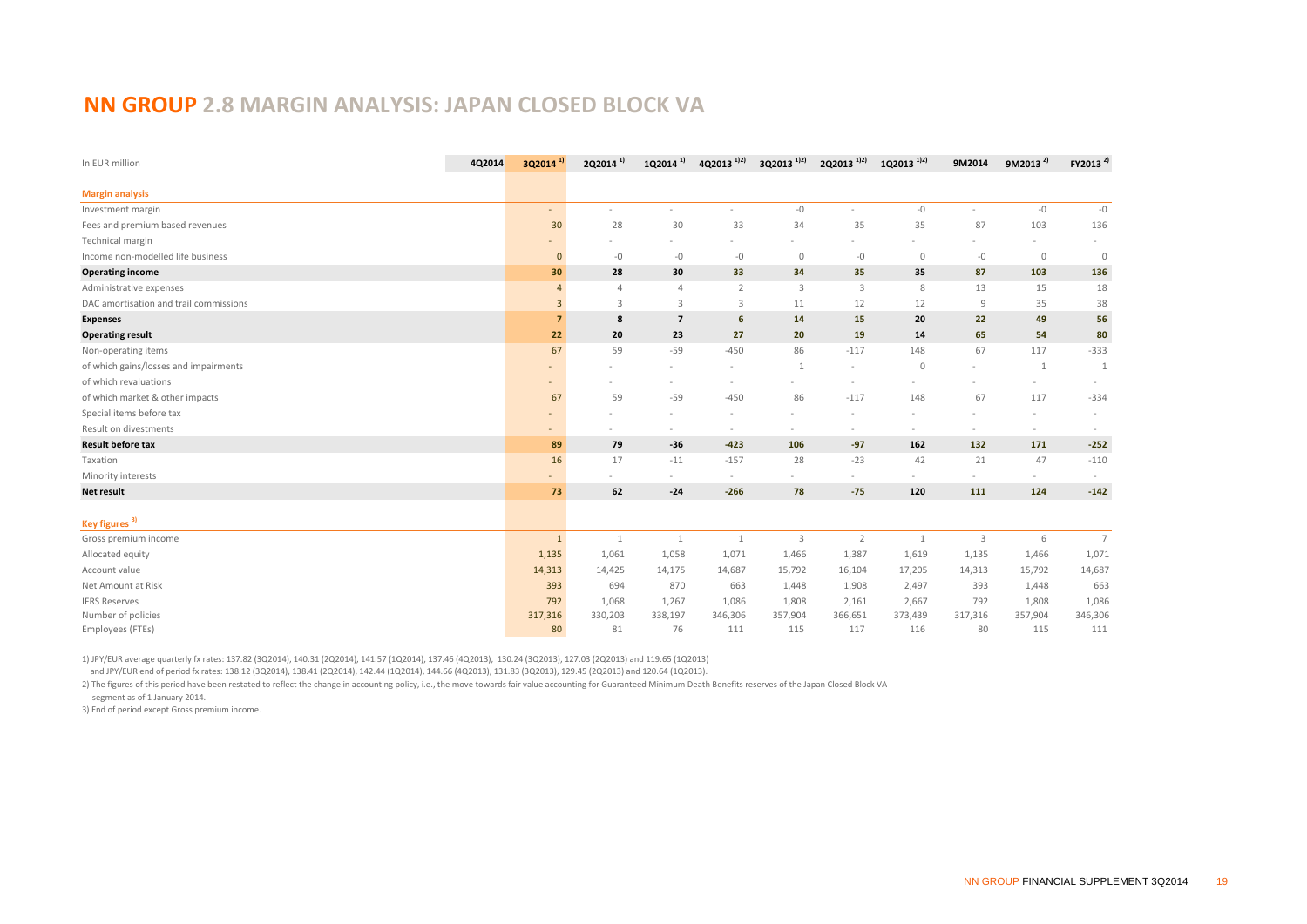# **NN GROUP 3.1 CLIENT BALANCES: NETHERLANDS LIFE**

| In EUR billion                                             | 4Q2014 | 3Q2014                   | 2Q2014         | 1Q2014         | 4Q2013                   | 3Q2013                   | 2Q2013         | 1Q2013                   |
|------------------------------------------------------------|--------|--------------------------|----------------|----------------|--------------------------|--------------------------|----------------|--------------------------|
| <b>Client Balances included on Balance Sheet</b>           |        |                          |                |                |                          |                          |                |                          |
| <b>Beginning of period</b>                                 |        | 60.9                     | 60.7           | 60.2           | 60.5                     | 60.5                     | 60.8           | 60.4                     |
| Deposits                                                   |        | 0.4                      | 0.5            | 1.2            | 0.4                      | 0.4                      | 0.4            | 1.3                      |
| Withdrawals / Benefits                                     |        | $-1.1$                   | $-1.0$         | $-1.2$         | $-1.3$                   | $-1.0$                   | $-1.1$         | $-1.5$                   |
| Net production                                             |        | $-0.7$                   | $-0.5$         | 0.0            | $-0.8$                   | $-0.6$                   | $-0.6$         | $-0.2$                   |
| Acquisition / Divestments / Transfers                      |        | $\overline{\phantom{m}}$ | ÷.             | ÷.             | $\sim$                   | $\sim$                   | $\sim$         | $\sim$                   |
| Market performance / Interest credited                     |        | 0.7                      | 0.7            | 0.5            | 0.6                      | 0.6                      | 0.3            | 0.6                      |
| FX impact and other                                        |        |                          | $\sim$         | $\sim$         | $\sim$                   | $\sim$                   | $\sim$         |                          |
| <b>End of period</b>                                       |        | 60.9                     | 60.9           | 60.7           | 60.2                     | 60.5                     | 60.5           | 60.8                     |
| <b>Off Balance Sheet Institutional Asset Management</b>    |        |                          |                |                |                          |                          |                |                          |
| <b>Beginning of period</b>                                 |        | ٠                        | $\blacksquare$ | $\blacksquare$ | $\overline{\phantom{a}}$ | $\blacksquare$           | $\sim$         | $\overline{\phantom{a}}$ |
| Deposits                                                   |        |                          |                |                |                          |                          |                |                          |
| Withdrawals / Benefits                                     |        |                          |                |                |                          |                          |                |                          |
| Net production                                             |        |                          |                |                |                          |                          |                |                          |
| Acquisition / Divestments / Transfers                      |        | $\overline{\phantom{a}}$ |                |                |                          |                          |                |                          |
| Market performance / Interest credited                     |        |                          |                |                |                          |                          |                |                          |
| FX impact and other                                        |        |                          |                |                |                          |                          |                |                          |
| <b>End of period</b>                                       |        | ٠                        |                |                |                          |                          |                | $\overline{\phantom{a}}$ |
| <b>Off Balance Sheet Pension and Mutual Funds business</b> |        |                          |                |                |                          |                          |                |                          |
| <b>Beginning of period</b>                                 |        | ÷                        | $\blacksquare$ | $\blacksquare$ | $\bar{\phantom{a}}$      | $\overline{\phantom{a}}$ | $\blacksquare$ | $\sim$                   |
| Deposits                                                   |        |                          |                |                |                          |                          |                |                          |
| Withdrawals / Benefits                                     |        |                          |                |                |                          |                          |                |                          |
| Net production                                             |        |                          |                |                |                          |                          |                |                          |
| Acquisition / Divestments / Transfers                      |        |                          |                |                |                          |                          |                |                          |
| Market performance / Interest credited                     |        |                          |                |                |                          |                          |                |                          |
| FX impact and other                                        |        | $\overline{\phantom{a}}$ |                |                |                          |                          |                |                          |
| <b>End of period</b>                                       |        |                          | $\overline{a}$ | $\sim$         |                          |                          |                | $\overline{a}$           |
| <b>Total Client Balances</b>                               |        |                          |                |                |                          |                          |                |                          |
| <b>Beginning of period</b>                                 |        | 60.9                     | 60.7           | 60.2           | 60.5                     | 60.5                     | 60.8           | 60.4                     |
| Deposits                                                   |        | 0.4                      | 0.5            | 1.2            | 0.4                      | 0.4                      | 0.4            | 1.3                      |
| Withdrawals / Benefits                                     |        | $-1.1$                   | $-1.0$         | $-1.2$         | $-1.3$                   | $-1.0$                   | $-1.1$         | $-1.5$                   |
| Net production                                             |        | $-0.7$                   | $-0.5$         | 0.0            | $-0.8$                   | $-0.6$                   | $-0.6$         | $-0.2$                   |
| Acquisition / Divestments / Transfers                      |        | $\overline{\phantom{a}}$ | ÷.             | ÷.             | $\sim$                   | $\sim$                   |                |                          |
| Market performance / Interest credited                     |        | 0.7                      | 0.7            | 0.5            | 0.6                      | 0.6                      | 0.3            | 0.6                      |
| FX impact and other                                        |        |                          | ÷.             | ÷              |                          |                          |                |                          |
| <b>End of period</b>                                       |        | 60.9                     | 60.9           | 60.7           | 60.2                     | 60.5                     | 60.5           | 60.8                     |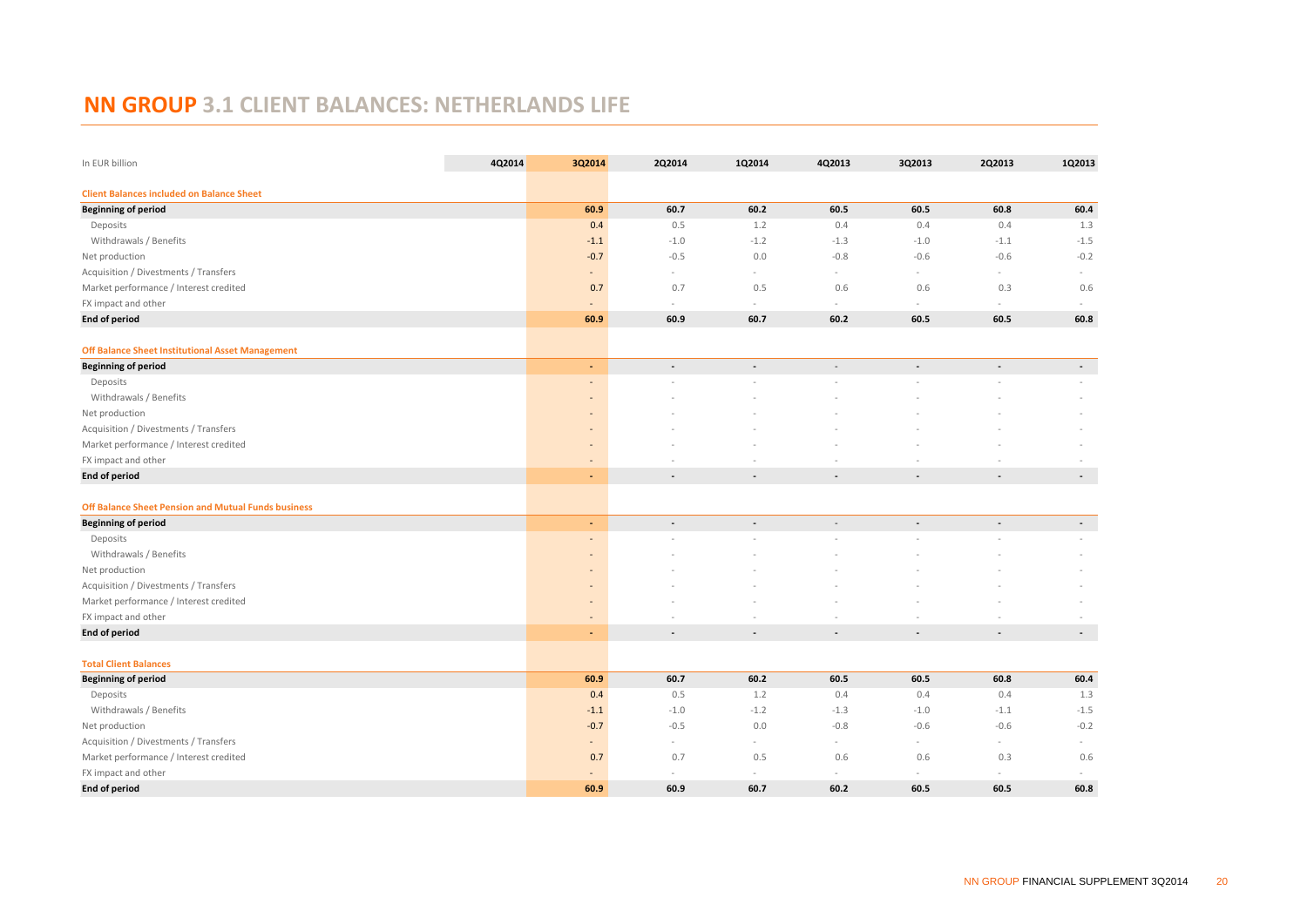# **NN GROUP 3.2 CLIENT BALANCES: INSURANCE EUROPE**

| In EUR billion                                                    | 4Q2014 | 3Q2014                   | 2Q2014 | 1Q2014                   | 4Q2013 | 3Q2013                   | 2Q2013                   | 1Q2013                   |
|-------------------------------------------------------------------|--------|--------------------------|--------|--------------------------|--------|--------------------------|--------------------------|--------------------------|
| <b>Client Balances included on Balance Sheet</b>                  |        |                          |        |                          |        |                          |                          |                          |
| <b>Beginning of period</b>                                        |        | 18.9                     | 18.8   | 19.0                     | 19.0   | 19.1                     | 19.6                     | 21.0                     |
| Deposits                                                          |        | 0.4                      | 0.7    | 0.5                      | 0.6    | 0.5                      | 0.5                      | 0.5                      |
| Withdrawals / Benefits                                            |        | $-0.7$                   | $-0.9$ | $-0.9$                   | $-0.8$ | $-0.8$                   | $-0.8$                   | $-0.9$                   |
| Net production                                                    |        | $-0.3$                   | $-0.2$ | $-0.4$                   | $-0.2$ | $-0.4$                   | $-0.3$                   | $-0.4$                   |
| Acquisition / Divestments / Transfers                             |        | $\blacksquare$           | 0.0    | 0.0                      | $\sim$ | $\sim$                   | $\sim$                   | $-1.0$                   |
| Market performance / Interest credited                            |        | 0.2                      | 0.3    | 0.2                      | 0.2    | 0.2                      | $-0.1$                   | 0.1                      |
| FX impact and other                                               |        | $-0.0$                   | 0.0    | $-0.0$                   | $-0.0$ | 0.1                      | $-0.1$                   | $-0.1$                   |
| <b>End of period</b>                                              |        | 18.8                     | 18.9   | 18.8                     | 19.0   | 19.0                     | 19.1                     | 19.6                     |
| <b>Off Balance Sheet Institutional Asset Management</b>           |        |                          |        |                          |        |                          |                          |                          |
| <b>Beginning of period</b>                                        |        | $\blacksquare$           | $\sim$ | $\overline{\phantom{a}}$ | $\sim$ | $\overline{\phantom{a}}$ | $\overline{\phantom{a}}$ | $\sim$                   |
| Deposits                                                          |        |                          |        |                          |        |                          |                          |                          |
| Withdrawals / Benefits                                            |        |                          |        |                          |        |                          |                          |                          |
| Net production                                                    |        |                          |        |                          |        |                          |                          |                          |
| Acquisition / Divestments / Transfers                             |        |                          |        |                          |        |                          |                          |                          |
| Market performance / Interest credited                            |        |                          |        |                          |        |                          |                          |                          |
| FX impact and other                                               |        |                          |        |                          |        |                          |                          |                          |
| <b>End of period</b>                                              |        | ٠                        |        |                          |        |                          | $\overline{\phantom{a}}$ | $\overline{\phantom{a}}$ |
| Off Balance Sheet Pension and Mutual Funds business <sup>1)</sup> |        |                          |        |                          |        |                          |                          |                          |
| <b>Beginning of period</b>                                        |        | 14.9                     | 14.5   | 22.9                     | 22.0   | 20.2                     | 20.4                     | 19.2                     |
| Deposits                                                          |        | 0.4                      | 0.4    | 0.5                      | 0.4    | 0.5                      | 0.4                      | 0.4                      |
| Withdrawals / Benefits                                            |        | $-0.6$                   | $-0.1$ | $-8.9$                   | $-0.1$ | $-0.1$                   | $-0.1$                   | $-0.1$                   |
| Net production                                                    |        | $-0.3$                   | 0.3    | $-8.5$                   | 0.2    | 0.4                      | 0.3                      | 0.3                      |
| Acquisition / Divestments / Transfers                             |        | $\overline{\phantom{a}}$ | $\sim$ | $\sim$                   | $\sim$ | $\sim$                   | $\sim$                   | 1.4                      |
| Market performance / Interest credited                            |        | 0.3                      | 0.0    | 0.2                      | 0.5    | 1.0                      | 0.0                      | $-0.1$                   |
| FX impact and other                                               |        | $-0.0$                   | 0.1    | $-0.1$                   | 0.2    | 0.4                      | $-0.6$                   | $-0.4$                   |
| <b>End of period</b>                                              |        | 14.9                     | 14.9   | 14.5                     | 22.9   | 22.0                     | 20.2                     | 20.4                     |
| <b>Total Client Balances<sup>1)</sup></b>                         |        |                          |        |                          |        |                          |                          |                          |
| <b>Beginning of period</b>                                        |        | 33.8                     | 33.3   | 41.9                     | 41.0   | 39.3                     | 40.0                     | 40.2                     |
| Deposits                                                          |        | 0.7                      | 1.1    | 1.0                      | 1.0    | 1.0                      | 0.9                      | 0.9                      |
| Withdrawals / Benefits                                            |        | $-1.3$                   | $-1.0$ | $-9.8$                   | $-0.9$ | $-0.9$                   | $-0.9$                   | $-1.0$                   |
| Net production                                                    |        | $-0.6$                   | 0.1    | $-8.8$                   | 0.0    | 0.0                      | $-0.0$                   | $-0.1$                   |
| Acquisition / Divestments / Transfers                             |        |                          | 0.0    | 0.0                      |        |                          | $\sim$                   | 0.4                      |
| Market performance / Interest credited                            |        | 0.5                      | 0.3    | 0.4                      | 0.7    | 1.3                      | $-0.0$                   | 0.1                      |
| FX impact and other                                               |        | $-0.1$                   | 0.1    | $-0.2$                   | 0.1    | 0.4                      | $-0.7$                   | $-0.5$                   |
| <b>End of period</b>                                              |        | 33.7                     | 33.8   | 33.3                     | 41.9   | 41.0                     | 39.3                     | 40.0                     |

1) Off Balance Sheet Pension and Mutual Funds business of previous quarters has been restated.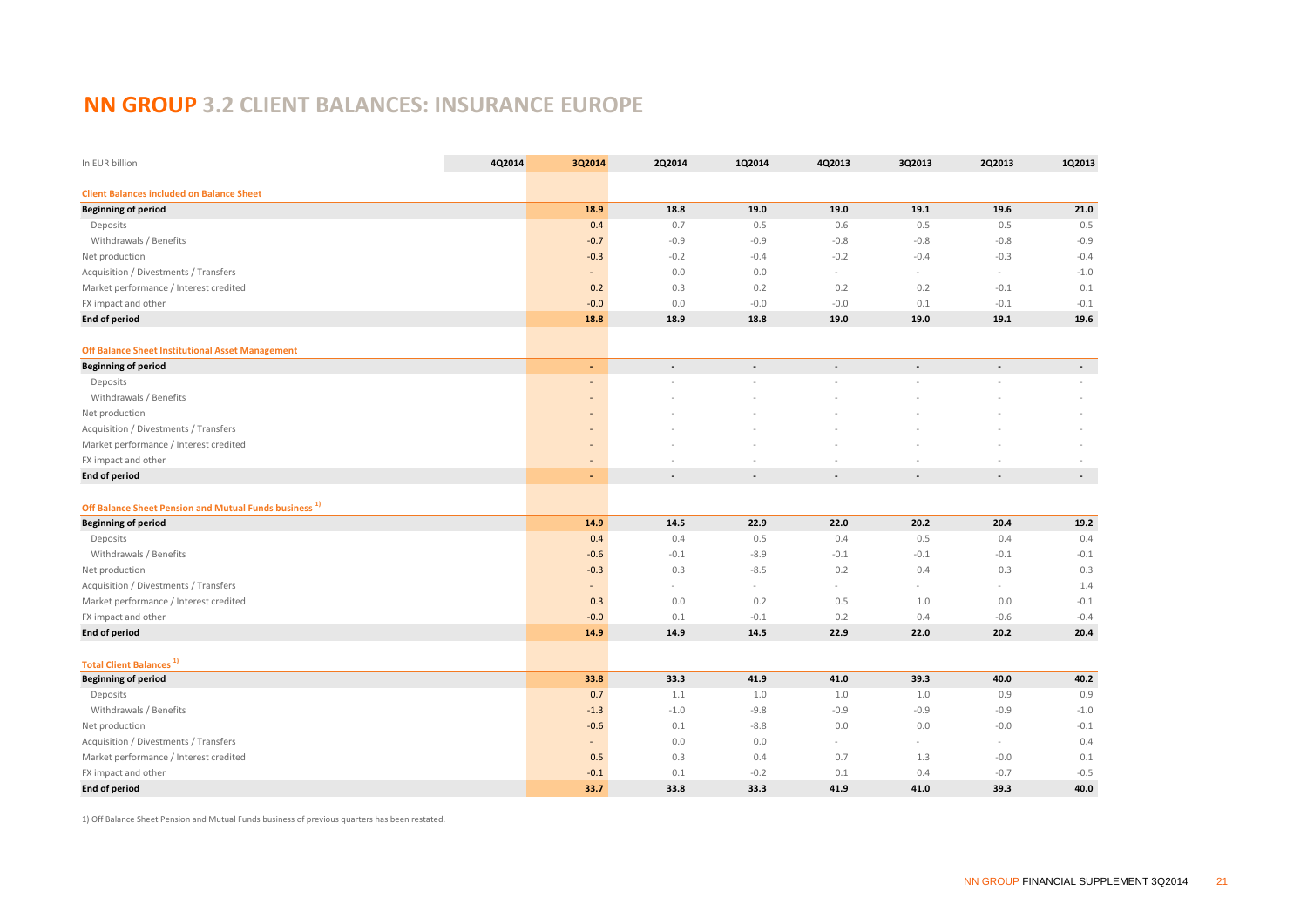# **NN GROUP 3.3 CLIENT BALANCES: JAPAN LIFE**

| In EUR billion                                          | 4Q2014 | 3Q2014                   | 2Q2014                   | 1Q2014                   | 4Q2013                   | 3Q2013                   | 2Q2013         | 1Q2013                   |
|---------------------------------------------------------|--------|--------------------------|--------------------------|--------------------------|--------------------------|--------------------------|----------------|--------------------------|
| <b>Client Balances included on Balance Sheet</b>        |        |                          |                          |                          |                          |                          |                |                          |
| <b>Beginning of period</b>                              |        | 8.0                      | 7.6                      | 7.4                      | 7.8                      | 7.8                      | 7.9            | 8.2                      |
| Deposits                                                |        | 0.5                      | 0.5                      | 0.6                      | 0.4                      | 0.5                      | 0.5            | 0.7                      |
| Withdrawals / Benefits                                  |        | $-0.3$                   | $-0.3$                   | $-0.5$                   | $-0.1$                   | $-0.5$                   | $-0.1$         | $-0.6$                   |
| Net production                                          |        | 0.3                      | 0.1                      | 0.1                      | 0.3                      | 0.0                      | 0.4            | 0.1                      |
| Acquisition / Divestments / Transfers                   |        | $\qquad \qquad =$        | ÷,                       | ä,                       | 0.0                      | $-0.0$                   | $-0.0$         | $-0.0$                   |
| Market performance / Interest credited                  |        | 0.0                      | 0.0                      | 0.0                      | 0.0                      | 0.1                      | 0.0            | 0.1                      |
| FX impact and other                                     |        | 0.0                      | 0.2                      | 0.1                      | $-0.7$                   | $-0.1$                   | $-0.5$         | $-0.5$                   |
| <b>End of period</b>                                    |        | 8.3                      | 8.0                      | 7.6                      | 7.4                      | 7.8                      | 7.8            | 7.9                      |
| <b>Off Balance Sheet Institutional Asset Management</b> |        |                          |                          |                          |                          |                          |                |                          |
| <b>Beginning of period</b>                              |        | ٠                        | $\overline{\phantom{a}}$ | $\overline{\phantom{a}}$ | $\overline{\phantom{a}}$ | $\overline{\phantom{a}}$ | $\blacksquare$ | $\sim$                   |
| Deposits                                                |        |                          |                          |                          |                          |                          |                |                          |
| Withdrawals / Benefits                                  |        |                          |                          |                          |                          |                          |                |                          |
| Net production                                          |        |                          |                          |                          |                          |                          |                |                          |
| Acquisition / Divestments / Transfers                   |        | ٠                        |                          |                          |                          |                          |                |                          |
| Market performance / Interest credited                  |        |                          |                          |                          |                          |                          |                |                          |
| FX impact and other                                     |        |                          |                          |                          |                          |                          |                |                          |
| <b>End of period</b>                                    |        | $\overline{\phantom{a}}$ | $\overline{a}$           | $\overline{a}$           | $\overline{\phantom{a}}$ |                          |                | $\overline{\phantom{a}}$ |
| Off Balance Sheet Pension and Mutual Funds business     |        |                          |                          |                          |                          |                          |                |                          |
| <b>Beginning of period</b>                              |        | ٠                        | $\blacksquare$           | $\blacksquare$           | $\blacksquare$           | $\blacksquare$           | $\blacksquare$ | $\sim$                   |
| Deposits                                                |        | ٠                        |                          |                          |                          |                          |                |                          |
| Withdrawals / Benefits                                  |        |                          |                          |                          |                          |                          |                |                          |
| Net production                                          |        |                          |                          |                          |                          |                          |                |                          |
| Acquisition / Divestments / Transfers                   |        |                          |                          |                          |                          |                          |                |                          |
| Market performance / Interest credited                  |        | $\qquad \qquad =$        |                          |                          |                          |                          |                |                          |
| FX impact and other                                     |        | ٠                        |                          |                          |                          |                          |                |                          |
| <b>End of period</b>                                    |        |                          | $\overline{a}$           | $\overline{a}$           | $\overline{\phantom{a}}$ | $\sim$                   |                | $\overline{\phantom{a}}$ |
| <b>Total Client Balances</b>                            |        |                          |                          |                          |                          |                          |                |                          |
| <b>Beginning of period</b>                              |        | 8.0                      | 7.6                      | 7.4                      | 7.8                      | 7.8                      | 7.9            | 8.2                      |
| Deposits                                                |        | 0.5                      | 0.5                      | 0.6                      | 0.4                      | 0.5                      | 0.5            | 0.7                      |
| Withdrawals / Benefits                                  |        | $-0.3$                   | $-0.3$                   | $-0.5$                   | $-0.1$                   | $-0.5$                   | $-0.1$         | $-0.6$                   |
| Net production                                          |        | 0.3                      | 0.1                      | 0.1                      | 0.3                      | 0.0                      | 0.4            | 0.1                      |
| Acquisition / Divestments / Transfers                   |        |                          | ÷,                       | $\sim$                   | 0.0                      | $-0.0$                   | $-0.0$         | $-0.0$                   |
| Market performance / Interest credited                  |        | 0.0                      | 0.0                      | 0.0                      | 0.0                      | 0.1                      | 0.0            | 0.1                      |
| FX impact and other                                     |        | 0.0                      | 0.2                      | 0.1                      | $-0.7$                   | $-0.1$                   | $-0.5$         | $-0.5$                   |
| <b>End of period</b>                                    |        | 8.3                      | 8.0                      | 7.6                      | 7.4                      | 7.8                      | 7.8            | 7.9                      |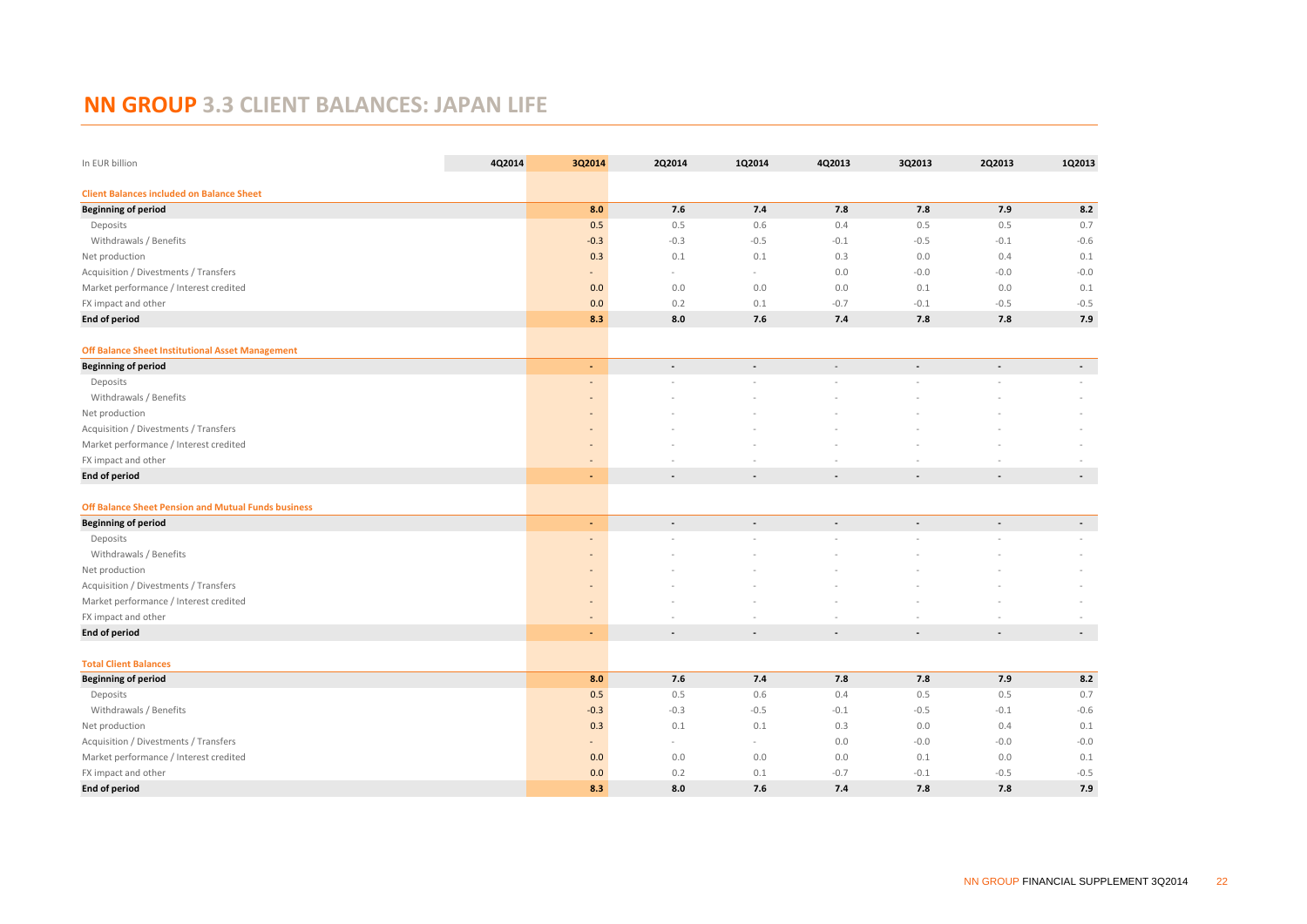# **NN GROUP 3.4 CLIENT BALANCES: INVESTMENT MANAGEMENT**

| In EUR billion                                      | 4Q2014 | 3Q2014                   | 2Q2014         | 1Q2014  | 4Q2013 | 3Q2013 | 2Q2013 | 1Q2013         |
|-----------------------------------------------------|--------|--------------------------|----------------|---------|--------|--------|--------|----------------|
| <b>Client Balances included on Balance Sheet</b>    |        |                          |                |         |        |        |        |                |
| <b>Beginning of period</b>                          |        | $\blacksquare$           | $\blacksquare$ | ä,      |        |        |        |                |
| Deposits                                            |        |                          |                |         |        |        |        |                |
| Withdrawals / Benefits                              |        |                          |                |         |        |        |        |                |
| Net production                                      |        |                          |                |         |        |        |        |                |
| Acquisition / Divestments / Transfers               |        |                          |                |         |        |        |        |                |
| Market performance / Interest credited              |        |                          |                |         |        |        |        |                |
| FX impact and other                                 |        | $\overline{\phantom{a}}$ |                |         |        |        |        |                |
| <b>End of period</b>                                |        | ٠                        | $\blacksquare$ |         |        |        |        | $\blacksquare$ |
| Off Balance Sheet Institutional Asset Management    |        |                          |                |         |        |        |        |                |
| <b>Beginning of period</b>                          |        | 74.7                     | 76.1           | 79.5    | 78.6   | 78.4   | 74.6   | 71.8           |
| Deposits                                            |        | 2.3                      | 3.6            | 7.8     | 2.4    | 1.8    | 11.8   | 6.8            |
| Withdrawals / Benefits                              |        | $-3.5$                   | $-7.4$         | $-13.7$ | $-3.0$ | $-2.3$ | $-6.5$ | $-4.7$         |
| Net production                                      |        | $-1.1$                   | $-3.8$         | $-5.9$  | $-0.6$ | $-0.5$ | 5.3    | 2.1            |
| Acquisition / Divestments / Transfers               |        | 0.6                      | $\omega$       | 0.0     | $-0.0$ | $-0.0$ | 0.0    | $\sim$         |
| Market performance / Interest credited              |        | 2.4                      | 2.5            | 1.9     | 1.4    | 0.7    | $-1.5$ | $-0.1$         |
| FX impact and other                                 |        | 0.0                      | $-0.0$         | 0.5     | 0.0    | $-0.0$ | $-0.0$ | 0.8            |
| <b>End of period</b>                                |        | 76.7                     | 74.7           | 76.1    | 79.5   | 78.6   | 78.4   | 74.6           |
| Off Balance Sheet Pension and Mutual Funds business |        |                          |                |         |        |        |        |                |
| <b>Beginning of period</b>                          |        | 18.0                     | 17.2           | 14.6    | 14.0   | 13.5   | 13.0   | 11.4           |
| Deposits                                            |        | 3.1                      | 2.1            | 2.5     | 3.0    | 2.2    | 2.9    | 2.5            |
| Withdrawals / Benefits                              |        | $-3.1$                   | $-1.0$         | $-1.9$  | $-2.3$ | $-2.0$ | $-2.0$ | $-2.3$         |
| Net production                                      |        | $-0.0$                   | 1.2            | 0.6     | 0.7    | 0.2    | 0.9    | 0.2            |
| Acquisition / Divestments / Transfers               |        | 19.1                     | $\omega$       | 1.7     | $-0.0$ | 0.0    | $-0.0$ | $\sim$         |
| Market performance / Interest credited              |        | 0.4                      | $-0.0$         | 0.1     | 0.3    | 0.2    | $-0.3$ | 0.4            |
| FX impact and other                                 |        | 0.3                      | $-0.4$         | 0.2     | $-0.3$ | 0.1    | $-0.1$ | 0.9            |
| <b>End of period</b>                                |        | 37.8                     | 18.0           | 17.2    | 14.6   | 14.0   | 13.5   | 13.0           |
| <b>Total Client Balances</b>                        |        |                          |                |         |        |        |        |                |
| <b>Beginning of period</b>                          |        | 92.7                     | 93.3           | 94.1    | 92.6   | 91.9   | 87.6   | 83.2           |
| Deposits                                            |        | 5.4                      | 5.7            | 10.4    | 5.4    | 4.0    | 14.8   | 9.3            |
| Withdrawals / Benefits                              |        | $-6.6$                   | $-8.3$         | $-15.6$ | $-5.4$ | $-4.3$ | $-8.5$ | $-7.0$         |
| Net production                                      |        | $-1.1$                   | $-2.6$         | $-5.3$  | 0.1    | $-0.3$ | 6.3    | 2.3            |
| Acquisition / Divestments / Transfers <sup>1)</sup> |        | 19.7                     | ä,             | 1.7     | $-0.0$ | $-0.0$ | 0.0    |                |
| Market performance / Interest credited              |        | 2.8                      | 2.5            | 2.0     | 1.7    | 0.9    | $-1.8$ | 0.4            |
| FX impact and other                                 |        | 0.3                      | $-0.4$         | 0.7     | $-0.3$ | 0.1    | $-0.2$ | 1.7            |
| <b>End of period</b>                                |        | 114.5                    | 92.7           | 93.3    | 94.1   | 92.6   | 91.9   | 87.6           |

1) As of 3Q2014 the AuM sold via ING Bank channel is recognised in the client balances, as NN Group is reported Held for Sale by ING Group.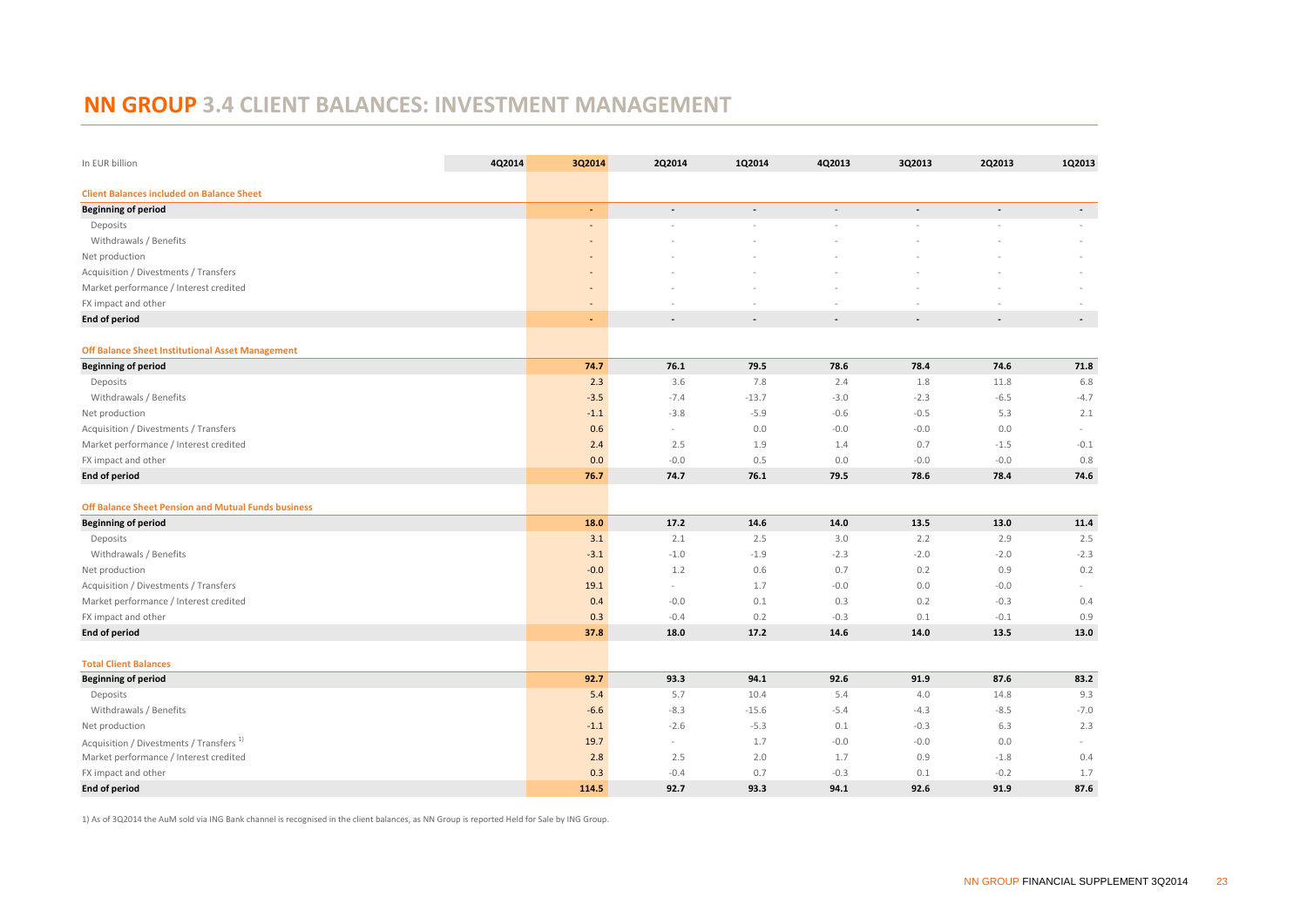# **NN GROUP 3.5 CLIENT BALANCES: OTHER (NN BANK)**

| In EUR billion                                      | 4Q2014 | 3Q2014                       | 2Q2014         | 1Q2014                   | 4Q2013                   | 3Q2013                   | 2Q2013                   | 1Q2013                   |
|-----------------------------------------------------|--------|------------------------------|----------------|--------------------------|--------------------------|--------------------------|--------------------------|--------------------------|
| <b>Client Balances included on Balance Sheet</b>    |        |                              |                |                          |                          |                          |                          |                          |
| <b>Beginning of period</b>                          |        | 6.5                          | $6.2$          | 5.7                      | 5.0                      | 0.7                      | 0.5                      | 0.4                      |
| Deposits                                            |        | 0.5                          | 0.7            | 1.1                      | 1.3                      | 1.0                      | 0.2                      | 0.1                      |
| Withdrawals / Benefits                              |        | $-0.5$                       | $-0.4$         | $-0.6$                   | $-0.6$                   | $-0.3$                   | $-0.0$                   | $-0.0$                   |
| Net production                                      |        | 0.1                          | 0.3            | 0.4                      | 0.8                      | 0.7                      | 0.2                      | 0.1                      |
| Acquisition / Divestments / Transfers               |        |                              |                |                          |                          | 3.6                      |                          |                          |
| Market performance / Interest credited              |        |                              |                |                          |                          |                          |                          |                          |
| FX impact and other                                 |        | $\qquad \qquad \blacksquare$ |                | $\overline{\phantom{a}}$ | $\sim$                   | $\sim$                   |                          |                          |
| <b>End of period</b>                                |        | 6.6                          | 6.5            | 6.2                      | 5.7                      | 5.0                      | 0.7                      | 0.5                      |
| Off Balance Sheet Institutional Asset Management    |        |                              |                |                          |                          |                          |                          |                          |
| <b>Beginning of period</b>                          |        | ٠                            | $\blacksquare$ | $\blacksquare$           | $\blacksquare$           | $\overline{a}$           | $\overline{\phantom{a}}$ | $\sim$                   |
| Deposits                                            |        |                              |                |                          |                          |                          |                          |                          |
| Withdrawals / Benefits                              |        | ٠                            |                |                          |                          |                          |                          |                          |
| Net production                                      |        |                              |                |                          |                          |                          |                          |                          |
| Acquisition / Divestments / Transfers               |        | $\overline{a}$               |                |                          |                          |                          |                          |                          |
| Market performance / Interest credited              |        |                              |                |                          |                          |                          |                          |                          |
| FX impact and other                                 |        |                              |                |                          |                          |                          |                          |                          |
| <b>End of period</b>                                |        | Ξ                            | $\overline{a}$ | $\overline{a}$           | $\blacksquare$           |                          |                          | $\overline{\phantom{a}}$ |
| Off Balance Sheet Pension and Mutual Funds business |        |                              |                |                          |                          |                          |                          |                          |
| <b>Beginning of period</b>                          |        | ٠                            | $\blacksquare$ | $\blacksquare$           | $\blacksquare$           | $\blacksquare$           | $\sim$                   | $\sim$                   |
| Deposits                                            |        |                              |                |                          |                          |                          |                          |                          |
| Withdrawals / Benefits                              |        |                              |                |                          |                          |                          |                          |                          |
| Net production                                      |        |                              |                |                          |                          |                          |                          |                          |
| Acquisition / Divestments / Transfers               |        |                              |                |                          |                          |                          |                          |                          |
| Market performance / Interest credited              |        | $\overline{a}$               |                |                          |                          |                          |                          |                          |
| FX impact and other                                 |        |                              |                |                          |                          |                          |                          |                          |
| <b>End of period</b>                                |        | ٠                            | $\blacksquare$ | $\overline{a}$           | $\overline{\phantom{a}}$ | $\overline{\phantom{a}}$ | $\overline{\phantom{a}}$ | $\overline{\phantom{a}}$ |
| <b>Total Client Balances</b>                        |        |                              |                |                          |                          |                          |                          |                          |
| <b>Beginning of period</b>                          |        | 6.5                          | 6.2            | 5.7                      | 5.0                      | 0.7                      | 0.5                      | 0.4                      |
| Deposits                                            |        | 0.5                          | 0.7            | 1.1                      | 1.3                      | 1.0                      | 0.2                      | 0.1                      |
| Withdrawals / Benefits                              |        | $-0.5$                       | $-0.4$         | $-0.6$                   | $-0.6$                   | $-0.3$                   | $-0.0$                   | $-0.0$                   |
| Net production                                      |        | 0.1                          | 0.3            | 0.4                      | 0.8                      | 0.7                      | 0.2                      | 0.1                      |
| Acquisition / Divestments / Transfers               |        |                              |                |                          |                          | 3.6                      |                          |                          |
| Market performance / Interest credited              |        |                              |                |                          |                          |                          |                          |                          |
| FX impact and other                                 |        |                              |                |                          |                          |                          |                          |                          |
| <b>End of period</b>                                |        | 6.6                          | 6.5            | 6.2                      | 5.7                      | 5.0                      | 0.7                      | 0.5                      |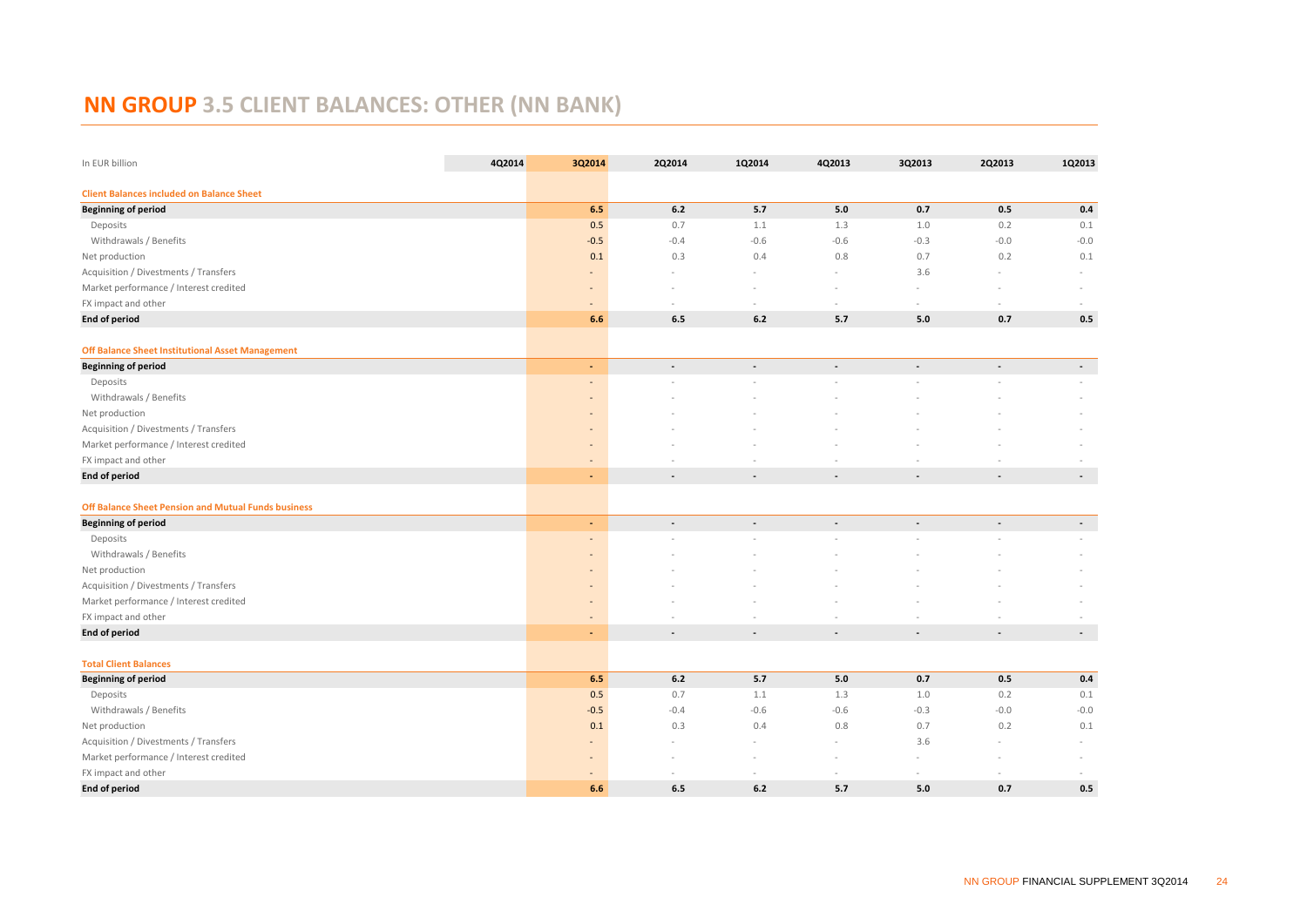# **NN GROUP 3.6 CLIENT BALANCES: JAPAN CLOSED BLOCK VA**

| In EUR billion                                             | 4Q2014 | 3Q2014                   | 2Q2014         | 1Q2014         | 4Q2013         | 3Q2013                   | 2Q2013                   | 1Q2013                   |
|------------------------------------------------------------|--------|--------------------------|----------------|----------------|----------------|--------------------------|--------------------------|--------------------------|
| <b>Client Balances included on Balance Sheet</b>           |        |                          |                |                |                |                          |                          |                          |
| <b>Beginning of period</b>                                 |        | 14.5                     | 14.2           | 14.7           | 15.6           | 16.1                     | 16.8                     | 16.8                     |
| Deposits                                                   |        | 0.0                      | 0.0            | 0.0            | 0.0            | 0.0                      | 0.0                      | 0.0                      |
| Withdrawals / Benefits                                     |        | $-0.7$                   | $-0.5$         | $-0.5$         | $-0.6$         | $-0.5$                   | $-0.4$                   | $-0.2$                   |
| Net production                                             |        | $-0.7$                   | $-0.5$         | $-0.5$         | $-0.6$         | $-0.5$                   | $-0.4$                   | $-0.2$                   |
| Acquisition / Divestments / Transfers                      |        | ÷,                       | $\blacksquare$ | $\bar{a}$      | $-0.0$         | 0.0                      | 0.0                      | 0.0                      |
| Market performance / Interest credited                     |        | 0.6                      | 0.4            | $-0.2$         | 1.0            | 0.6                      | 0.6                      | 1.6                      |
| FX impact and other                                        |        | $-0.1$                   | 0.4            | 0.2            | $-1.3$         | $-0.6$                   | $-0.9$                   | $-1.4$                   |
| <b>End of period</b>                                       |        | 14.2                     | 14.5           | 14.2           | 14.7           | 15.6                     | 16.1                     | 16.8                     |
| <b>Off Balance Sheet Institutional Asset Management</b>    |        |                          |                |                |                |                          |                          |                          |
| <b>Beginning of period</b>                                 |        | ٠                        | $\blacksquare$ | $\blacksquare$ | $\sim$         | $\sim$                   | $\sim$                   | $\sim$                   |
| Deposits                                                   |        |                          |                |                |                |                          |                          |                          |
| Withdrawals / Benefits                                     |        |                          |                |                |                |                          |                          |                          |
| Net production                                             |        |                          |                |                |                |                          |                          |                          |
| Acquisition / Divestments / Transfers                      |        | $\overline{a}$           |                |                |                |                          |                          |                          |
| Market performance / Interest credited                     |        |                          |                |                |                |                          |                          |                          |
| FX impact and other                                        |        |                          |                |                |                |                          |                          |                          |
| <b>End of period</b>                                       |        | ÷                        | $\overline{a}$ |                |                |                          |                          | $\overline{\phantom{a}}$ |
| <b>Off Balance Sheet Pension and Mutual Funds business</b> |        |                          |                |                |                |                          |                          |                          |
| <b>Beginning of period</b>                                 |        | ٠                        | $\blacksquare$ | $\blacksquare$ | $\blacksquare$ | $\overline{\phantom{a}}$ | $\overline{\phantom{a}}$ | $\sim$                   |
| Deposits                                                   |        |                          |                |                |                |                          |                          |                          |
| Withdrawals / Benefits                                     |        |                          |                |                |                |                          |                          |                          |
| Net production                                             |        |                          |                |                |                |                          |                          |                          |
| Acquisition / Divestments / Transfers                      |        |                          |                |                |                |                          |                          |                          |
| Market performance / Interest credited                     |        |                          |                |                |                |                          |                          |                          |
| FX impact and other                                        |        | -                        |                |                |                |                          |                          |                          |
| <b>End of period</b>                                       |        |                          | $\overline{a}$ | $\overline{a}$ |                |                          |                          | $\overline{\phantom{a}}$ |
| <b>Total Client Balances</b>                               |        |                          |                |                |                |                          |                          |                          |
| <b>Beginning of period</b>                                 |        | 14.5                     | 14.2           | 14.7           | 15.6           | 16.1                     | 16.8                     | 16.8                     |
| Deposits                                                   |        | 0.0                      | 0.0            | 0.0            | 0.0            | 0.0                      | 0.0                      | 0.0                      |
| Withdrawals / Benefits                                     |        | $-0.7$                   | $-0.5$         | $-0.5$         | $-0.6$         | $-0.5$                   | $-0.4$                   | $-0.2$                   |
| Net production                                             |        | $-0.7$                   | $-0.5$         | $-0.5$         | $-0.6$         | $-0.5$                   | $-0.4$                   | $-0.2$                   |
| Acquisition / Divestments / Transfers                      |        | $\overline{\phantom{a}}$ | ÷.             | $\sim$         | $-0.0$         | 0.0                      | 0.0                      | 0.0                      |
| Market performance / Interest credited                     |        | 0.6                      | 0.4            | $-0.2$         | 1.0            | 0.6                      | 0.6                      | 1.6                      |
| FX impact and other                                        |        | $-0.1$                   | 0.4            | 0.2            | $-1.3$         | $-0.6$                   | $-0.9$                   | $-1.4$                   |
| <b>End of period</b>                                       |        | 14.2                     | 14.5           | 14.2           | 14.7           | 15.6                     | 16.1                     | 16.8                     |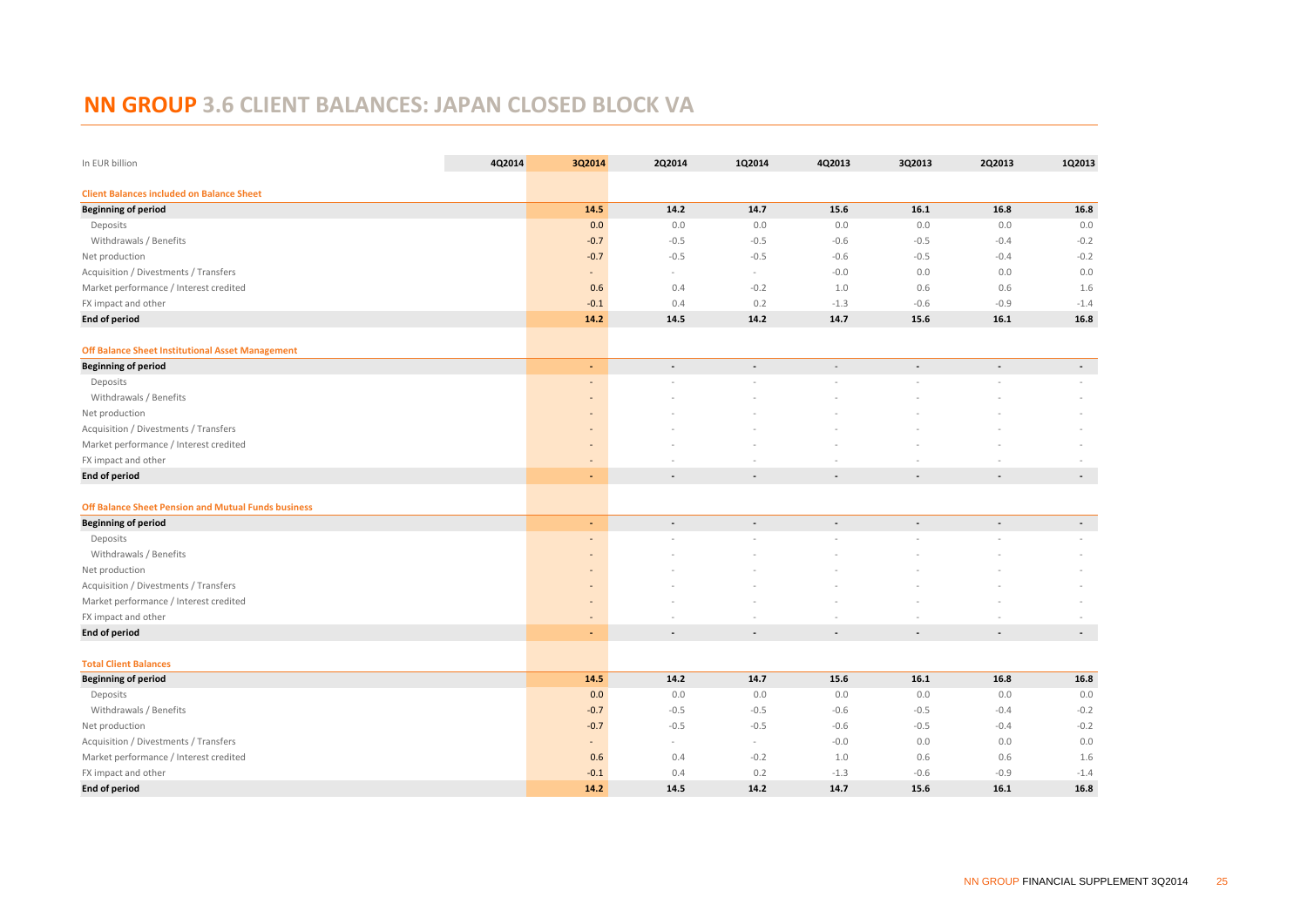# **NN GROUP 4.1 ADDITIONAL INFORMATION: ADMINISTRATIVE EXPENSES IN THE NETHERLANDS**

| In EUR million                                                    | 9M2014 | 9M2013 | Change | FY2013 |
|-------------------------------------------------------------------|--------|--------|--------|--------|
|                                                                   |        |        |        |        |
| Netherlands Life                                                  | 343    | 358    | $-14$  | 472    |
| Netherlands Non-Life                                              | 218    | 250    | $-32$  | 332    |
| Corporate / holding                                               | 100    | 162    | $-62$  | 214    |
| of which segment Other excluding NN Bank and reinsurance business | 100    | 148    | $-48$  | 197    |
| of which Insurance Other                                          | $\sim$ | 14     | $-14$  | 18     |
| <b>Total</b>                                                      | 662    | 770    | $-108$ | 1,019  |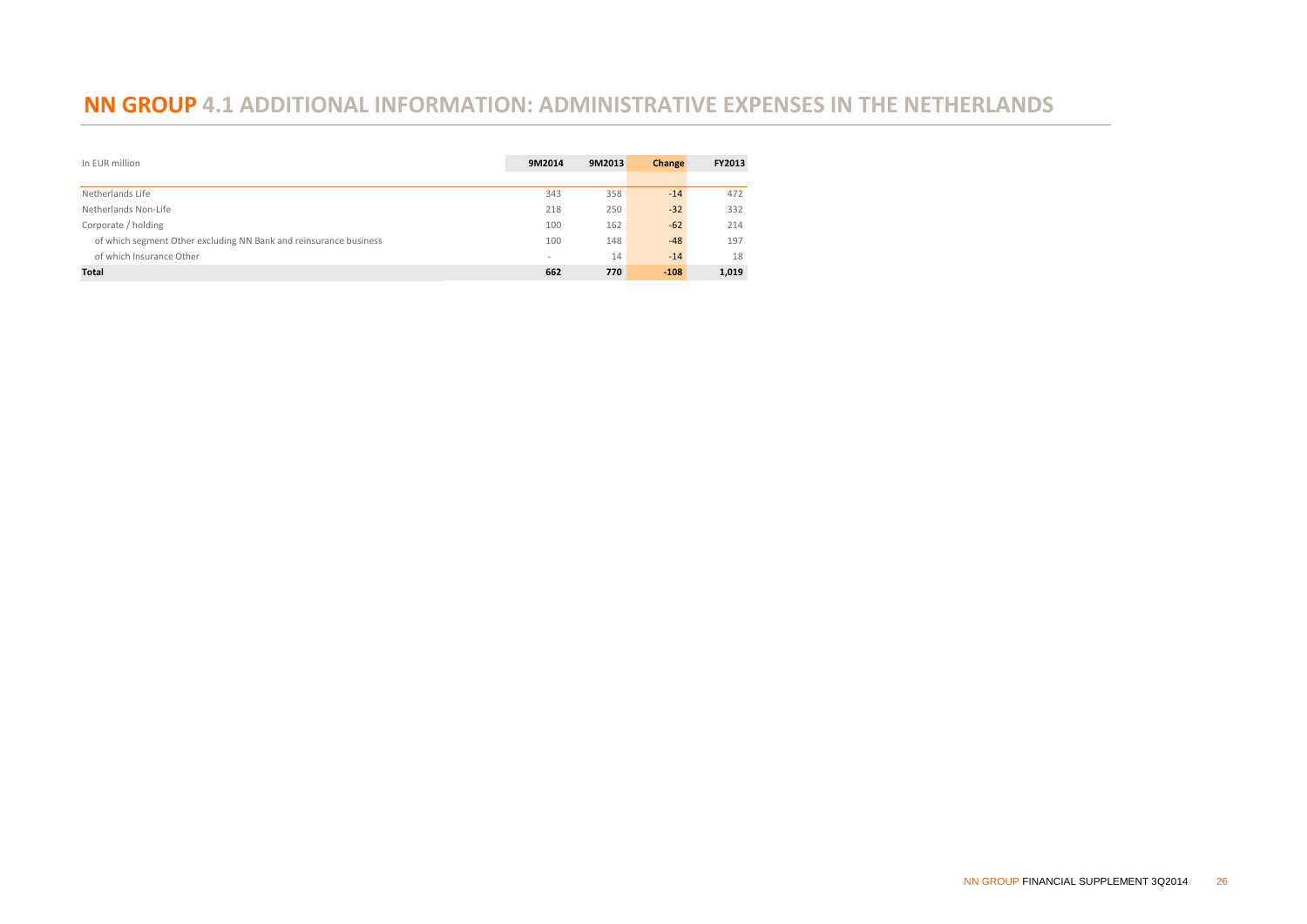## **NN GROUP 4.2 ADDITIONAL INFORMATION: NETHERLANDS NON-LIFE**

| In EUR million                                                                                                  | 4Q2014 | 3Q2014                  | 2Q2014         | 1Q2014         | 4Q2013         | 3Q2013         | 2Q2013         | 1Q2013         | 9M2014         | 9M2013         | FY2013         |
|-----------------------------------------------------------------------------------------------------------------|--------|-------------------------|----------------|----------------|----------------|----------------|----------------|----------------|----------------|----------------|----------------|
|                                                                                                                 |        |                         |                |                |                |                |                |                |                |                |                |
| Gross premium income by line of business<br><b>Disability &amp; Accident</b>                                    |        | 102                     | 102            | 433            | 61             | 105            | 103            | 431            | 636            | 639            | 700            |
| Fire                                                                                                            |        | 72                      | 73             | 121            | 73             | 75             | 78             | 124            | 266            | 277            | 350            |
| Marine & Aviation                                                                                               |        | $\overline{\mathbf{3}}$ | 5              | $\overline{9}$ | $\overline{4}$ | $\overline{4}$ | 5              | 11             | 17             | 20             | 23             |
| Motor                                                                                                           |        | 74                      | 77             | 120            | 72             | 72             | 75             | 119            | 271            | 267            | 339            |
| Miscellaneous                                                                                                   |        | 30 <sup>°</sup>         | 29             | 76             | 30             | 30             | 29             | 79             | 135            | 138            | 167            |
| Indirect business                                                                                               |        | $\mathbf{1}$            | $\mathbf 0$    | 1              | $\overline{2}$ | $-1$           | 1              | 1              | $\overline{2}$ | 1              | $\overline{3}$ |
| <b>Property &amp; Casualty</b>                                                                                  |        | 178                     | 184            | 328            | 179            | 180            | 188            | 335            | 690            | 702            | 882            |
| Total                                                                                                           |        | 280                     | 286            | 760            | 240            | 285            | 291            | 766            | 1,327          | 1,341          | 1,582          |
|                                                                                                                 |        |                         |                |                |                |                |                |                |                |                |                |
| In EUR million                                                                                                  | 4Q2014 | 3Q2014                  | 2Q2014         | 1Q2014         | 4Q2013         | 3Q2013         | 2Q2013         | 1Q2013         | 9M2014         | 9M2013         | FY2013         |
|                                                                                                                 |        |                         |                |                |                |                |                |                |                |                |                |
| <b>Operating result by line of business</b>                                                                     |        |                         |                |                |                |                |                |                |                |                |                |
| <b>Disability &amp; Accident</b>                                                                                |        | 26                      | 34             | 19             | 30             | 15             | 22             | -6             | 79             | 31             | 61             |
| Fire                                                                                                            |        | $-1$                    | $\overline{2}$ | 4              | $-19$          | $-3$           | 13             | 8              | 5              | 17             | $-1$           |
| Marine & Aviation                                                                                               |        | $\mathbf{0}$            | $\mathbb O$    | $-1$           | $\mathbf{1}$   | $\mathbf{1}$   | $\overline{2}$ | $-0$           | $-0$           | 3              | $\overline{4}$ |
| Motor                                                                                                           |        | $-2$                    | $-9$           | -6             | -6             | 12             | $-7$           | $-4$           | $-17$          | $\overline{2}$ | $-5$           |
| Miscellaneous                                                                                                   |        | $\overline{7}$          | 10             | 5              | 6              | $\mathbb O$    | 11             | $-2$           | 22             | 10             | 15             |
| Indirect business                                                                                               |        | $-0$                    | $\mathbf{1}$   | $\mathbf{1}$   | $\mathbf{1}$   | $-0$           | $\mathbb O$    | $-0$           | 1              | $-0$           | $\mathbb O$    |
| <b>Property &amp; Casualty</b>                                                                                  |        | 4                       | 4              | $\overline{2}$ | $-18$          | 10             | 19             | $\overline{2}$ | 10             | 31             | 14             |
| Mandema and Zicht broker businesses                                                                             |        | $\mathbf{1}$            | $\overline{2}$ | 1              | $-1$           | 3              | 1              | $\mathbb O$    | $\overline{4}$ | 5              | $\overline{4}$ |
| Total                                                                                                           |        | 32                      | 39             | 22             | 12             | 28             | 42             | -3             | 93             | 67             | 79             |
|                                                                                                                 |        |                         |                |                |                |                |                |                |                |                |                |
|                                                                                                                 | 4Q2014 | 3Q2014                  | 2Q2014         | 1Q2014         | 4Q2013         | 3Q2013         | 2Q2013         | 1Q2013         | 9M2014         | 9M2013         | FY2013         |
|                                                                                                                 |        |                         |                |                |                |                |                |                |                |                |                |
| Combined ratios Disability & Accident and Property & Casualty <sup>1)</sup><br><b>Disability &amp; Accident</b> |        |                         |                |                |                |                |                |                |                |                |                |
| Combined ratio                                                                                                  |        | 95.7%                   | 94.5%          | 97.7%          | 94.0%          | 98.7%          | 102.4%         | 111.6%         | 96.1%          | 104.4%         | 101.9%         |
| of which Claims ratio                                                                                           |        | 73.4%                   | 71.8%          | 75.1%          | 70.9%          | 75.7%          | 77.3%          | 88.0%          | 73.5%          | 80.5%          | 78.2%          |
| of which Expense ratio                                                                                          |        | 22.3%                   | 22.7%          | 22.6%          | 23.1%          | 23.0%          | 25.1%          | 23.6%          | 22.6%          | 23.9%          | 23.7%          |
| <b>Property &amp; Casualty</b>                                                                                  |        |                         |                |                |                |                |                |                |                |                |                |
| Combined ratio                                                                                                  |        | 102.6%                  | 101.9%         | 102.4%         | 110.9%         | 96.3%          | 95.1%          | 102.2%         | 102.1%         | 97.9%          | 101.2%         |
| of which Claims ratio                                                                                           |        | 66.3%                   | 63.5%          | 66.2%          | 73.5%          | 58.8%          | 56.8%          | 62.2%          | 65.2%          | 59.3%          | 62.9%          |
| of which Expense ratio                                                                                          |        | 36.3%                   | 38.4%          | 36.3%          | 37.3%          | 37.5%          | 38.3%          | 40.0%          | 36.9%          | 38.6%          | 38.2%          |
| Total                                                                                                           |        |                         |                |                |                |                |                |                |                |                |                |
| Combined ratio                                                                                                  |        | 99.6%                   | 98.5%          | 100.2%         | 103.6%         | 97.4%          | 98.2%          | 106.5%         | 99.4%          | 100.8%         | 101.5%         |
| of which Claims ratio                                                                                           |        | 69.5%                   | 66.9%          | 70.1%          | 72.7%          | 66.3%          | 65.5%          | 73.9%          | 68.8%          | 68.7%          | 69.7%          |
| of which Expense ratio                                                                                          |        | 30.1%                   | 31.6%          | 30.1%          | 30.9%          | 31.1%          | 32.7%          | 32.6%          | 30.6%          | 32.1%          | 31.8%          |
|                                                                                                                 |        |                         |                |                |                |                |                |                |                |                |                |

1) Excluding Mandema and Zicht broker businesses.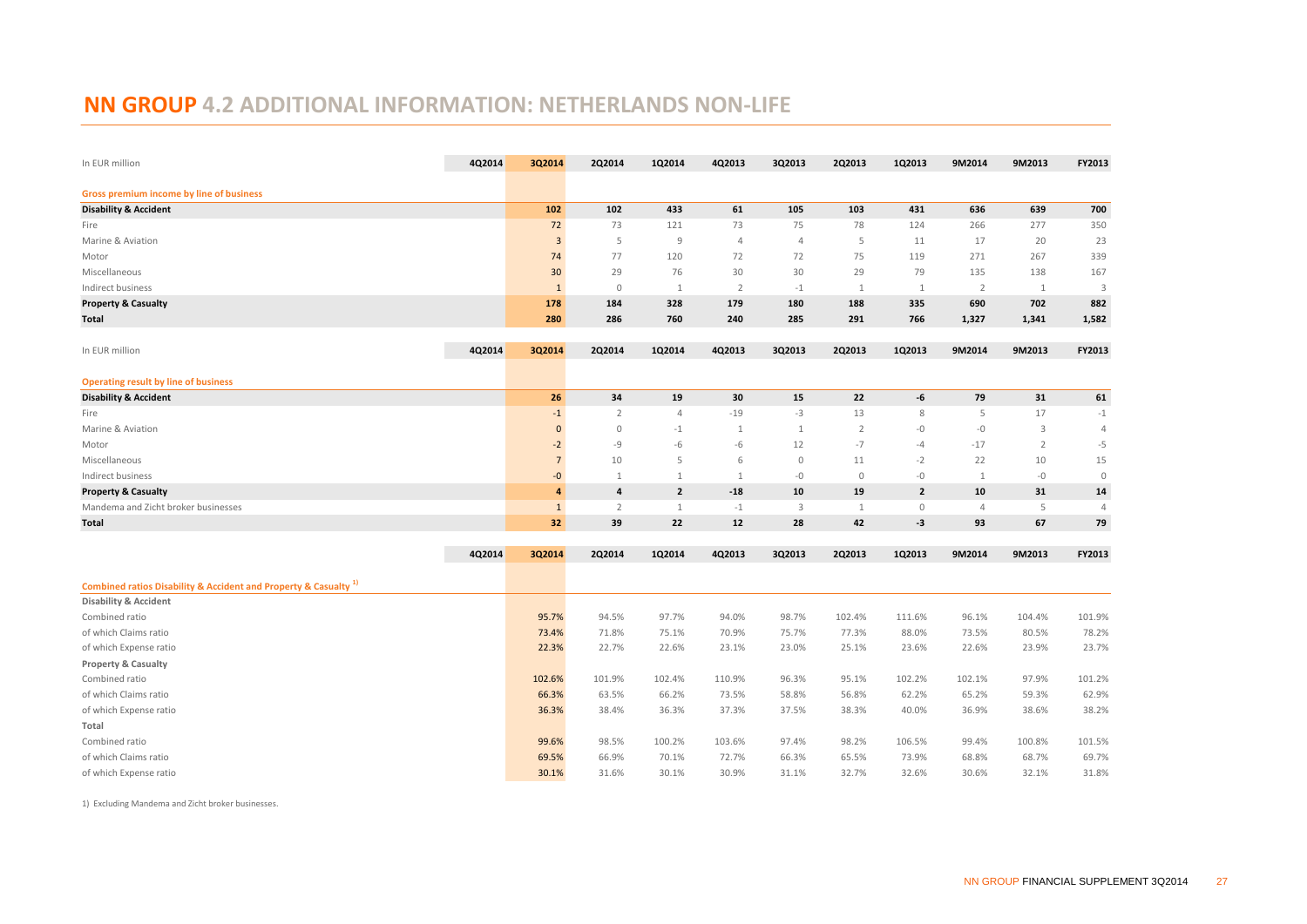# **NN GROUP 4.3 ADDITIONAL INFORMATION: INSURANCE EUROPE KEY FIGURES BY COUNTRY**

| In EUR million                     | 4Q2014 | 3Q2014         | 2Q2014         | 1Q2014         | 4Q2013         | 3Q2013         | 2Q2013 | 1Q2013         | 9M2014 | 9M2013      | FY2013 |
|------------------------------------|--------|----------------|----------------|----------------|----------------|----------------|--------|----------------|--------|-------------|--------|
| Gross premium income by country    |        |                |                |                |                |                |        |                |        |             |        |
| Belgium                            |        | 149            | 130            | 130            | 123            | 113            | 115    | 114            | 409    | 342         | 464    |
| Poland                             |        | 94             | 85             | 85             | 120            | 137            | 133    | 94             | 264    | 363         | 483    |
| Czech Republic                     |        | 43             | 46             | 46             | 53             | 48             | 52     | 54             | 136    | 154         | 207    |
| Hungary                            |        | 59             | 54             | 56             | 61             | 58             | 55     | 57             | 170    | 170         | 231    |
| Spain                              |        | 111            | 105            | 151            | 145            | 95             | 109    | 117            | 367    | 320         | 465    |
| Other                              |        | 119            | 125            | 119            | 146            | 114            | 122    | 113            | 363    | 349         | 494    |
| <b>Insurance Europe</b>            |        | 577            | 546            | 587            | 646            | 564            | 585    | 549            | 1,710  | 1,698       | 2,344  |
| In EUR million                     | 4Q2014 | 3Q2014         | 2Q2014         | 1Q2014         | 4Q2013         | 3Q2013         | 2Q2013 | 1Q2013         | 9M2014 | 9M2013      | FY2013 |
|                                    |        |                |                |                |                |                |        |                |        |             |        |
| <b>Operating result by country</b> |        |                |                |                |                |                |        |                |        |             |        |
| Belgium                            |        | 5              | 12             | $\overline{4}$ | $\overline{9}$ | 13             | 12     | $\overline{7}$ | 21     | 32          | 41     |
| Poland                             |        | 21             | 22             | 26             | 34             | 25             | 25     | 27             | 68     | 77          | 111    |
| Czech Republic                     |        | 4              | 6              | 6              | 5              | 6              | 4      | $\overline{7}$ | 16     | 17          | 21     |
| Hungary                            |        | $\overline{4}$ | $\overline{2}$ | $\overline{2}$ | $-0$           | $\overline{4}$ | 3      | $\overline{4}$ | 8      | 11          | 10     |
| Spain                              |        | 6              | 5              | 5              | $\overline{3}$ | 5              | 5      | 5              | 17     | 15          | 18     |
| Other                              |        | 5              | $-3$           | $\overline{4}$ | $-2$           | $\overline{4}$ | 3      | $-7$           | 6      | $\mathbf 0$ | $-2$   |
| <b>Insurance Europe</b>            |        | 45             | 44             | 45             | 48             | 57             | 53     | 42             | 135    | 152         | 199    |
| In EUR million                     | 4Q2014 | 3Q2014         | 2Q2014         | 1Q2014         | 4Q2013         | 3Q2013         | 2Q2013 | 1Q2013         | 9M2014 | 9M2013      | FY2013 |
|                                    |        |                |                |                |                |                |        |                |        |             |        |
| New sales (APE) by country         |        |                |                |                |                |                |        |                |        |             |        |
| Belgium                            |        | 13             | 12             | 12             | 12             | $\mathsf 9$    | 10     | 10             | 37     | 30          | 42     |
| Poland                             |        | 20             | 23             | 25             | 30             | 27             | 25     | 23             | 68     | 75          | 105    |
| Czech Republic                     |        | 6              | 6              | $\overline{7}$ | $\overline{7}$ | $\overline{7}$ | 8      | 11             | 19     | 26          | 33     |
| Hungary                            |        | $\overline{7}$ | 6              | $\overline{7}$ | 6              | 6              | 5      | 6              | 19     | 17          | 23     |
| Spain                              |        | 17             | 18             | 21             | 20             | 13             | 15     | 16             | 57     | 44          | 64     |
| Other                              |        | 51             | 70             | 67             | 65             | 46             | 67     | 64             | 189    | 177         | 243    |
| <b>Insurance Europe</b>            |        | 113            | 135            | 140            | 140            | 108            | 131    | 131            | 388    | 370         | 510    |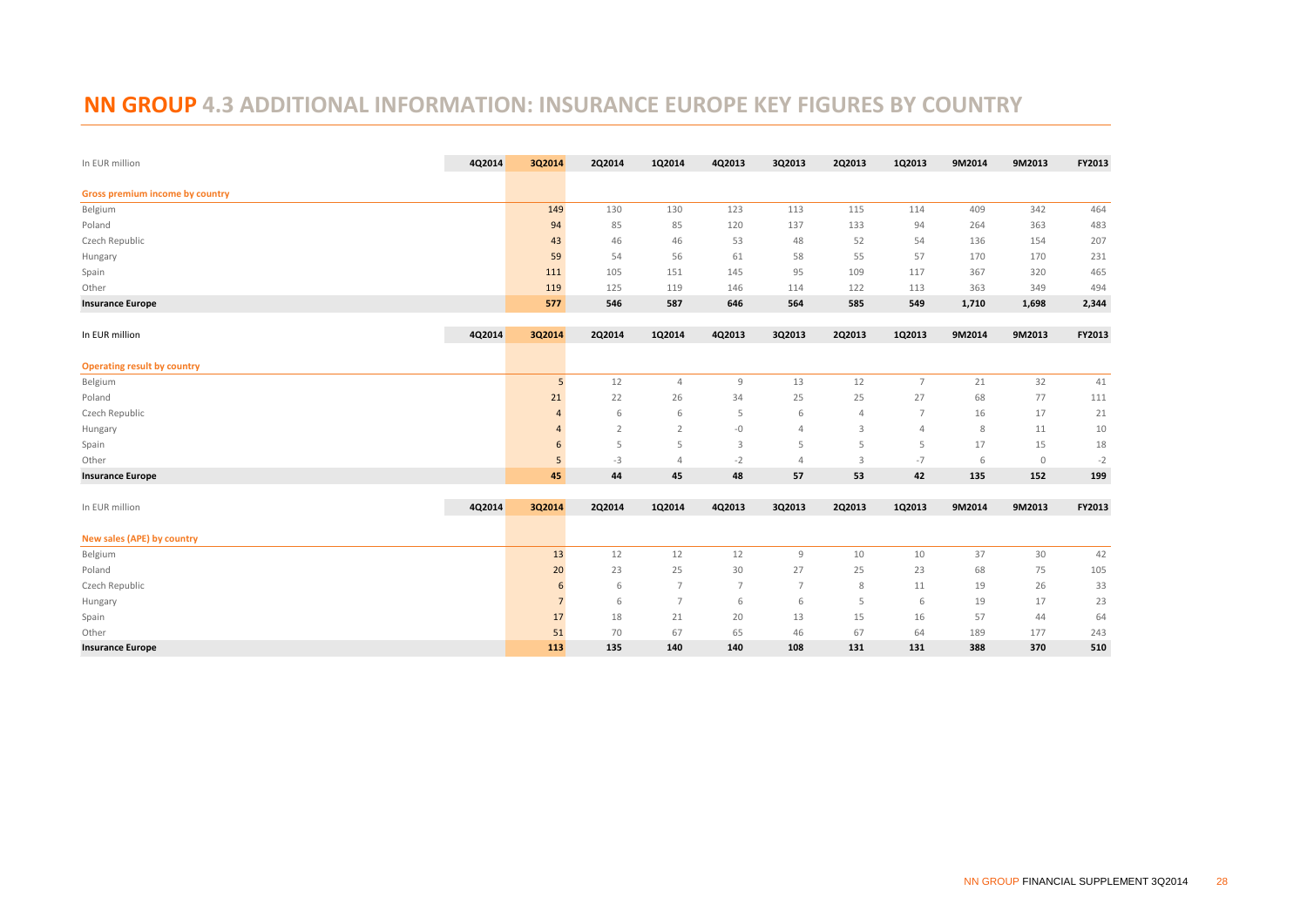## **NN GROUP 4.4 ADDITIONAL INFORMATION: INVESTMENT MANAGEMENT**

| In EUR billion                                                                 | 4Q2014               | 3Q2014         | 2Q2014       | 1Q2014               | 4Q2013        | 3Q2013             | 2Q2013               | 1Q2013         |
|--------------------------------------------------------------------------------|----------------------|----------------|--------------|----------------------|---------------|--------------------|----------------------|----------------|
| Assets under Management (AUM) and Assets under Advice and Administration (AUA) |                      |                |              |                      |               |                    |                      |                |
| <b>Affiliates</b>                                                              |                      | 107            | 104          | 99                   | 99            | 102                | 102                  | 106            |
| Proprietary (general account assets)                                           |                      | 79             | 76           | 72                   | 70            | 73                 | 74                   | 78             |
| Other affiliates business                                                      |                      | 28             | 28           | 27                   | 29            | 28                 | 28                   | 29             |
| <b>Third parties</b>                                                           |                      | 73             | 73           | 69                   | 75            | 75                 | 74                   | 78             |
| Institutional customers                                                        |                      | 36             | 36           | 34                   | 42            | 42                 | 42                   | 46             |
| Retail customers home markets                                                  |                      | 25             | 24           | 23                   | 23            | 23                 | 23                   | 24             |
| Retail customers others                                                        |                      | 13             | 12           | 11                   | 10            | 9                  | 9                    | 8              |
| <b>Total Assets under Management</b>                                           |                      | 180            | 177          | 168                  | 174           | 176                | 176                  | 184            |
| <b>Assets under Advice and Administration</b>                                  |                      | 44             | 42           | 45                   | 39            | 39                 | 38                   | 29             |
|                                                                                |                      |                |              |                      |               |                    |                      |                |
| In EUR billion                                                                 | 4Q2014               | 3Q2014         | 2Q2014       | 1Q2014               | 4Q2013        | 3Q2013             | 2Q2013               | 1Q2013         |
|                                                                                |                      |                |              |                      |               |                    |                      |                |
| AUM by investor category and Investor class                                    |                      |                |              |                      |               |                    |                      |                |
| Equity                                                                         |                      | 35             | 35           | 34                   | 34            | 33                 | 32                   | 33             |
| Fixed income                                                                   |                      | 142            | 139          | 130                  | 137           | 140                | 140                  | 148            |
| Money Market                                                                   |                      | $\overline{3}$ | 3            | 3                    | 3             | $\overline{4}$     | $\overline{4}$       | $\overline{4}$ |
| <b>Total</b>                                                                   |                      | 180            | 177          | 168                  | 174           | 176                | 176                  | 184            |
|                                                                                |                      |                |              |                      |               |                    |                      |                |
| In EUR billion                                                                 |                      |                |              |                      |               | <b>Retail home</b> |                      |                |
|                                                                                | <b>Affiliates</b>    | Proprietary    | Other        | <b>Third Parties</b> | Institutional | markets            | <b>Retail Others</b> | <b>Total</b>   |
| AUM rollforward (3Q2014)                                                       |                      |                |              |                      |               |                    |                      |                |
| <b>Beginning of period</b>                                                     | 104                  | 76             | 28           | 73                   | 36            | 24                 | 12                   | 177            |
| Net inflow                                                                     |                      | $\mathbb O$    | $-1$         | $-1$                 | $-1$          | $\circ$            | $\mathbf{0}$         | $-2$           |
| Acquisition/Divestments                                                        | $-1$<br>$\mathbf{0}$ | $\mathbf 0$    | $\mathbf{0}$ | $\mathbf 0$          | $\mathbf 0$   | $\circ$            | $\mathbf{0}$         | $\mathbf{0}$   |
| Market performance (incl. FX Impact) and Other                                 |                      | $\overline{2}$ |              |                      | 1             |                    | $\circ$              | 5              |
|                                                                                | $\overline{3}$       |                | 1            | $\overline{2}$       |               | $\mathbf{1}$       |                      |                |
| <b>End of period</b>                                                           | 107                  | 79             | 28           | 73                   | 36            | 25                 | 13                   | 180            |
| In EUR billion                                                                 | 4Q2014               |                | 2Q2014       | 1Q2014               | 4Q2013        | 3Q2013             | 2Q2013               | 1Q2013         |
|                                                                                |                      | 3Q2014         |              |                      |               |                    |                      |                |
|                                                                                |                      |                |              |                      |               |                    |                      |                |

| <b>AUM rollforward</b>                         |     |     |       |     |     |     |     |
|------------------------------------------------|-----|-----|-------|-----|-----|-----|-----|
| Beginning of period                            | 177 | 168 | 174   | 176 | 176 | 184 | 185 |
| Net inflow                                     |     | 4   | $-12$ |     |     |     | -3  |
| Acquisition/Divestments                        |     |     |       |     |     |     |     |
| Market performance (incl. FX Impact) and Other |     |     |       |     |     |     |     |
| End of period                                  | 180 | 177 | 168   | 174 | 176 | 176 | 184 |